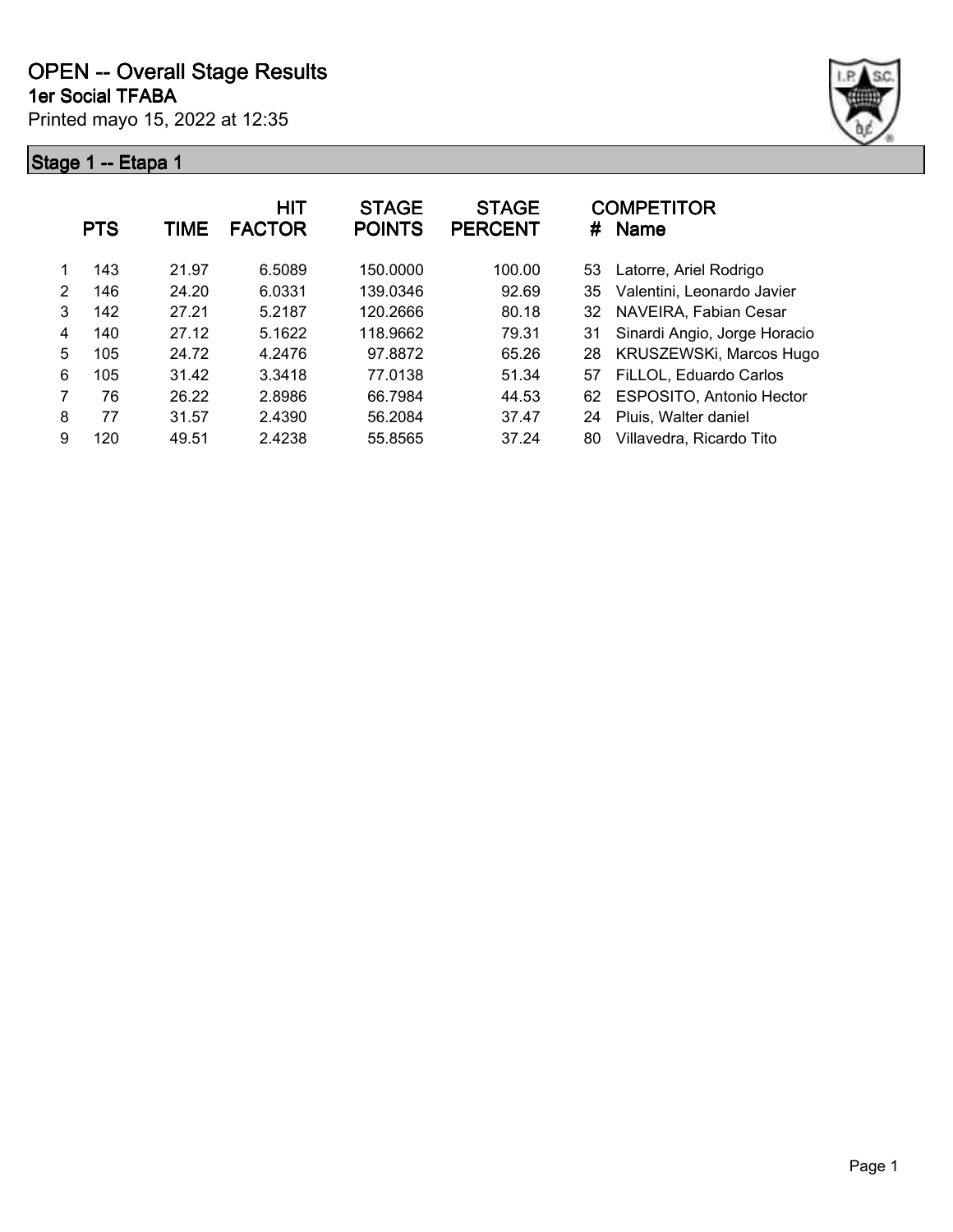# **STANDARD -- Overall Stage Results**

**1er Social TFABA**

Printed mayo 15, 2022 at 12:35



|   | <b>PTS</b> | TIME  | <b>HIT</b><br><b>FACTOR</b> | <b>STAGE</b><br><b>POINTS</b> | <b>STAGE</b><br><b>PERCENT</b> | <b>COMPETITOR</b><br>#<br><b>Name</b> |
|---|------------|-------|-----------------------------|-------------------------------|--------------------------------|---------------------------------------|
|   | 142        | 21.09 | 6.7330                      | 150.0000                      | 100.00                         | <b>QUINDI VALLERGA, Gaston</b><br>70  |
| 2 | 141        | 27.13 | 5.1972                      | 115.7841                      | 77.19                          | Salerno, Juan Pablo<br>55             |
| 3 | 125        | 26.22 | 4.7674                      | 106.2079                      | 70.81                          | SUAREZ, Rodrigo Daniel<br>36          |
| 4 | 115        | 27.67 | 4.1561                      | 92.5909                       | 61.73                          | CRESPO, Alejandro Marti<br>13         |
| 5 | 113        | 29.09 | 3.8845                      | 86.5395                       | 57.69                          | Gentile, Ricardo Aurelio<br>61        |
| 6 | 82         | 24.18 | 3.3912                      | 75.5505                       | 50.37                          | MECCIA, Marcelo Damian<br>39          |
|   | 132        | 41.69 | 3.1662                      | 70.5377                       | 47.03                          | LUCES, Hector Hernan<br>34            |
| 8 | 117        | 41.35 | 2.8295                      | 63.0362                       | 42.02                          | <b>GRAMIGNA, Martin Eduardo</b>       |
|   |            |       |                             |                               |                                |                                       |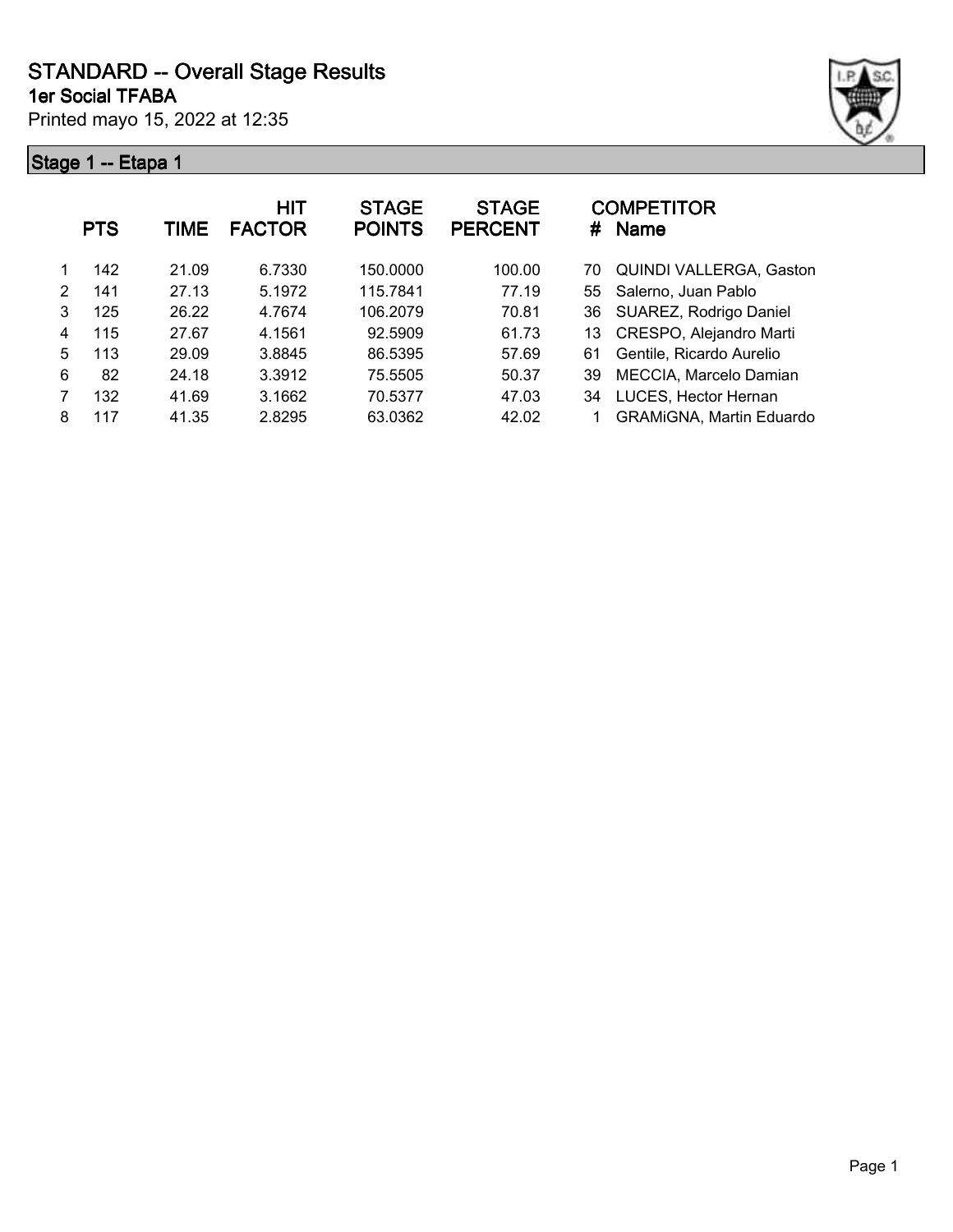**1er Social TFABA**

Printed mayo 15, 2022 at 12:35



|                  | <b>PTS</b> | <b>TIME</b> | HIT<br><b>FACTOR</b> | <b>STAGE</b><br><b>POINTS</b> | <b>STAGE</b><br><b>PERCENT</b> | <b>COMPETITOR</b><br><b>Name</b><br># |                                 |
|------------------|------------|-------------|----------------------|-------------------------------|--------------------------------|---------------------------------------|---------------------------------|
| 1                | 140        | 23.90       | 5.8577               | 150.0000                      | 100.00                         | 9                                     | Obertello, Daniel Hector        |
| 2                | 138        | 24.82       | 5.5600               | 142.3765                      | 94.92                          | 44                                    | Gini, Sebastian Pedro           |
| 3                | 125        | 22.57       | 5.5383               | 141.8207                      | 94.55                          | 42                                    | RUGGIERO, NICOLAS ROMAN         |
| 4                | 126        | 24.14       | 5.2196               | 133.6578                      | 89.11                          | 6                                     | Savarelli, Franco               |
| 5                | 113        | 21.93       | 5.1528               | 131.9474                      | 87.96                          | 74                                    | Zamani, Ivan                    |
| 6                | 134        | 26.90       | 4.9814               | 127.5597                      | 85.04                          | 68                                    | FRATTINI, Raul Pablo            |
| 7                | 132        | 27.83       | 4.7431               | 121.4568                      | 80.97                          | 15                                    | Zancaner, Federico              |
| $\bf 8$          | 126        | 26.81       | 4.6997               | 120.3469                      | 80.23                          | 43                                    | NiKiFORUK, Nicolas Andres       |
| $\boldsymbol{9}$ | 114        | 24.44       | 4.6645               | 119.4441                      | 79.63                          | 51                                    | Serrano, Fernando               |
| 10               | 138        | 33.81       | 4.0816               | 104.5190                      | 69.68                          | 47                                    | CAViA, Miguel                   |
| 11               | 123        | 30.21       | 4.0715               | 104.2595                      | 69.51                          | 12                                    | LANZILOTTA, Julio Dario         |
| 12               | 106        | 26.15       | 4.0535               | 103.7995                      | 69.20                          | 58                                    | Cassola, Federico               |
| 13               | 111        | 28.85       | 3.8475               | 98.5232                       | 65.68                          | 33                                    | da Silva LLugdar, Ismael Elias  |
| 14               | 122        | 32.81       | 3.7184               | 95.2170                       | 63.48                          | 8                                     | LOPEZ, Jorge Alberto            |
| 15               | 126        | 36.04       | 3.4961               | 89.5255                       | 59.68                          | 72                                    | RIBEIRO, Daniel Alberto         |
| 16               | 124        | 36.07       | 3.4378               | 88.0312                       | 58.69                          | 84                                    | Zicarelli, Fernando             |
| 17               | 122        | 35.59       | 3.4279               | 87.7795                       | 58.52                          | 40                                    | Tassara Arcieri, Francisco      |
| 18               | 132        | 39.08       | 3.3777               | 86.4929                       | 57.66                          | 7                                     | JORDAN, Hugo                    |
| 19               | 117        | 36.15       | 3.2365               | 82.8779                       | 55.25                          | 41                                    | FARINA BELLOME, Maximiliano Jav |
| 20               | 106        | 33.32       | 3.1813               | 81.4633                       | 54.31                          | 83                                    | ZAMANI, Andres                  |
| 21               | 98         | 32.05       | 3.0577               | 78.2995                       | 52.20                          | 18                                    | Ramos, Daniel Omar              |
| 22               | 126        | 41.36       | 3.0464               | 78.0102                       | 52.01                          | 78                                    | Laneve, Dante Miguel            |
| 23               | 98         | 32.91       | 2.9778               | 76.2534                       | 50.84                          | 23                                    | Giunippero, Alejandro           |
| 24               | 90         | 31.90       | 2.8213               | 72.2459                       | 48.16                          | 20                                    | Valente, Luciano                |
| 25               | 88         | 31.39       | 2.8034               | 71.7881                       | 47.86                          | 71                                    | PiACAMPO, Deborah Natalia       |
| 26               | 126        | 45.44       | 2.7729               | 71.0057                       | 47.34                          | 60                                    | GARCIA, Horacio Jorge           |
| 27               | 92         | 35.61       | 2.5835               | 66.1572                       | 44.10                          | 52                                    | Anzorena, Pablo                 |
| 28               | 111        | 43.09       | 2.5760               | 65.9641                       | 43.98                          | 76                                    | FERNANDEZ, Mariana              |
| 29               | 116        | 45.67       | 2.5400               | 65.0411                       | 43.36                          | 77                                    | VITALE, Benito Ignacio          |
| 30               | 111        | 44.30       | 2.5056               | 64.1624                       | 42.77                          | 5                                     | Rodolfi, Luciano                |
| 31               | 111        | 46.02       | 2.4120               | 61.7643                       | 41.18                          | 67                                    | Cabanela, Sergio                |
| 32               | 86         | 36.19       | 2.3763               | 60.8515                       | 40.57                          | 21                                    | GONZALEZ, Diego Fabian          |
| 33               | 99         | 41.97       | 2.3588               | 60.4028                       | 40.27                          | 66                                    | Villa, Pablo Horacio            |
| 34               | 92         | 41.19       | 2.2336               | 57.1949                       | 38.13                          | 59                                    | Couceiro, Fernando              |
| 35               | 94         | 44.90       | 2.0935               | 53.6096                       | 35.74                          | 81                                    | D'ORSI, Gaston Carlos           |
| 36               | 67         | 32.06       | 2.0898               | 53.5146                       | 35.68                          | 64                                    | HEUSINGER, Carlos Valentin      |
| 37               | 60         | 30.31       | 1.9795               | 50.6905                       | 33.79                          | 27                                    | VALCARCEL, Carlos Daniel        |
| 38               | 85         | 44.20       | 1.9231               | 49.2445                       | 32.83                          | 88                                    | Figari, Fernando                |
| 39               | 109        | 58.20       | 1.8729               | 47.9584                       | 31.97                          | 45                                    | GATAS, Carlos Alberto           |
| 40               | 95         | 52.52       | 1.8088               | 46.3191                       | 30.88                          | 75                                    | BOYACiYAN, Daniel Arturo        |
| 41               | 77         | 43.27       | 1.7795               | 45.5685                       | 30.38                          | 69                                    | FERNANDEZ ALONSO, GONZALO       |
| 42               | 69         | 41.95       | 1.6448               | 42.1190                       | 28.08                          | 11                                    | Molina, Christian               |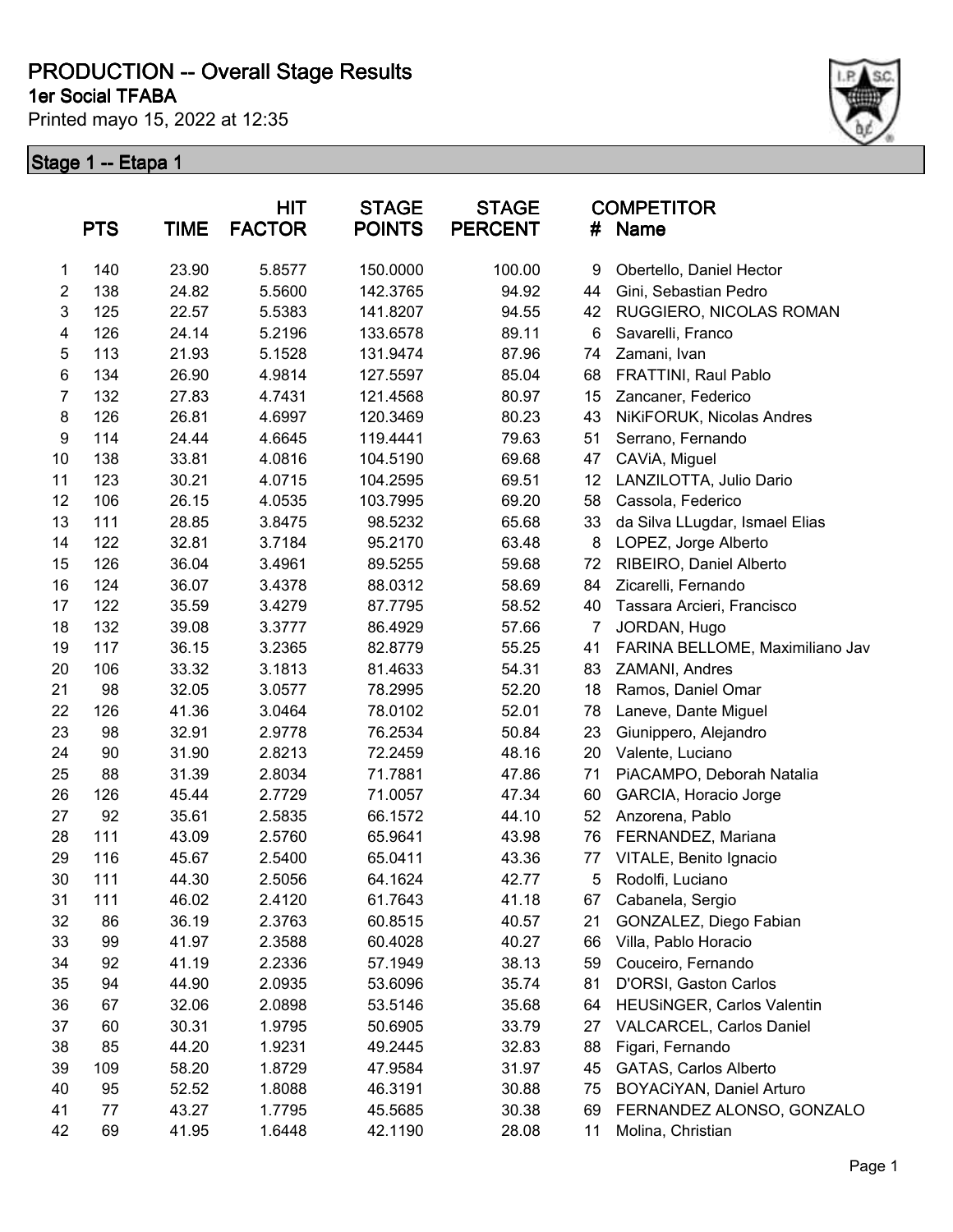**1er Social TFABA**

Printed mayo 15, 2022 at 12:35



|    | <b>PTS</b>   | <b>TIME</b> | <b>HIT</b><br><b>FACTOR</b> | <b>STAGE</b><br><b>POINTS</b> | <b>STAGE</b><br><b>PERCENT</b> | #  | <b>COMPETITOR</b><br>Name |
|----|--------------|-------------|-----------------------------|-------------------------------|--------------------------------|----|---------------------------|
| 43 | 70           | 43.78       | 1.5989                      | 40.9434                       | 27.30                          | 3  | Rodolfi, Walter           |
| 44 | 60           | 37.85       | 1.5852                      | 40.5926                       | 27.06                          | 49 | DONADIO, Damian           |
| 45 | 84           | 60.81       | 1.3814                      | 35.3725                       | 23.58                          | 86 | LAGARES, Oscar            |
| 46 | 56           | 46.28       | 1.2100                      | 30.9853                       | 20.66                          | 17 | Saleh, Mouhamad           |
| 47 | 55           | 93.44       | 0.5886                      | 15.0727                       | 10.05                          | 2  | Di PiETRO, Jorge Walter   |
| 48 | 37           | 70.72       | 0.5232                      | 13.3974                       | 8.93                           | 30 | CERVERO, Damian           |
| 49 | 0            | 46.29       | 0.0000                      | 0.0000                        | 0.00                           | 89 | FERNANDEZ, Carlos         |
| 50 | 0            | 96.66       | 0.0000                      | 0.0000                        | 0.00                           | 37 | CARRANZA, Rafael Marcelo  |
| 51 | 20           | 0.00        | 0.0000                      | 0.0000                        | 0.00                           | 82 | SABACH, Marcelo Victor    |
| 52 | $\mathbf{0}$ | 19.24       | 0.0000                      | 0.0000                        | 0.00                           | 16 | forns, martin francisc    |
| 53 | 0            | 52.54       | 0.0000                      | 0.0000                        | 0.00                           | 87 | Gallo, Mario              |
| 54 | 0            | 75.23       | 0.0000                      | 0.0000                        | 0.00                           | 85 | Blas, Ian                 |
| 55 | 20           | 0.00        | 0.0000                      | 0.0000                        | 0.00                           | 29 | Cassani, Augusto          |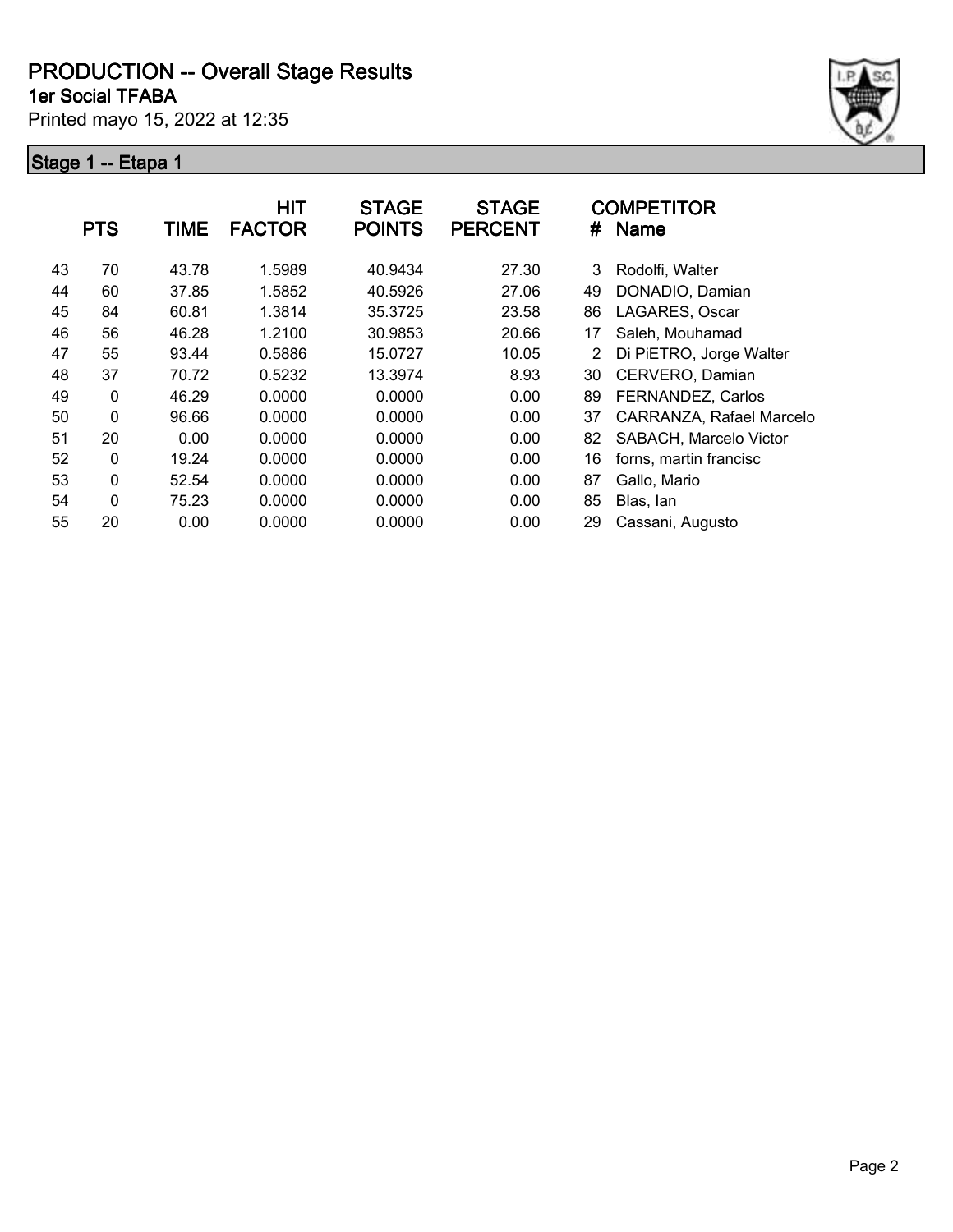#### **1er Social TFABA PRODUCTION OPTICS -- Overall Stage Results**

Printed mayo 15, 2022 at 12:35



|   | <b>PTS</b> | TIME  | <b>HIT</b><br><b>FACTOR</b> | <b>STAGE</b><br><b>POINTS</b> | <b>STAGE</b><br><b>PERCENT</b> | #  | <b>COMPETITOR</b><br><b>Name</b> |
|---|------------|-------|-----------------------------|-------------------------------|--------------------------------|----|----------------------------------|
| 1 | 130        | 25.32 | 5.1343                      | 150.0000                      | 100.00                         | 56 | Stamon, David                    |
| 2 | 118        | 26.52 | 4.4495                      | 129.9930                      | 86.66                          | 46 | NOCETI, Miguel Angel             |
| 3 | 136        | 32.09 | 4.2381                      | 123.8172                      | 82.54                          | 38 | <b>AMIGUCCI, Nicolas Andres</b>  |
| 4 | 117        | 30.18 | 3.8767                      | 113.2604                      | 75.51                          | 25 | <b>QUINTIERI, SERGIO GABRIEL</b> |
| 5 | 115        | 30.35 | 3.7891                      | 110.7008                      | 73.80                          | 10 | <b>ORTELLI, Martin</b>           |
| 6 | 122        | 41.65 | 2.9292                      | 85.5769                       | 57.05                          | 73 | LIFSCHITZ, DANIEL EDUARDO        |
| 7 | 120        | 45.06 | 2.6631                      | 77.8040                       | 51.87                          | 14 | SAGUIER, Maximo                  |
| 8 | 97         | 37.57 | 2.5818                      | 75.4297                       | 50.29                          | 22 | Luberto, Juan Pablo              |
| 9 | 20         | 0.00  | 0.0000                      | 0.0000                        | 0.00                           | 79 | ROTTA, Agustin Ramiro            |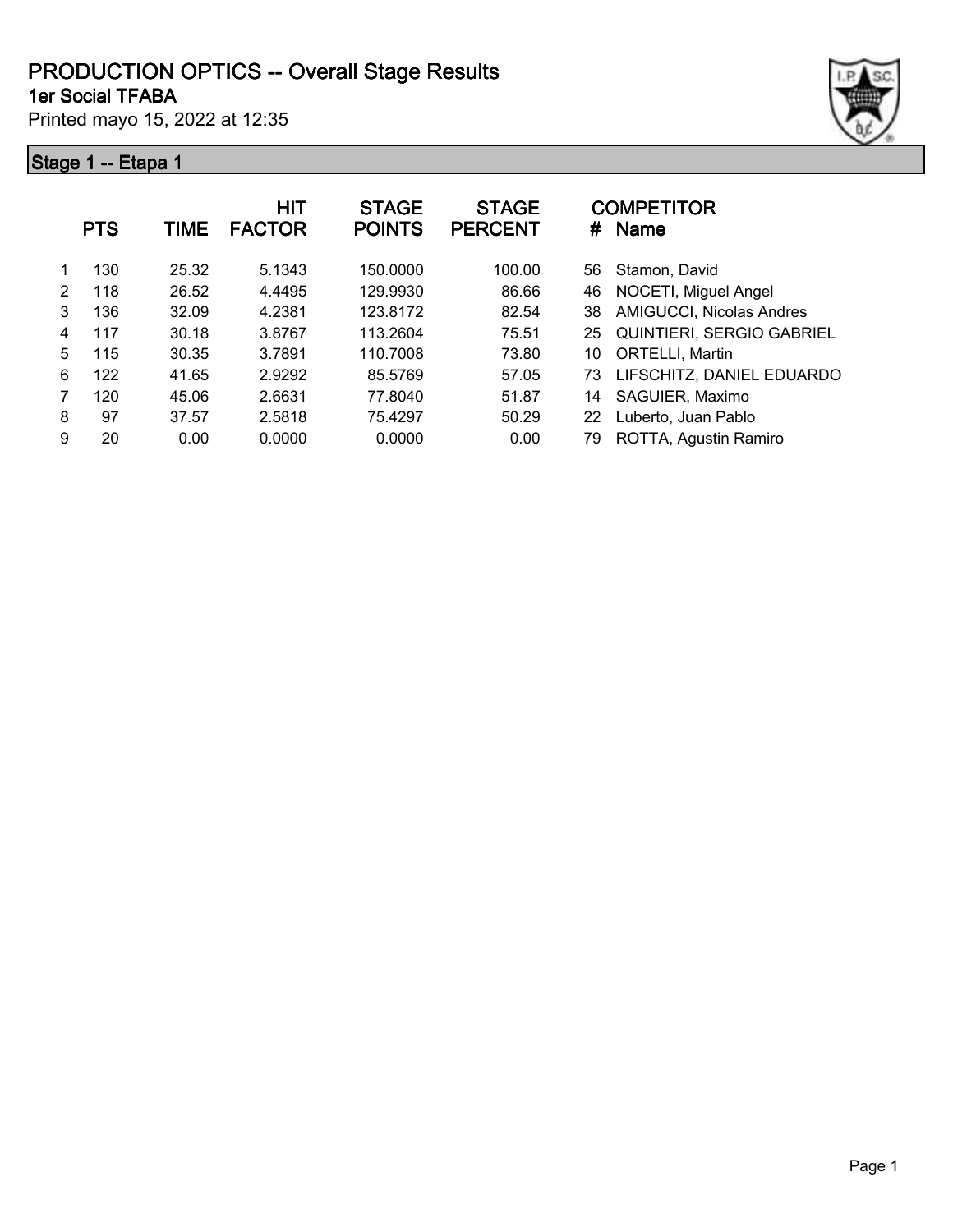|               | <b>PTS</b> |       | <b>HIT</b><br>TIME FACTOR | <b>STAGE</b><br><b>POINTS</b> | STAGE<br><b>PERCENT</b> | <b>COMPETITOR</b><br># Name |
|---------------|------------|-------|---------------------------|-------------------------------|-------------------------|-----------------------------|
|               | 1 138      | 30.17 | 4.5741                    | 150.0000                      | 100.00                  | 50 Silva, Lucas             |
| $\mathcal{P}$ | 42         | 54.27 | 0.7739                    | 25.3791                       | 16.92                   | 4 Hay Chaia, Matias         |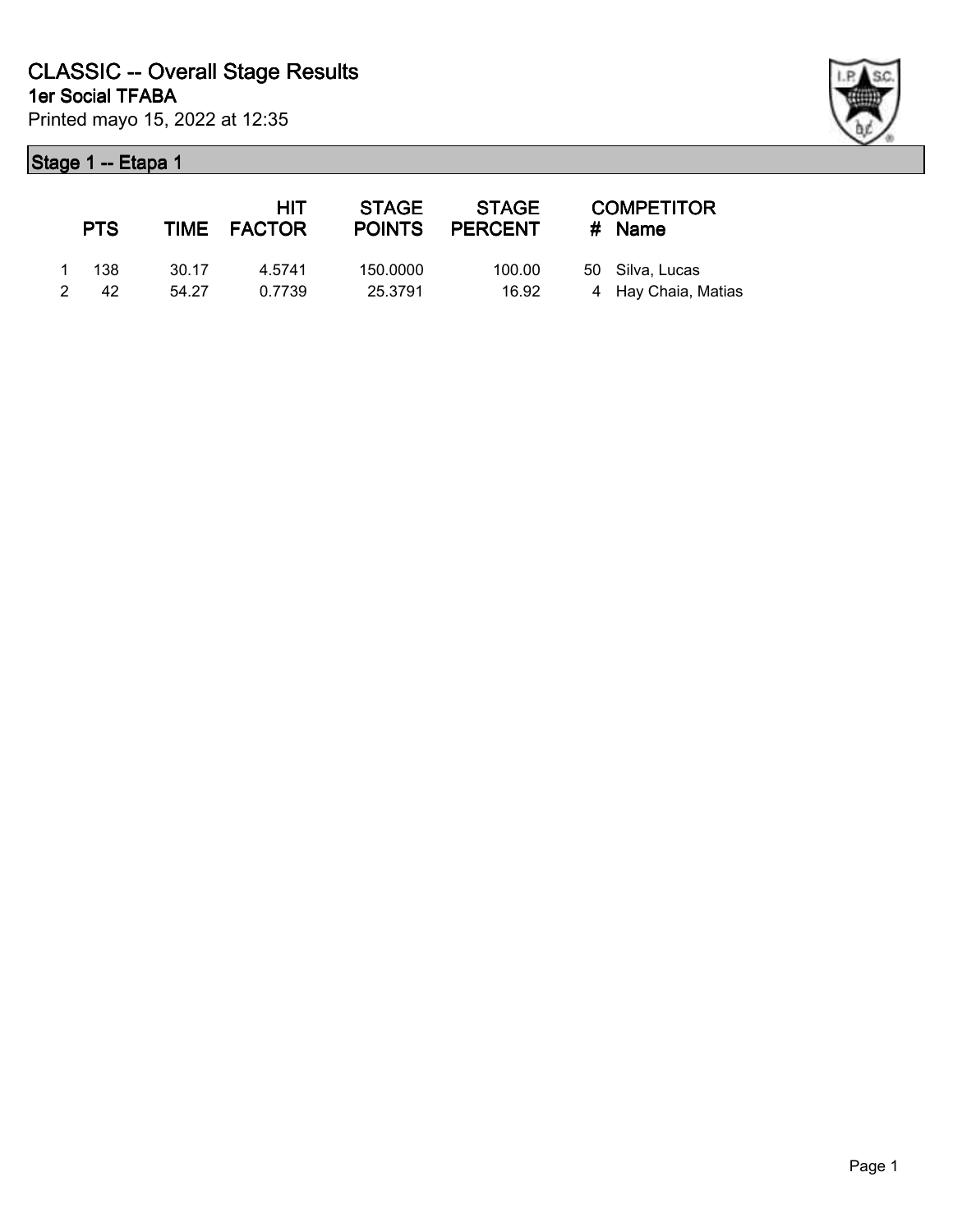

|               | <b>PTS</b> | <b>TIME</b> | <b>HIT</b><br><b>FACTOR</b> | <b>STAGE</b><br><b>POINTS</b> | <b>STAGE</b><br><b>PERCENT</b> | <b>COMPETITOR</b><br><b>Name</b><br># |
|---------------|------------|-------------|-----------------------------|-------------------------------|--------------------------------|---------------------------------------|
|               | 95         | 15.05       | 6.3123                      | 100.0000                      | 100.00                         | Latorre, Ariel Rodrigo<br>53          |
| $\mathcal{P}$ | 96         | 16.82       | 5.7075                      | 90.4187                       | 90.42                          | NAVEIRA, Fabian Cesar<br>32           |
| 3             | 94         | 16.88       | 5.5687                      | 88.2203                       | 88.22                          | Pluis, Walter daniel<br>24            |
| 4             | 94         | 17.30       | 5.4335                      | 86.0785                       | 86.08                          | Sinardi Angio, Jorge Horacio<br>31    |
| 5             | 97         | 19.90       | 4.8744                      | 77.2203                       | 77.22                          | Valentini, Leonardo Javier<br>35      |
| 6             | 82         | 18.84       | 4.3524                      | 68.9518                       | 68.95                          | <b>ESPOSITO, Antonio Hector</b><br>62 |
| 7             | 84         | 21.07       | 3.9867                      | 63.1579                       | 63.16                          | FiLLOL, Eduardo Carlos<br>57          |
| 8             | 63         | 15.83       | 3.9798                      | 63.0482                       | 63.05                          | KRUSZEWSKi, Marcos Hugo<br>28         |
| 9             | 88         | 28.12       | 3.1294                      | 49.5770                       | 49.58                          | Villavedra, Ricardo Tito<br>80        |
|               |            |             |                             |                               |                                |                                       |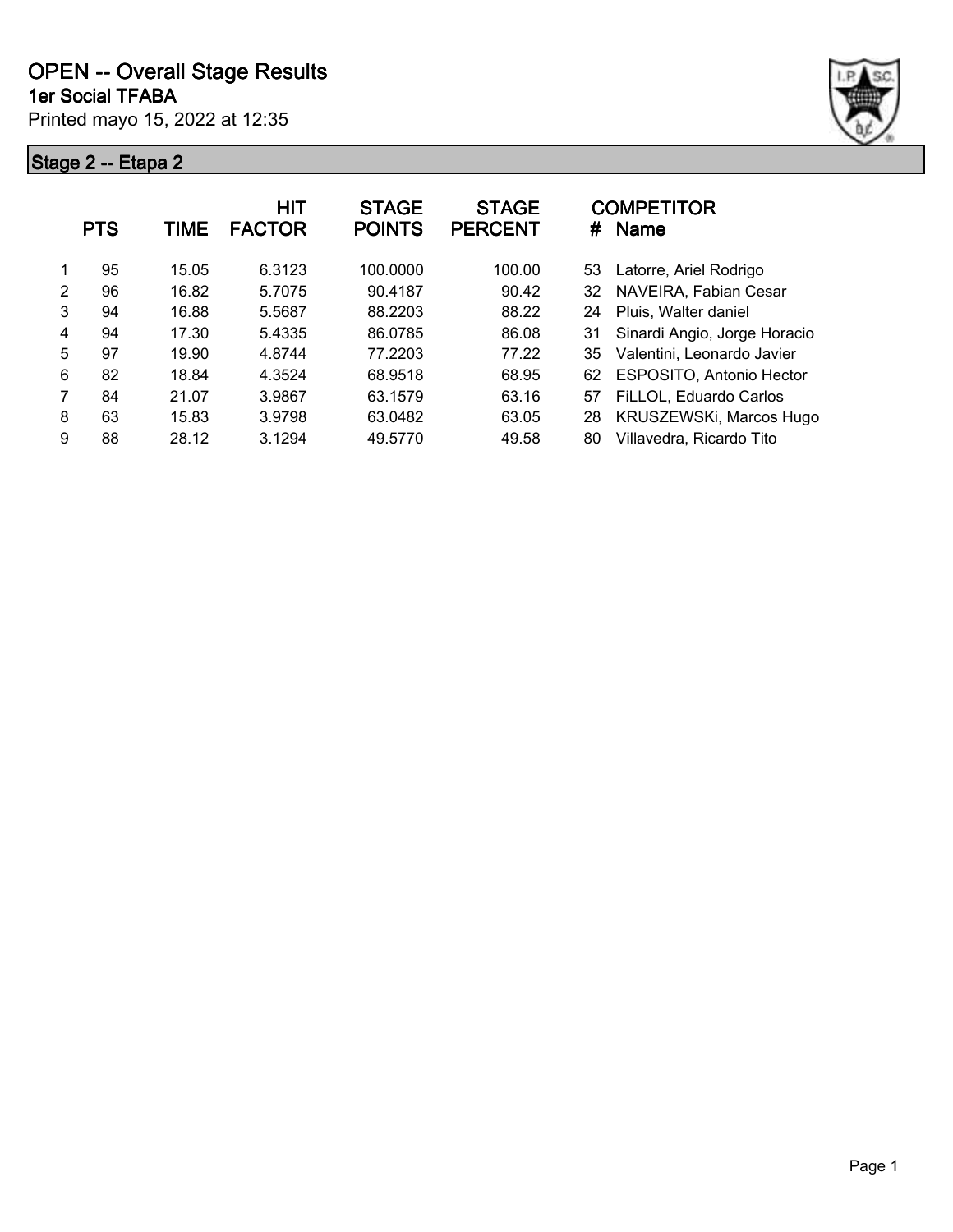Printed mayo 15, 2022 at 12:35 **1er Social TFABA**



|   | <b>PTS</b> | TIME  | <b>HIT</b><br><b>FACTOR</b> | <b>STAGE</b><br><b>POINTS</b> | <b>STAGE</b><br><b>PERCENT</b> | <b>COMPETITOR</b><br>#<br><b>Name</b> |
|---|------------|-------|-----------------------------|-------------------------------|--------------------------------|---------------------------------------|
|   | 93         | 14.20 | 6.5493                      | 100.0000                      | 100.00                         | <b>QUINDI VALLERGA, Gaston</b><br>70  |
| 2 | 97         | 15.52 | 6.2500                      | 95.4301                       | 95.43                          | SUAREZ, Rodrigo Daniel<br>36          |
| 3 | 89         | 14.62 | 6.0876                      | 92.9497                       | 92.95                          | MECCIA, Marcelo Damian<br>39          |
| 4 | 88         | 14.96 | 5.8824                      | 89.8166                       | 89.82                          | Salerno, Juan Pablo<br>55             |
| 5 | 92         | 15.97 | 5.7608                      | 87.9606                       | 87.96                          | CRESPO, Alejandro Marti<br>13         |
| 6 | 96         | 20.62 | 4.6557                      | 71.0866                       | 71.09                          | LUCES, Hector Hernan<br>34            |
| 7 | 82         | 17.76 | 4.6171                      | 70.4979                       | 70.50                          | Gentile, Ricardo Aurelio<br>61        |
| 8 | 86         | 23.40 | 3.6752                      | 56.1162                       | 56.12                          | <b>GRAMiGNA, Martin Eduardo</b>       |
|   |            |       |                             |                               |                                |                                       |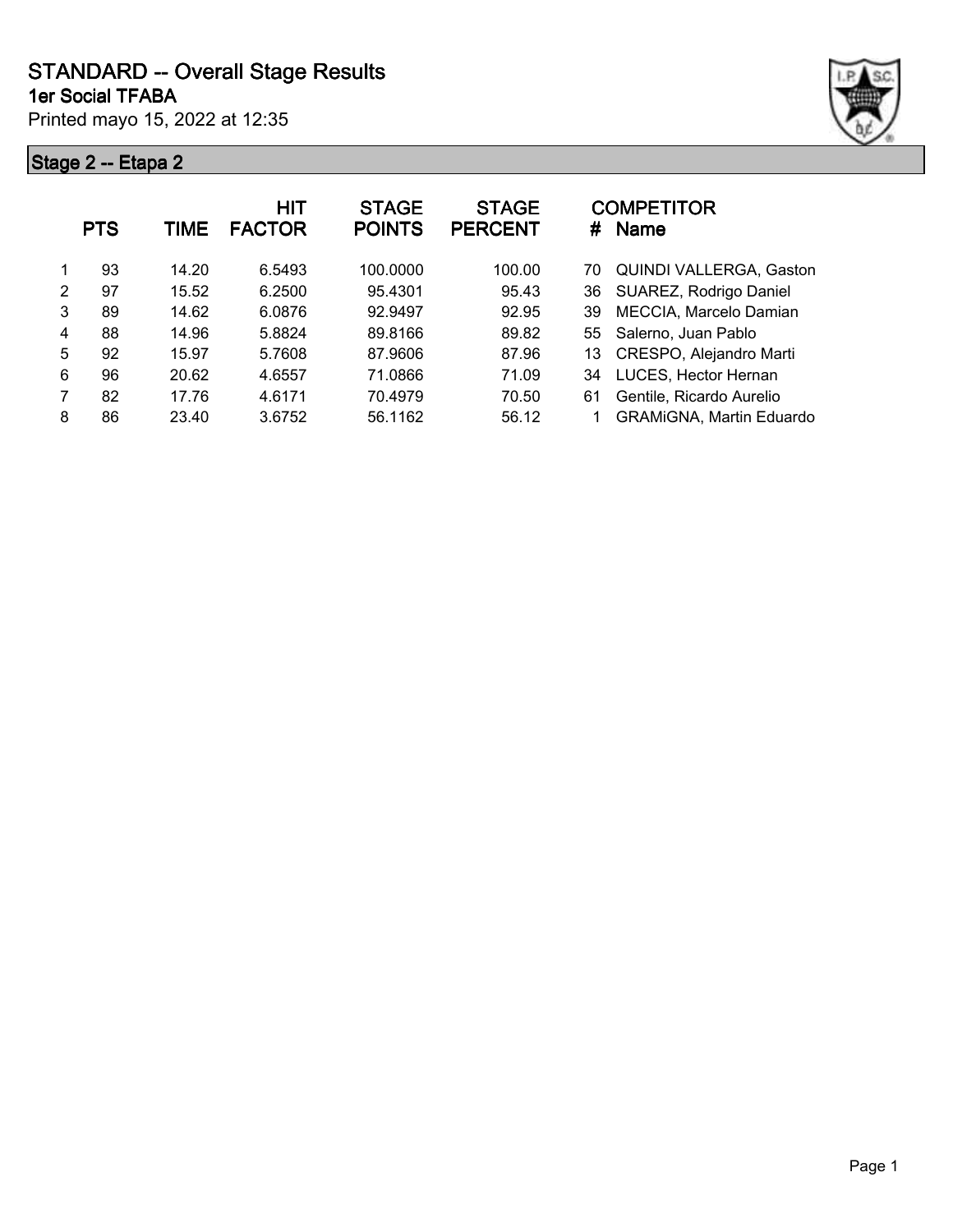**1er Social TFABA**

Printed mayo 15, 2022 at 12:35



|                  | <b>PTS</b> | <b>TIME</b> | <b>HIT</b><br><b>FACTOR</b> | <b>STAGE</b><br><b>POINTS</b> | <b>STAGE</b><br><b>PERCENT</b> | <b>COMPETITOR</b><br>Name<br># |                                |
|------------------|------------|-------------|-----------------------------|-------------------------------|--------------------------------|--------------------------------|--------------------------------|
| 1                | 92         | 15.89       | 5.7898                      | 100.0000                      | 100.00                         | 74                             | Zamani, Ivan                   |
| $\overline{2}$   | 96         | 16.60       | 5.7831                      | 99.8848                       | 99.88                          | 58                             | Cassola, Federico              |
| 3                | 86         | 15.44       | 5.5699                      | 96.2027                       | 96.20                          | 44                             | Gini, Sebastian Pedro          |
| 4                | 96         | 17.41       | 5.5141                      | 95.2376                       | 95.24                          | 43                             | NiKiFORUK, Nicolas Andres      |
| 5                | 86         | 15.80       | 5.4430                      | 94.0107                       | 94.01                          | 51                             | Serrano, Fernando              |
| 6                | 92         | 17.11       | 5.3770                      | 92.8697                       | 92.87                          | 8                              | LOPEZ, Jorge Alberto           |
| $\overline{7}$   | 94         | 18.17       | 5.1734                      | 89.3530                       | 89.35                          | 15                             | Zancaner, Federico             |
| 8                | 82         | 16.14       | 5.0805                      | 87.7499                       | 87.75                          | 9                              | Obertello, Daniel Hector       |
| $\boldsymbol{9}$ | 82         | 16.34       | 5.0184                      | 86.6758                       | 86.68                          | 12                             | LANZILOTTA, Julio Dario        |
| 10               | 88         | 17.92       | 4.9107                      | 84.8166                       | 84.82                          | 6                              | Savarelli, Franco              |
| 11               | 88         | 19.85       | 4.4332                      | 76.5699                       | 76.57                          | 47                             | CAViA, Miguel                  |
| 12               | 90         | 21.44       | 4.1978                      | 72.5026                       | 72.50                          | 68                             | FRATTINI, Raul Pablo           |
| 13               | 73         | 17.65       | 4.1360                      | 71.4355                       | 71.44                          | 42                             | RUGGIERO, NICOLAS ROMAN        |
| 14               | 90         | 22.12       | 4.0687                      | 70.2738                       | 70.27                          | 18                             | Ramos, Daniel Omar             |
| 15               | 78         | 19.75       | 3.9494                      | 68.2124                       | 68.21                          | 64                             | HEUSINGER, Carlos Valentin     |
| 16               | 82         | 21.43       | 3.8264                      | 66.0888                       | 66.09                          | 83                             | ZAMANI, Andres                 |
| 17               | 84         | 23.53       | 3.5699                      | 61.6586                       | 61.66                          | 52                             | Anzorena, Pablo                |
| 18               | 88         | 25.18       | 3.4948                      | 60.3619                       | 60.36                          | 72                             | RIBEIRO, Daniel Alberto        |
| 19               | 96         | 27.86       | 3.4458                      | 59.5150                       | 59.51                          | 88                             | Figari, Fernando               |
| 20               | 75         | 22.71       | 3.3025                      | 57.0401                       | 57.04                          | 20                             | Valente, Luciano               |
| 21               | 76         | 23.17       | 3.2801                      | 56.6531                       | 56.65                          | 27                             | VALCARCEL, Carlos Daniel       |
| 22               | 70         | 21.50       | 3.2558                      | 56.2336                       | 56.23                          | 40                             | Tassara Arcieri, Francisco     |
| 23               | 88         | 27.07       | 3.2508                      | 56.1475                       | 56.15                          | 7                              | JORDAN, Hugo                   |
| 24               | 90         | 28.31       | 3.1791                      | 54.9084                       | 54.91                          | 78                             | Laneve, Dante Miguel           |
| 25               | 92         | 30.18       | 3.0484                      | 52.6508                       | 52.65                          | 23                             | Giunippero, Alejandro          |
| 26               | 65         | 21.90       | 2.9680                      | 51.2631                       | 51.26                          | 33                             | da Silva LLugdar, Ismael Elias |
| 27               | 78         | 26.90       | 2.8996                      | 50.0816                       | 50.08                          | 59                             | Couceiro, Fernando             |
| 28               | 82         | 28.33       | 2.8945                      | 49.9923                       | 49.99                          | 29                             | Cassani, Augusto               |
| 29               | 59         | 20.62       | 2.8613                      | 49.4196                       | 49.42                          | 21                             | GONZALEZ, Diego Fabian         |
| 30               | 84         | 29.91       | 2.8084                      | 48.5064                       | 48.51                          | 81                             | D'ORSI, Gaston Carlos          |
| 31               | 69         | 24.82       | 2.7800                      | 48.0157                       | 48.02                          | 71                             | PiACAMPO, Deborah Natalia      |
| 32               | 71         | 26.07       | 2.7234                      | 47.0385                       | 47.04                          | 84                             | Zicarelli, Fernando            |
| 33               | 84         | 31.00       | 2.7097                      | 46.8008                       | 46.80                          | 45                             | GATAS, Carlos Alberto          |
| 34               | 73         | 27.59       | 2.6459                      | 45.6991                       | 45.70                          | 60                             | GARCIA, Horacio Jorge          |
| 35               | 58         | 22.82       | 2.5416                      | 43.8984                       | 43.90                          | 66                             | Villa, Pablo Horacio           |
| 36               | 74         | 30.04       | 2.4634                      | 42.5469                       | 42.55                          | 11                             | Molina, Christian              |
| 37               | 72         | 29.88       | 2.4096                      | 41.6187                       | 41.62                          | 69                             | FERNANDEZ ALONSO, GONZALO      |
| 38               | 66         | 27.61       | 2.3904                      | 41.2870                       | 41.29                          | 82                             | SABACH, Marcelo Victor         |
| 39               | 69         | 30.10       | 2.2924                      | 39.5930                       | 39.59                          | 76                             | FERNANDEZ, Mariana             |
| 40               | 63         | 27.69       | 2.2752                      | 39.2965                       | 39.30                          | 5                              | Rodolfi, Luciano               |
| 41               | 88         | 42.19       | 2.0858                      | 36.0254                       | 36.03                          | 2                              | Di PiETRO, Jorge Walter        |
| 42               | 67         | 32.80       | 2.0427                      | 35.2807                       | 35.28                          | 67                             | Cabanela, Sergio               |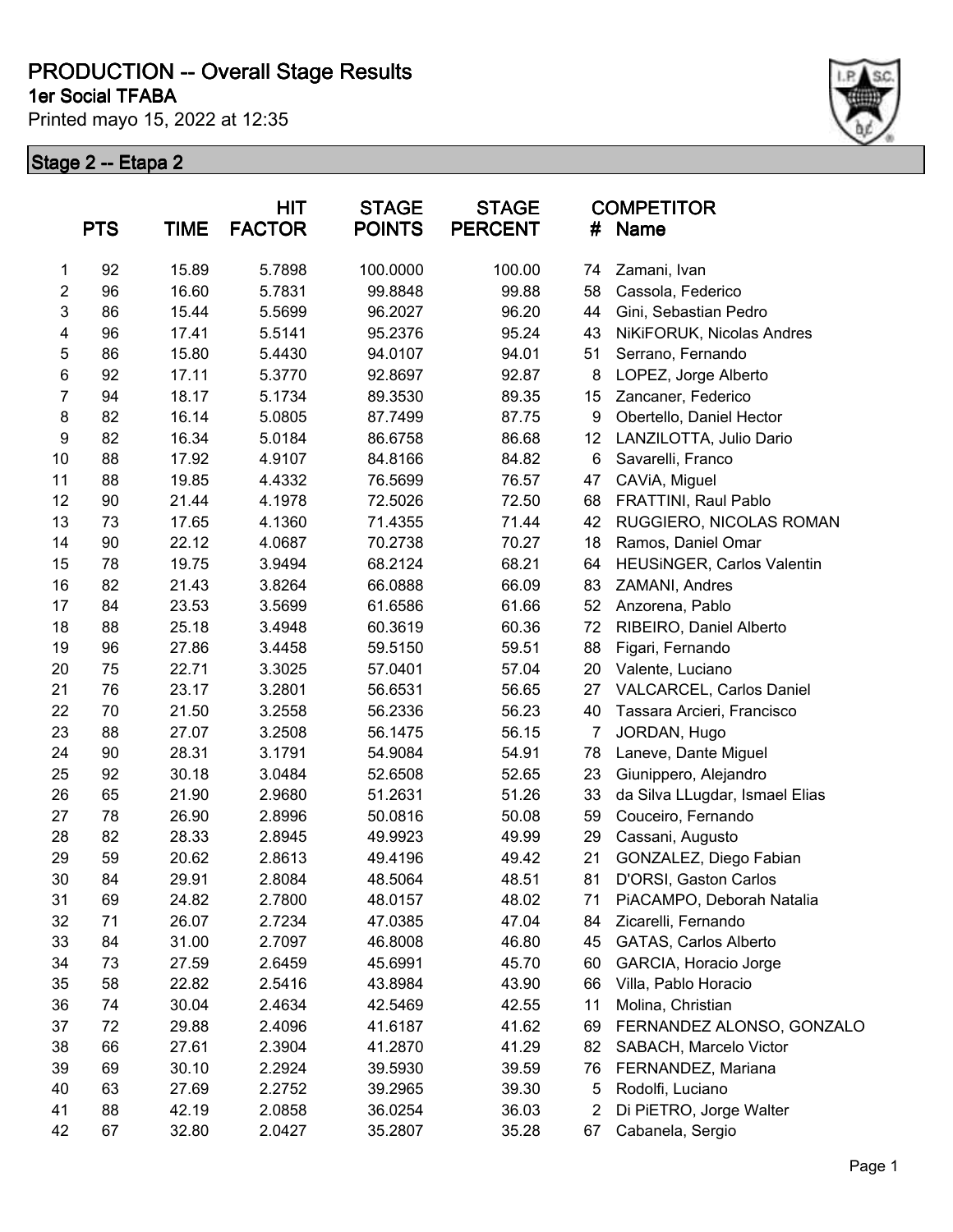**1er Social TFABA**

Printed mayo 15, 2022 at 12:35



|    | <b>PTS</b> | <b>TIME</b> | <b>HIT</b><br><b>FACTOR</b> | <b>STAGE</b><br><b>POINTS</b> | <b>STAGE</b><br><b>PERCENT</b> | #  | <b>COMPETITOR</b><br><b>Name</b> |
|----|------------|-------------|-----------------------------|-------------------------------|--------------------------------|----|----------------------------------|
| 43 | 51         | 25.21       | 2.0230                      | 34.9408                       | 34.94                          | 49 | DONADIO, Damian                  |
| 44 | 59         | 29.80       | 1.9799                      | 34.1957                       | 34.20                          | 41 | FARINA BELLOME, Maximiliano Jav  |
| 45 | 76         | 42.98       | 1.7683                      | 30.5410                       | 30.54                          | 30 | CERVERO, Damian                  |
| 46 | 48         | 32.00       | 1.5000                      | 25,9076                       | 25.91                          | 3  | Rodolfi, Walter                  |
| 47 | 43         | 33.50       | 1.2836                      | 22.1697                       | 22.17                          | 86 | LAGARES, Oscar                   |
| 48 | 48         | 38.54       | 1.2455                      | 21.5112                       | 21.51                          | 87 | Gallo, Mario                     |
| 49 | 38         | 32.12       | 1.1831                      | 20.4336                       | 20.43                          | 17 | Saleh, Mouhamad                  |
| 50 | 52         | 44.92       | 1.1576                      | 19.9940                       | 19.99                          | 16 | forns, martin francisc           |
| 51 | 42         | 37.36       | 1.1242                      | 19.4168                       | 19.42                          | 77 | VITALE, Benito Ignacio           |
| 52 | 48         | 54.69       | 0.8777                      | 15.1590                       | 15.16                          | 37 | CARRANZA, Rafael Marcelo         |
| 53 | 33         | 41.69       | 0.7916                      | 13.6716                       | 13.67                          | 89 | FERNANDEZ, Carlos                |
| 54 | 28         | 40.71       | 0.6878                      | 11.8794                       | 11.88                          | 85 | Blas, lan                        |
| 55 | 13         | 24.34       | 0.5341                      | 9.2248                        | 9.22                           | 75 | BOYACiYAN, Daniel Arturo         |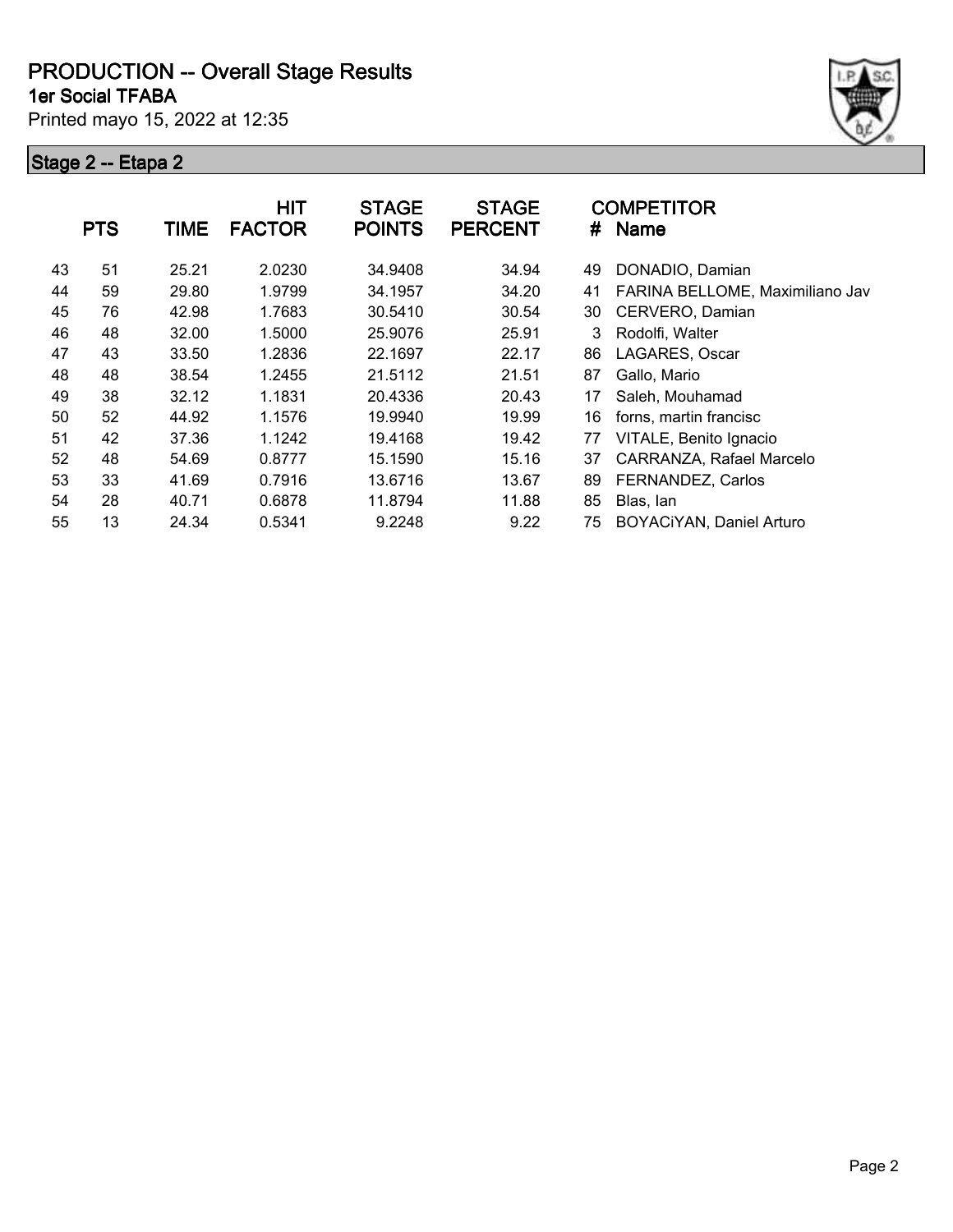#### **1er Social TFABA PRODUCTION OPTICS -- Overall Stage Results**

Printed mayo 15, 2022 at 12:35



|   | <b>PTS</b> | TIME  | HIT<br><b>FACTOR</b> | <b>STAGE</b><br><b>POINTS</b> | <b>STAGE</b><br><b>PERCENT</b> | #  | <b>COMPETITOR</b><br><b>Name</b> |
|---|------------|-------|----------------------|-------------------------------|--------------------------------|----|----------------------------------|
|   | 90         | 17.14 | 5.2509               | 100.0000                      | 100.00                         | 56 | Stamon, David                    |
| 2 | 96         | 21.91 | 4.3816               | 83.4444                       | 83.44                          | 25 | QUINTIERI, SERGIO GABRIEL        |
| 3 | 88         | 20.90 | 4.2105               | 80.1871                       | 80.19                          | 10 | <b>ORTELLI, Martin</b>           |
| 4 | 86         | 22.38 | 3.8427               | 73.1824                       | 73.18                          | 22 | Luberto, Juan Pablo              |
| 5 | 88         | 23.26 | 3.7833               | 72.0512                       | 72.05                          | 73 | LIFSCHITZ, DANIEL EDUARDO        |
| 6 | 92         | 25.89 | 3.5535               | 67.6743                       | 67.67                          | 38 | <b>AMIGUCCI, Nicolas Andres</b>  |
| 7 | 90         | 25.99 | 3.4629               | 65.9484                       | 65.95                          | 14 | SAGUIER, Maximo                  |
| 8 | 78         | 23.52 | 3.3163               | 63.1576                       | 63.16                          | 46 | NOCETI, Miguel Angel             |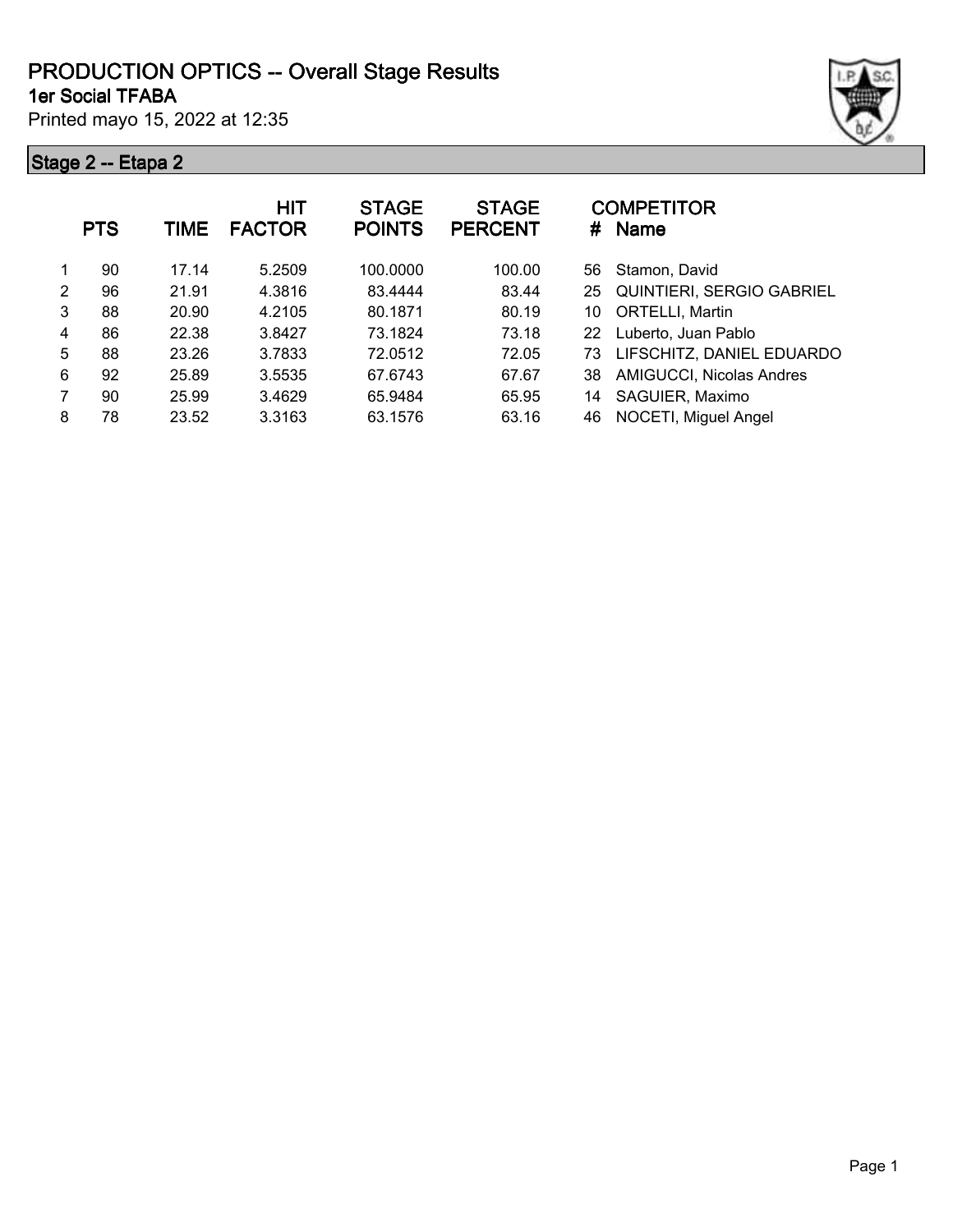|               | <b>PTS</b> |       | <b>HIT</b><br>TIME FACTOR | <b>STAGE</b><br><b>POINTS</b> | STAGE<br>PERCENT | <b>COMPETITOR</b><br># Name |
|---------------|------------|-------|---------------------------|-------------------------------|------------------|-----------------------------|
|               | 90         | 19.25 | 4.6753                    | 100.0000                      | 100.00           | 50 Silva, Lucas             |
| $\mathcal{P}$ | 80         | 29.12 | 2.7473                    | 58.7607                       | 58.76            | 4 Hay Chaia, Matias         |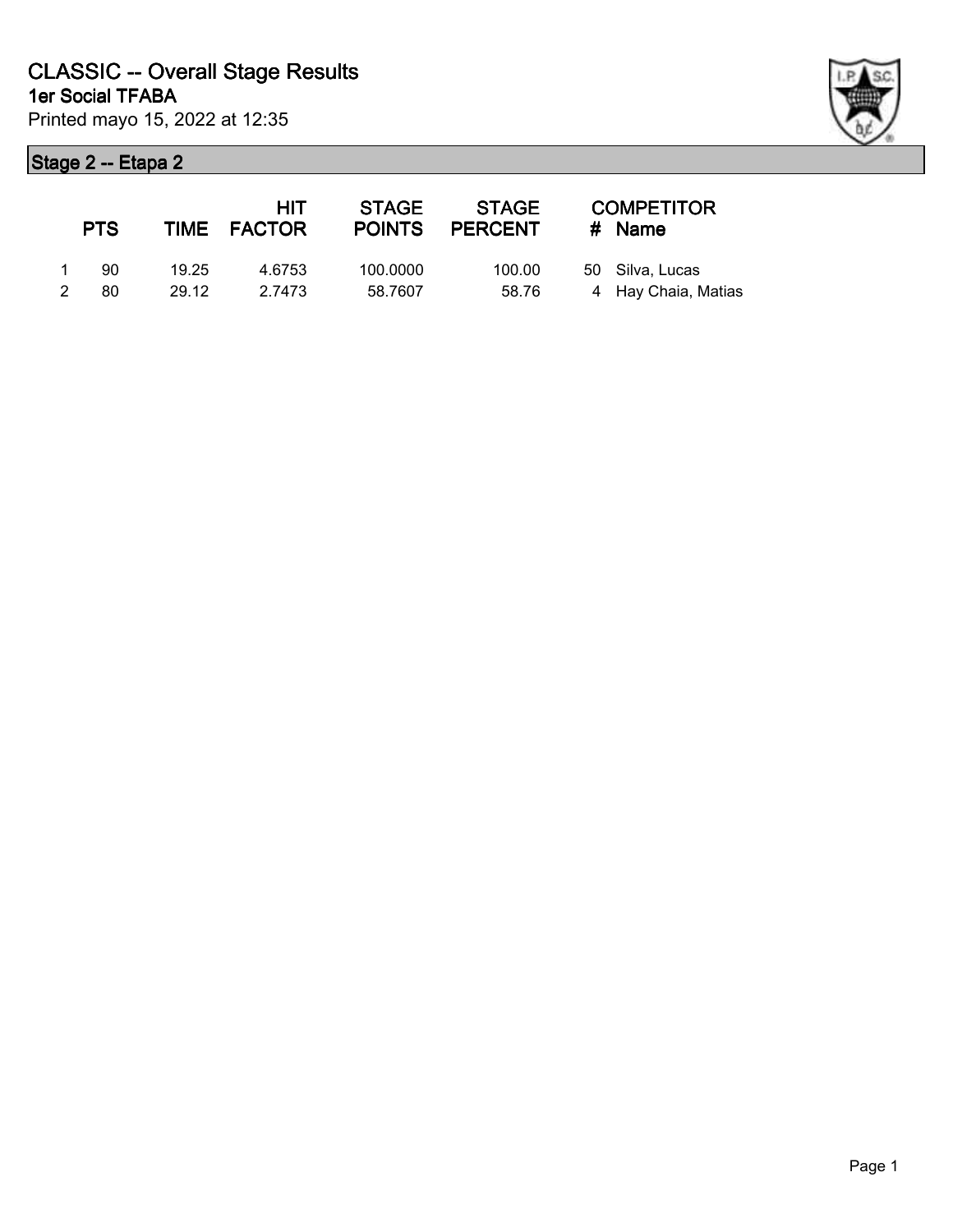



|   | <b>PTS</b> | TIME  | HIT<br><b>FACTOR</b> | <b>STAGE</b><br><b>POINTS</b> | <b>STAGE</b><br><b>PERCENT</b> | <b>COMPETITOR</b><br><b>Name</b><br># |
|---|------------|-------|----------------------|-------------------------------|--------------------------------|---------------------------------------|
|   | 69         | 9.57  | 7.2100               | 70.0000                       | 100.00                         | Valentini, Leonardo Javier<br>35      |
| 2 | 66         | 11.57 | 5.7044               | 55.3824                       | 79.12                          | NAVEIRA, Fabian Cesar<br>32           |
| 3 | 67         | 11.75 | 5.7021               | 55.3602                       | 79.09                          | Latorre, Ariel Rodrigo<br>53          |
| 4 | 68         | 12.76 | 5.3292               | 51.7391                       | 73.91                          | Sinardi Angio, Jorge Horacio<br>31    |
| 5 | 66         | 13.16 | 5.0152               | 48.6910                       | 69.56                          | Pluis, Walter daniel<br>24            |
| 6 | 67         | 13.94 | 4.8063               | 46.6630                       | 66.66                          | KRUSZEWSKi, Marcos Hugo<br>28         |
| 7 | 25         | 12.23 | 2.0442               | 19.8461                       | 28.35                          | <b>ESPOSITO, Antonio Hector</b><br>62 |
| 8 | 24         | 12.80 | 1.8750               | 18.2038                       | 26.01                          | FiLLOL, Eduardo Carlos<br>57          |
| 9 | 60         | 37.41 | 1.6038               | 15.5713                       | 22.24                          | Villavedra, Ricardo Tito<br>80        |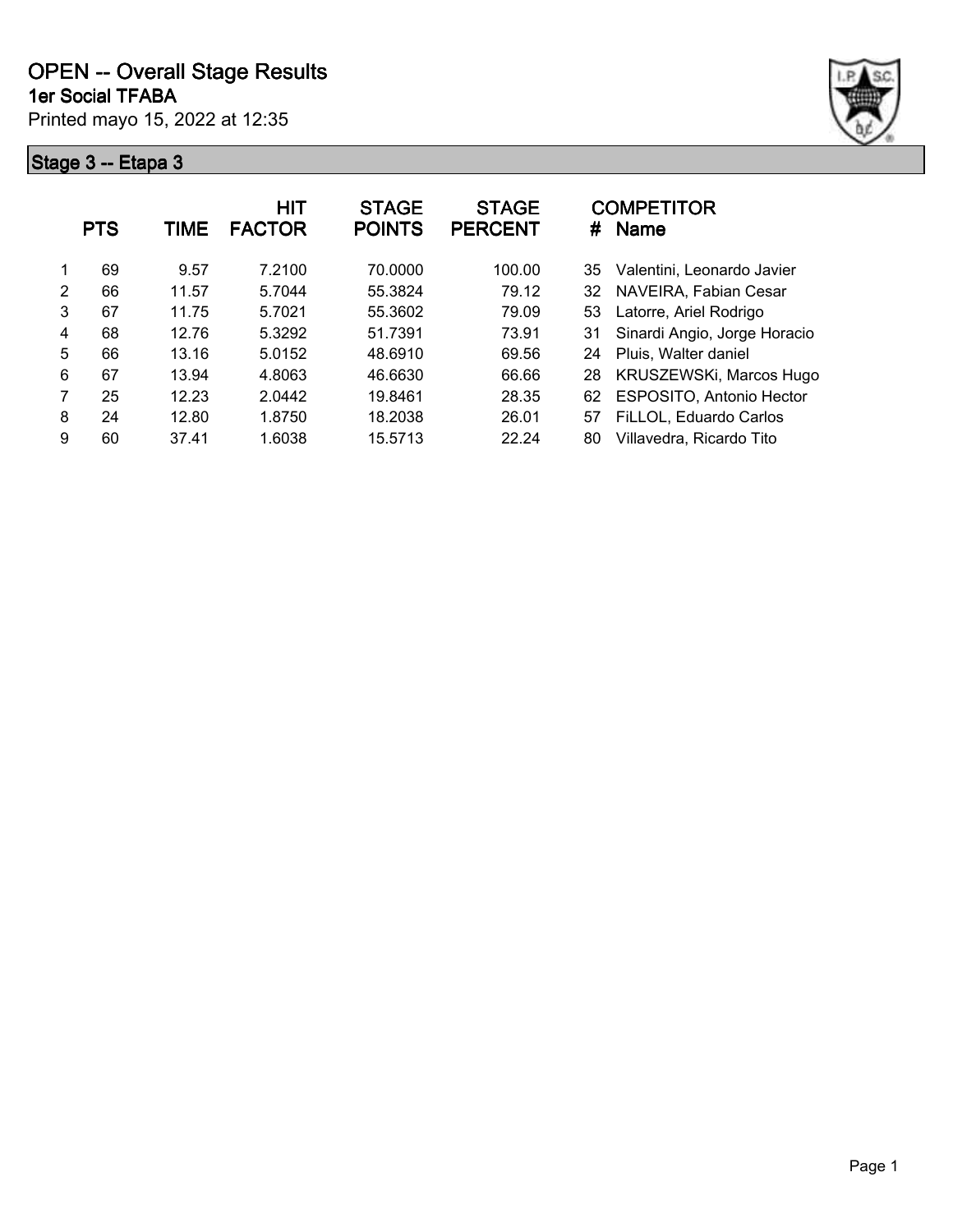**1er Social TFABA**

Printed mayo 15, 2022 at 12:35



| TIME  | <b>HIT</b><br><b>FACTOR</b> | <b>STAGE</b><br><b>POINTS</b> | <b>STAGE</b><br><b>PERCENT</b> | <b>COMPETITOR</b><br><b>Name</b><br># |
|-------|-----------------------------|-------------------------------|--------------------------------|---------------------------------------|
| 9.83  | 6.6124                      | 70,0000                       | 100.00                         | MECCIA, Marcelo Damian<br>39          |
| 10.62 | 6.3089                      | 66.7865                       | 95.41                          | <b>QUINDI VALLERGA, Gaston</b><br>70  |
| 10.38 | 6.1657                      | 65.2711                       | 93.24                          | 36 SUAREZ, Rodrigo Daniel             |
| 11.80 | 5.4237                      | 57.4164                       | 82.02                          | 55 Salerno, Juan Pablo                |
| 12.36 | 5.4207                      | 57.3845                       | 81.98                          | CRESPO, Alejandro Marti<br>13.        |
| 12.89 | 4.9651                      | 52.5612                       | 75.09                          | Gentile, Ricardo Aurelio<br>61        |
| 15.63 | 3.8388                      | 40.6378                       | 58.05                          | <b>GRAMIGNA, Martin Eduardo</b>       |
| 16.58 | 3.0760                      | 32.5630                       | 46.52                          | LUCES, Hector Hernan<br>34            |
|       |                             |                               |                                |                                       |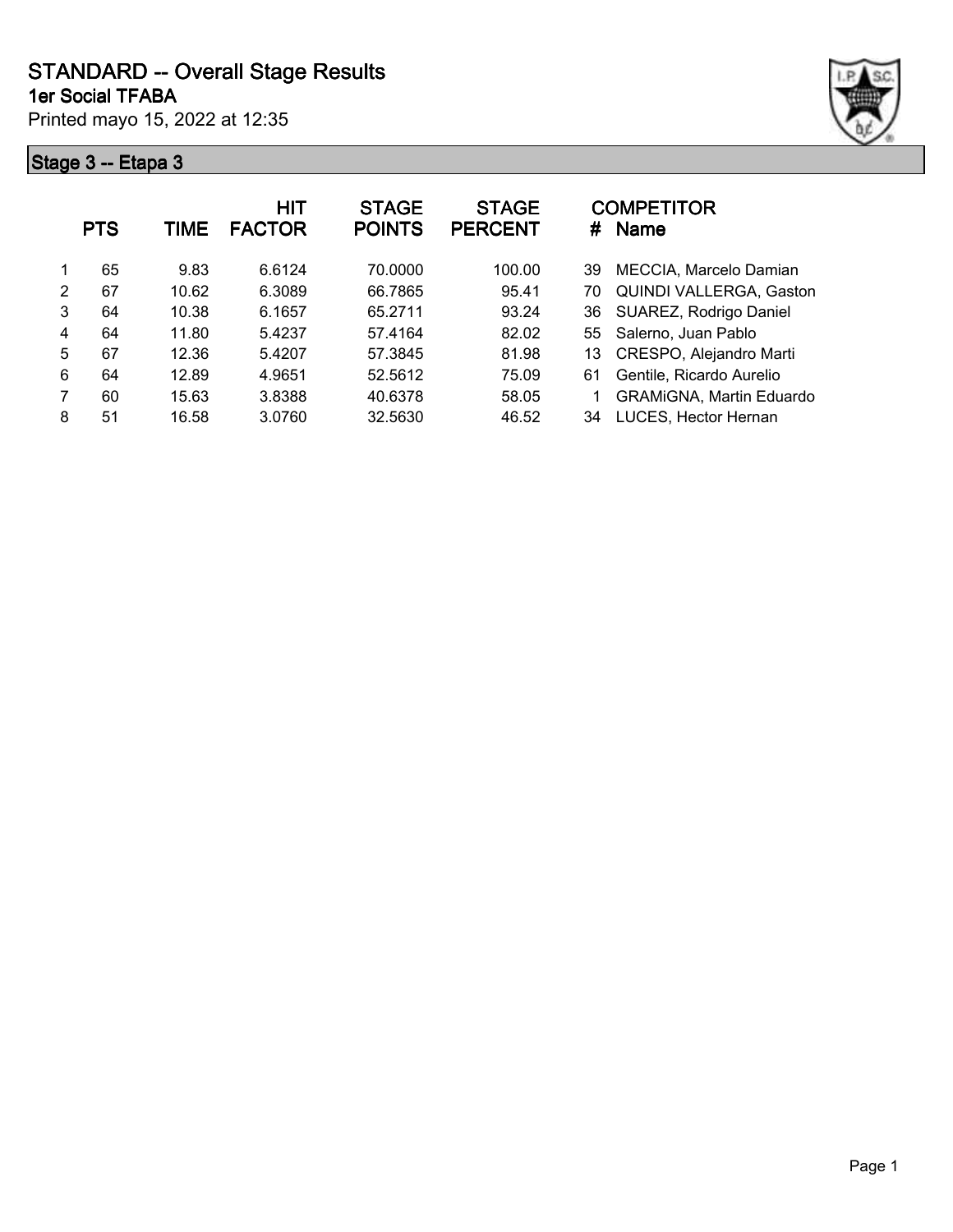**1er Social TFABA**

Printed mayo 15, 2022 at 12:35



|                  | <b>PTS</b> | <b>TIME</b> | HIT<br><b>FACTOR</b> | <b>STAGE</b><br><b>POINTS</b> | <b>STAGE</b><br><b>PERCENT</b> | #              | <b>COMPETITOR</b><br>Name      |
|------------------|------------|-------------|----------------------|-------------------------------|--------------------------------|----------------|--------------------------------|
| $\mathbf{1}$     | 66         | 11.21       | 5.8876               | 70.0000                       | 100.00                         | 12             | LANZILOTTA, Julio Dario        |
| $\overline{2}$   | 64         | 11.06       | 5.7866               | 68.7994                       | 98.28                          | 9              | Obertello, Daniel Hector       |
| 3                | 62         | 10.75       | 5.7674               | 68.5714                       | 97.96                          | 74             | Zamani, Ivan                   |
| 4                | 66         | 11.66       | 5.6604               | 67.2985                       | 96.14                          | 15             | Zancaner, Federico             |
| 5                | 62         | 11.22       | 5.5258               | 65.6990                       | 93.86                          | 44             | Gini, Sebastian Pedro          |
| 6                | 68         | 13.44       | 5.0595               | 60.1547                       | 85.94                          | 68             | FRATTINI, Raul Pablo           |
| $\overline{7}$   | 52         | 10.59       | 4.9103               | 58.3804                       | 83.40                          | 42             | RUGGIERO, NICOLAS ROMAN        |
| 8                | 58         | 12.02       | 4.8253               | 57.3698                       | 81.96                          | 51             | Serrano, Fernando              |
| $\boldsymbol{9}$ | 68         | 14.16       | 4.8023               | 57.0960                       | 81.57                          | 47             | CAViA, Miguel                  |
| 10               | 62         | 13.17       | 4.7077               | 55.9713                       | 79.96                          | 6              | Savarelli, Franco              |
| 11               | 64         | 13.73       | 4.6613               | 55.4203                       | 79.17                          | 8              | LOPEZ, Jorge Alberto           |
| 12               | 68         | 14.86       | 4.5760               | 54.4064                       | 77.72                          | 64             | HEUSINGER, Carlos Valentin     |
| 13               | 62         | 13.96       | 4.4413               | 52.8039                       | 75.43                          | 21             | GONZALEZ, Diego Fabian         |
| 14               | 58         | 13.07       | 4.4376               | 52.7609                       | 75.37                          | 18             | Ramos, Daniel Omar             |
| 15               | 68         | 15.67       | 4.3395               | 51.5941                       | 73.71                          | 88             | Figari, Fernando               |
| 16               | 62         | 14.35       | 4.3206               | 51.3688                       | 73.38                          | 33             | da Silva LLugdar, Ismael Elias |
| 17               | 62         | 15.20       | 4.0789               | 48.4962                       | 69.28                          | 71             | PiACAMPO, Deborah Natalia      |
| 18               | 64         | 16.06       | 3.9851               | 47.3799                       | 67.69                          | $\overline{7}$ | JORDAN, Hugo                   |
| 19               | 56         | 14.49       | 3.8647               | 45.9493                       | 65.64                          | 27             | VALCARCEL, Carlos Daniel       |
| 20               | 60         | 16.13       | 3.7198               | 44.2259                       | 63.18                          | 20             | Valente, Luciano               |
| 21               | 62         | 17.14       | 3.6173               | 43.0071                       | 61.44                          | 52             | Anzorena, Pablo                |
| 22               | 68         | 19.38       | 3.5088               | 41.7172                       | 59.60                          | 81             | D'ORSI, Gaston Carlos          |
| 23               | 60         | 17.33       | 3.4622               | 41.1635                       | 58.81                          | 83             | ZAMANI, Andres                 |
| 24               | 43         | 12.90       | 3.3333               | 39.6313                       | 56.62                          | 58             | Cassola, Federico              |
| 25               | 64         | 19.60       | 3.2653               | 38.8225                       | 55.46                          | $\mathbf{3}$   | Rodolfi, Walter                |
| 26               | 53         | 16.98       | 3.1213               | 37.1106                       | 53.02                          | 49             | DONADIO, Damian                |
| 27               | 58         | 18.65       | 3.1099               | 36.9751                       | 52.82                          | 5              | Rodolfi, Luciano               |
| 28               | 54         | 17.71       | 3.0491               | 36.2522                       | 51.79                          | 67             | Cabanela, Sergio               |
| 29               | 49         | 16.42       | 2.9842               | 35.4799                       | 50.69                          | 72             | RIBEIRO, Daniel Alberto        |
| 30               | 58         | 19.47       | 2.9789               | 35.4178                       | 50.60                          | 23             | Giunippero, Alejandro          |
| 31               | 60         | 21.18       | 2.8329               | 33.6810                       | 48.12                          | 60             | GARCIA, Horacio Jorge          |
| 32               | 41         | 15.19       | 2.6991               | 32.0912                       | 45.84                          | 84             | Zicarelli, Fernando            |
| 33               | 54         | 20.69       | 2.6100               | 31.0308                       | 44.33                          | 76             | FERNANDEZ, Mariana             |
| 34               | 62         | 24.80       | 2.5000               | 29.7235                       | 42.46                          | 66             | Villa, Pablo Horacio           |
| 35               | 49         | 22.22       | 2.2052               | 26.2187                       | 37.46                          | 78             | Laneve, Dante Miguel           |
| 36               | 47         | 21.78       | 2.1579               | 25.6566                       | 36.65                          | 77             | VITALE, Benito Ignacio         |
| 37               | 36         | 17.18       | 2.0955               | 24.9137                       | 35.59                          | 82             | SABACH, Marcelo Victor         |
| 38               | 45         | 21.72       | 2.0718               | 24.6327                       | 35.19                          | 75             | BOYACiYAN, Daniel Arturo       |
| 39               | 60         | 29.89       | 2.0074               | 23.8663                       | 34.09                          | 30             | CERVERO, Damian                |
| 40               | 60         | 30.79       | 1.9487               | 23.1687                       | 33.10                          | 16             | forns, martin francisc         |
| 41               | 30         | 15.82       | 1.8963               | 22.5463                       | 32.21                          | 29             | Cassani, Augusto               |
| 42               | 51         | 27.05       | 1.8854               | 22.4162                       | 32.02                          | 89             | FERNANDEZ, Carlos              |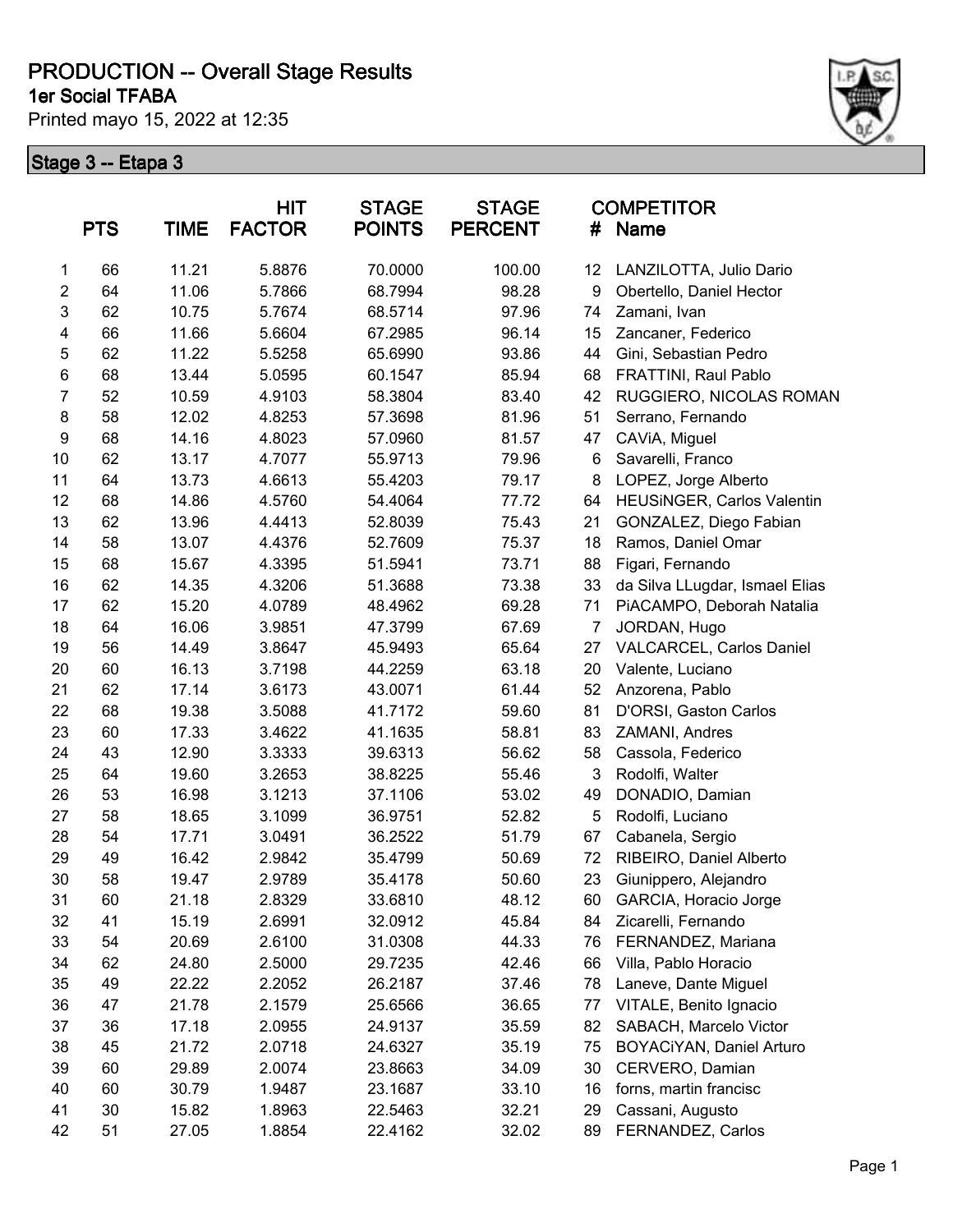**1er Social TFABA**

Printed mayo 15, 2022 at 12:35



|    | <b>PTS</b> | <b>TIME</b> | <b>HIT</b><br><b>FACTOR</b> | <b>STAGE</b><br><b>POINTS</b> | <b>STAGE</b><br><b>PERCENT</b> | #  | <b>COMPETITOR</b><br><b>Name</b> |
|----|------------|-------------|-----------------------------|-------------------------------|--------------------------------|----|----------------------------------|
| 43 | 49         | 27.58       | 1.7766                      | 21.1233                       | 30.18                          | 59 | Couceiro, Fernando               |
| 44 | 43         | 24.73       | 1.7388                      | 20.6730                       | 29.53                          | 11 | Molina, Christian                |
| 45 | 37         | 21.38       | 1.7306                      | 20.5757                       | 29.39                          | 86 | LAGARES, Oscar                   |
| 46 | 34         | 21.01       | 1.6183                      | 19.2403                       | 27.49                          | 17 | Saleh, Mouhamad                  |
| 47 | 32         | 20.41       | 1.5679                      | 18.6409                       | 26.63                          | 69 | FERNANDEZ ALONSO, GONZALO        |
| 48 | 30         | 20.00       | 1.5000                      | 17.8341                       | 25.48                          | 40 | Tassara Arcieri, Francisco       |
| 49 | 43         | 30.03       | 1.4319                      | 17.0244                       | 24.32                          | 87 | Gallo, Mario                     |
| 50 | 39         | 27.28       | 1.4296                      | 16.9973                       | 24.28                          | 45 | <b>GATAS, Carlos Alberto</b>     |
| 51 | 64         | 50.28       | 1.2729                      | 15.1337                       | 21.62                          | 2  | Di PiETRO, Jorge Walter          |
| 52 | 51         | 53.02       | 0.9619                      | 11.4364                       | 16.34                          | 37 | CARRANZA, Rafael Marcelo         |
| 53 | 17         | 25.08       | 0.6778                      | 8.0590                        | 11.51                          | 85 | Blas, lan                        |
| 54 | 0          | 7.24        | 0.0000                      | 0.0000                        | 0.00                           | 43 | NiKiFORUK, Nicolas Andres        |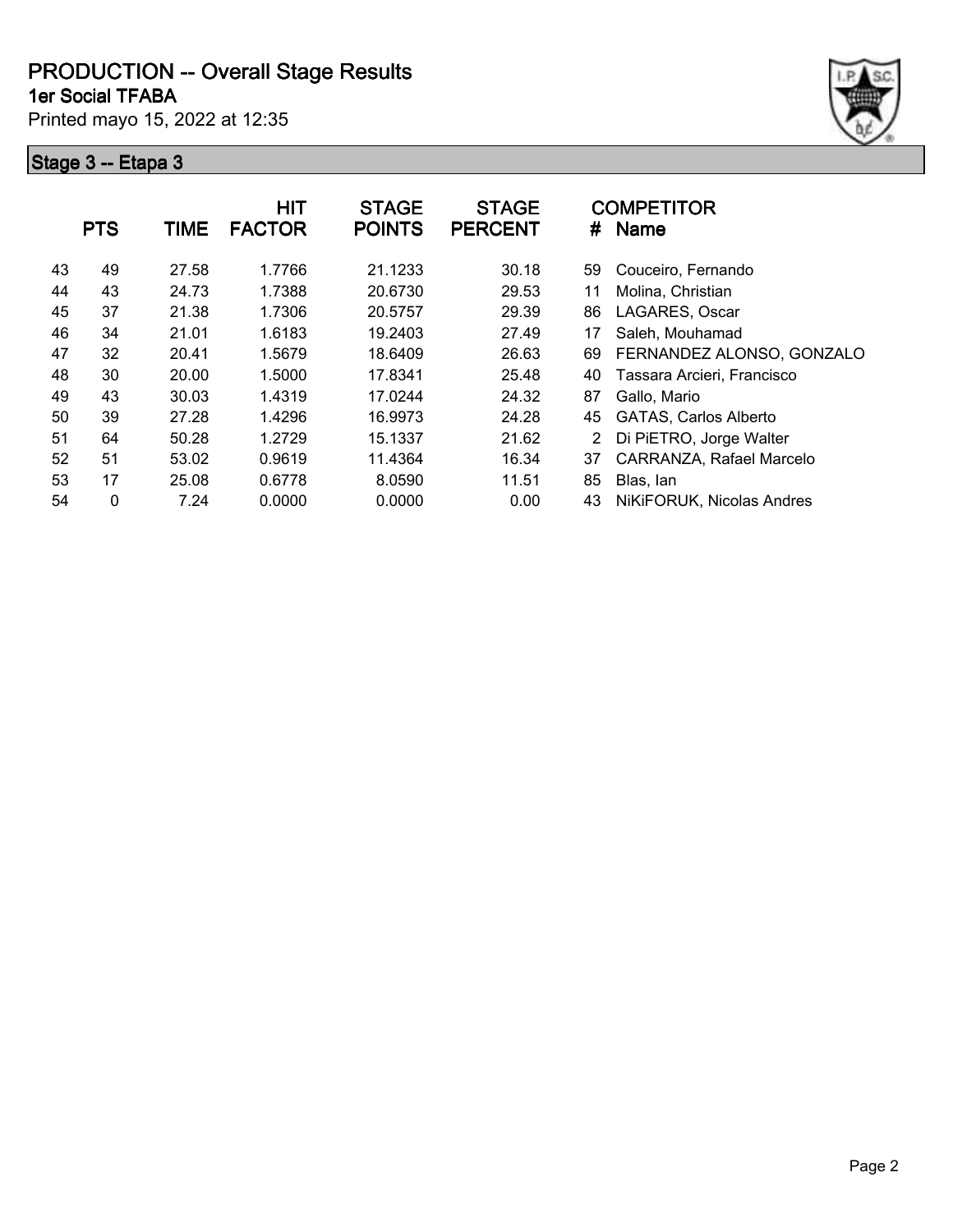#### **1er Social TFABA PRODUCTION OPTICS -- Overall Stage Results**

Printed mayo 15, 2022 at 12:35



|   | <b>PTS</b> | TIME  | <b>HIT</b><br><b>FACTOR</b> | <b>STAGE</b><br><b>POINTS</b> | <b>STAGE</b><br><b>PERCENT</b> | #  | <b>COMPETITOR</b><br><b>Name</b> |
|---|------------|-------|-----------------------------|-------------------------------|--------------------------------|----|----------------------------------|
|   | 64         | 13.42 | 4.7690                      | 70.0000                       | 100.00                         | 56 | Stamon, David                    |
| 2 | 66         | 14.25 | 4.6316                      | 67.9829                       | 97.12                          | 10 | ORTELLI, Martin                  |
| 3 | 58         | 13.47 | 4.3059                      | 63.2020                       | 90.29                          | 25 | <b>QUINTIERI, SERGIO GABRIEL</b> |
| 4 | 66         | 15.46 | 4.2691                      | 62.6621                       | 89.52                          | 73 | LIFSCHITZ, DANIEL EDUARDO        |
| 5 | 51         | 12.65 | 4.0316                      | 59.1766                       | 84.54                          | 46 | NOCETI, Miguel Angel             |
| 6 | 60         | 16.13 | 3.7198                      | 54.5993                       | 78.00                          | 14 | SAGUIER, Maximo                  |
|   | 62         | 16.80 | 3.6905                      | 54.1693                       | 77.38                          | 22 | Luberto, Juan Pablo              |
| 8 | 19         | 19.71 | 0.9640                      | 14.1494                       | 20.21                          | 38 | AMIGUCCI, Nicolas Andres         |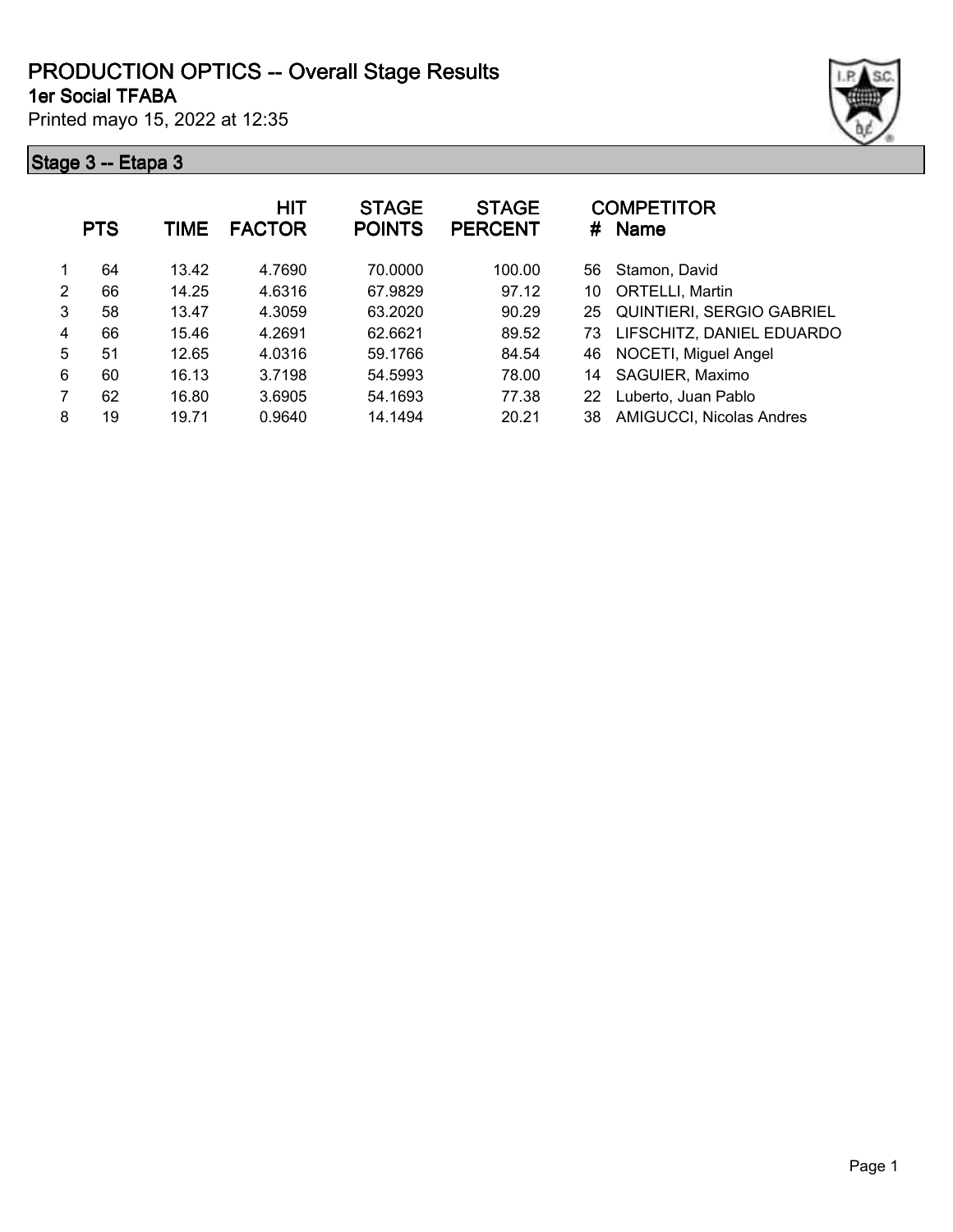| ł |  |
|---|--|

|                | <b>PTS</b> |       | HIT.<br>TIME FACTOR | <b>STAGE</b><br><b>POINTS</b> | STAGE<br>PERCENT | <b>COMPETITOR</b><br># Name |
|----------------|------------|-------|---------------------|-------------------------------|------------------|-----------------------------|
| $\overline{1}$ | 66         | 11.97 | 5.5138              | 70.0000                       | 100.00           | 50 Silva, Lucas             |
|                | 48         | 18.54 | 2.5890              | 32.8685                       | 46.95            | 4 Hay Chaia, Matias         |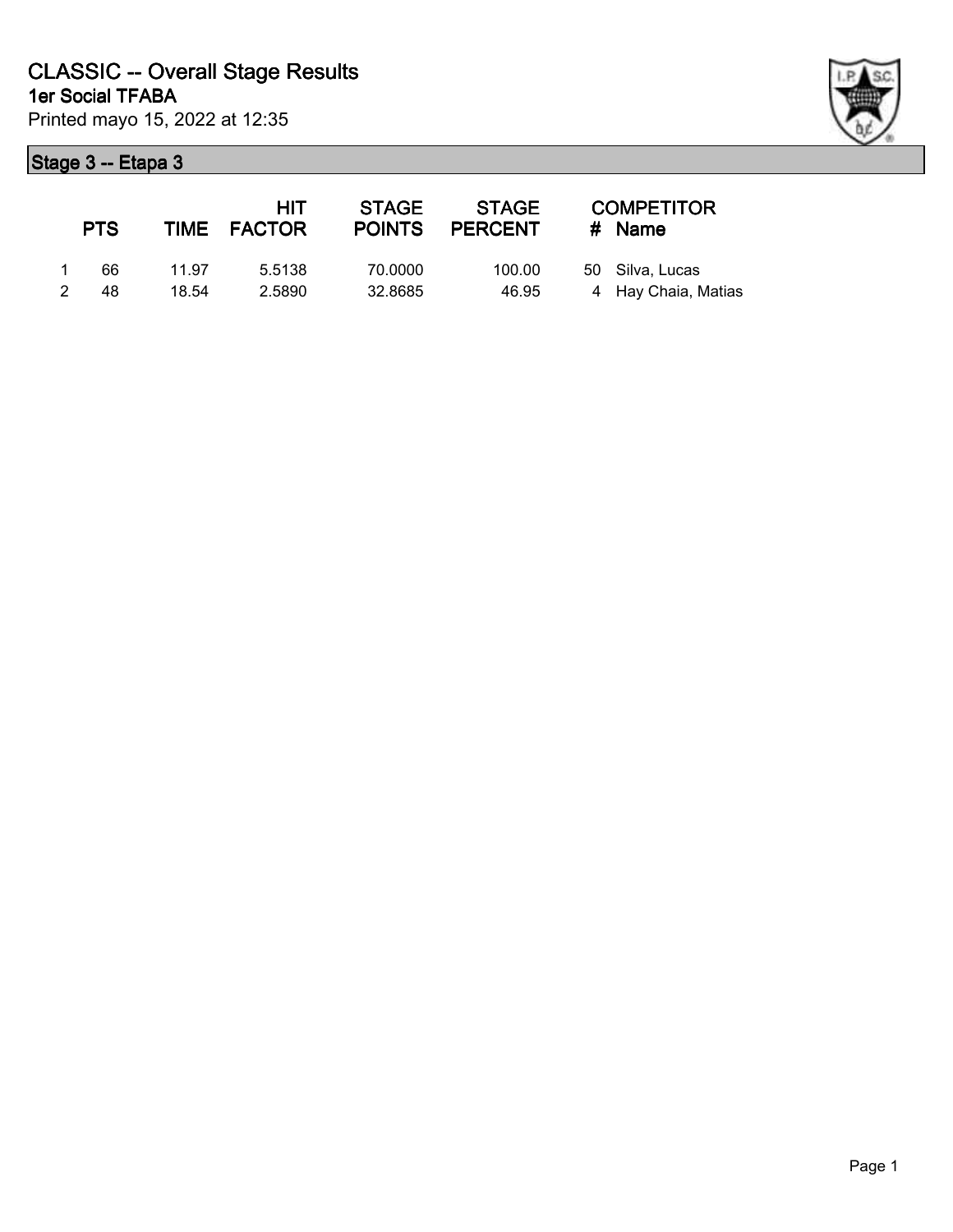

|   | <b>PTS</b> | <b>TIME</b> | HIT<br><b>FACTOR</b> | <b>STAGE</b><br><b>POINTS</b> | <b>STAGE</b><br><b>PERCENT</b> | #  | <b>COMPETITOR</b><br><b>Name</b> |
|---|------------|-------------|----------------------|-------------------------------|--------------------------------|----|----------------------------------|
|   | 112        | 15.09       | 7.4221               | 120.0000                      | 100.00                         | 35 | Valentini, Leonardo Javier       |
| 2 | 114        | 15.96       | 7.1429               | 115.4847                      | 96.24                          | 53 | Latorre, Ariel Rodrigo           |
| 3 | 114        | 18.30       | 6.2295               | 100.7178                      | 83.93                          | 24 | Pluis, Walter daniel             |
| 4 | 118        | 19.21       | 6.1426               | 99.3132                       | 82.76                          | 31 | Sinardi Angio, Jorge Horacio     |
| 5 | 112        | 18.56       | 6.0345               | 97.5647                       | 81.30                          | 32 | NAVEIRA, Fabian Cesar            |
| 6 | 110        | 18.57       | 5.9235               | 95.7708                       | 79.81                          | 28 | KRUSZEWSKi, Marcos Hugo          |
| 7 | 107        | 19.50       | 5.4872               | 88.7159                       | 73.93                          | 62 | <b>ESPOSITO, Antonio Hector</b>  |
| 8 | 112        | 20.95       | 5.3461               | 86.4344                       | 72.03                          | 57 | FiLLOL, Eduardo Carlos           |
| 9 | 112        | 31.78       | 3.5242               | 56.9792                       | 47.48                          | 80 | Villavedra, Ricardo Tito         |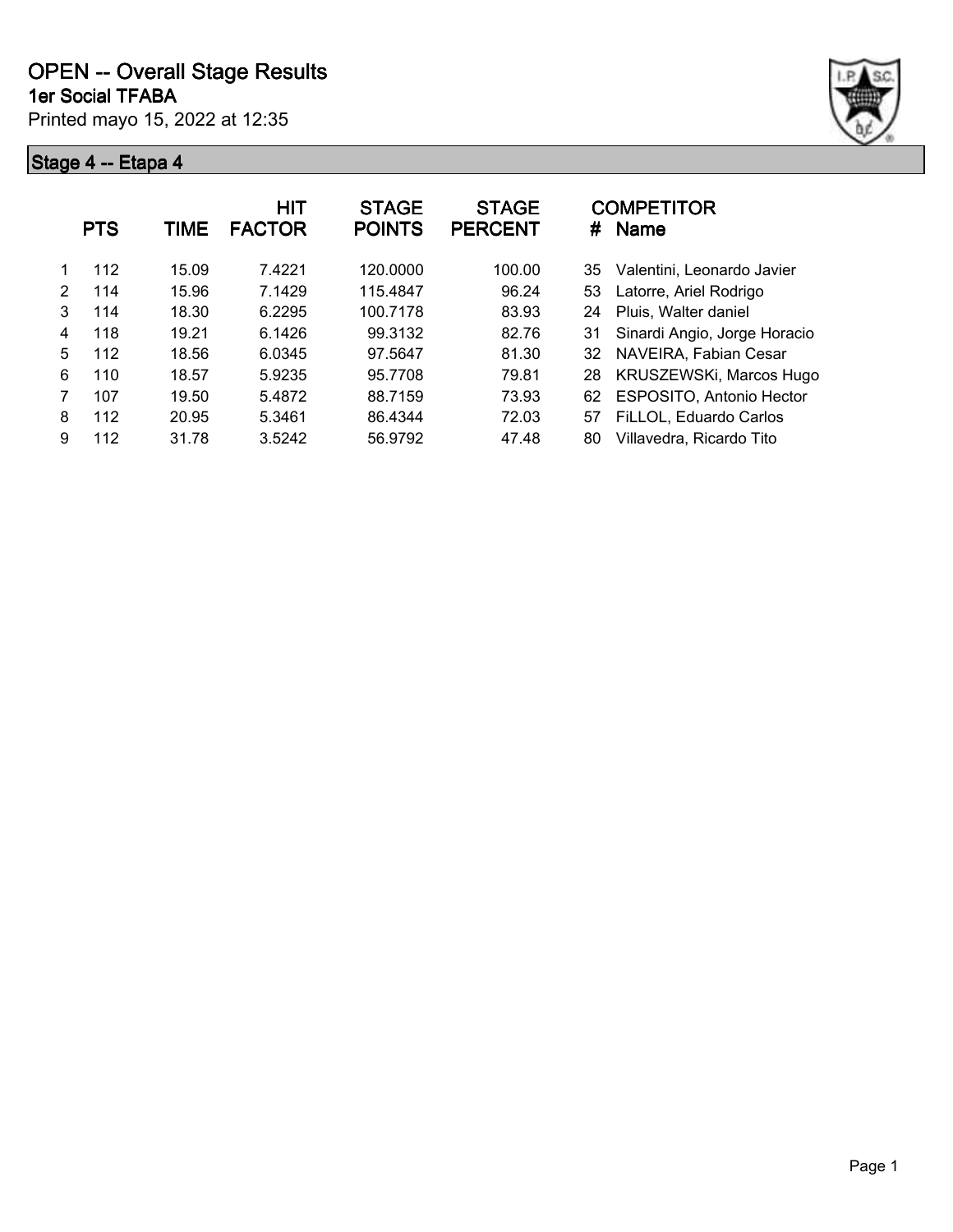**1er Social TFABA**

Printed mayo 15, 2022 at 12:35





|   | <b>PTS</b> | TIME  | <b>HIT</b><br><b>FACTOR</b> | <b>STAGE</b><br><b>POINTS</b> | <b>STAGE</b><br><b>PERCENT</b> | <b>COMPETITOR</b><br><b>Name</b><br># |
|---|------------|-------|-----------------------------|-------------------------------|--------------------------------|---------------------------------------|
|   | 115        | 14.21 | 8.0929                      | 120.0000                      | 100.00                         | <b>QUINDI VALLERGA, Gaston</b><br>70  |
| 2 | 114        | 15.49 | 7.3596                      | 109.1267                      | 90.94                          | MECCIA, Marcelo Damian<br>39          |
| 3 | 117        | 16.14 | 7.2491                      | 107.4880                      | 89.57                          | SUAREZ, Rodrigo Daniel<br>36          |
| 4 | 117        | 16.37 | 7.1472                      | 105.9777                      | 88.31                          | CRESPO, Alejandro Marti<br>13         |
| 5 | 115        | 16.89 | 6.8088                      | 100.9591                      | 84.13                          | 55 Salerno, Juan Pablo                |
| 6 | 114        | 21.60 | 5.2778                      | 78.2580                       | 65.21                          | LUCES, Hector Hernan<br>34            |
|   | 91         | 17.59 | 5.1734                      | 76.7102                       | 63.93                          | Gentile, Ricardo Aurelio<br>61        |
| 8 | 98         | 22.13 | 4.4284                      | 65.6632                       | 54.72                          | <b>GRAMIGNA, Martin Eduardo</b>       |
|   |            |       |                             |                               |                                |                                       |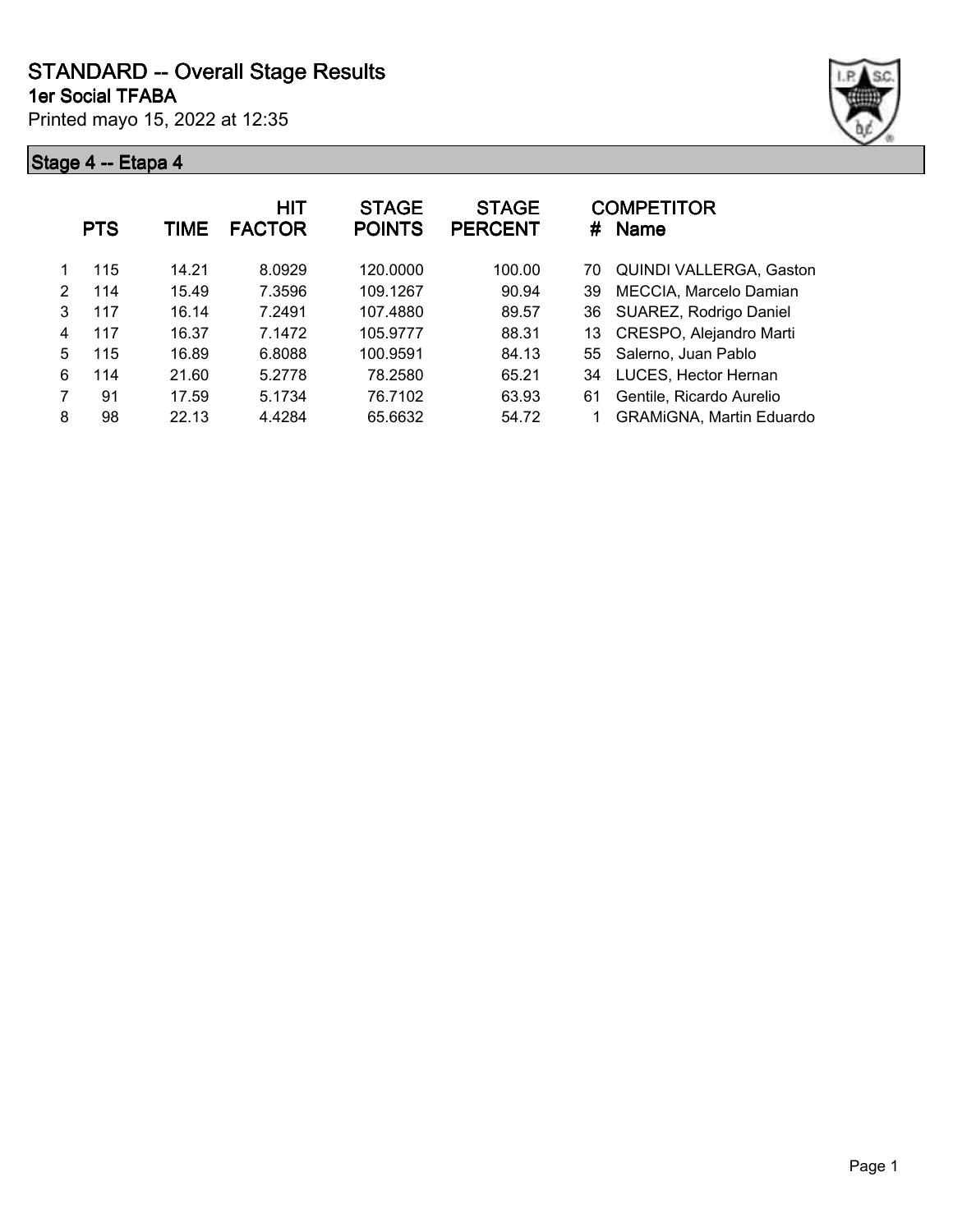**1er Social TFABA**

Printed mayo 15, 2022 at 12:35



|                  | <b>PTS</b> | <b>TIME</b> | HIT<br><b>FACTOR</b> | <b>STAGE</b><br><b>POINTS</b> | <b>STAGE</b><br><b>PERCENT</b> | #  | <b>COMPETITOR</b><br>Name      |
|------------------|------------|-------------|----------------------|-------------------------------|--------------------------------|----|--------------------------------|
| 1                | 114        | 16.25       | 7.0154               | 120.0000                      | 100.00                         | 12 | LANZILOTTA, Julio Dario        |
| $\boldsymbol{2}$ | 110        | 16.30       | 6.7485               | 115.4343                      | 96.20                          | 51 | Serrano, Fernando              |
| 3                | 110        | 16.36       | 6.7237               | 115.0109                      | 95.84                          | 74 | Zamani, Ivan                   |
| 4                | 106        | 16.20       | 6.5432               | 111.9233                      | 93.27                          | 42 | RUGGIERO, NICOLAS ROMAN        |
| 5                | 114        | 17.44       | 6.5367               | 111.8119                      | 93.18                          | 6  | Savarelli, Franco              |
| 6                | 112        | 17.34       | 6.4591               | 110.4838                      | 92.07                          | 15 | Zancaner, Federico             |
| $\overline{7}$   | 106        | 16.74       | 6.3321               | 108.3129                      | 90.26                          | 44 | Gini, Sebastian Pedro          |
| 8                | 108        | 17.55       | 6.1538               | 105.2632                      | 87.72                          | 58 | Cassola, Federico              |
| 9                | 112        | 18.40       | 6.0870               | 104.1190                      | 86.77                          | 68 | FRATTINI, Raul Pablo           |
| 10               | 110        | 18.48       | 5.9524               | 101.8170                      | 84.85                          | 43 | NiKiFORUK, Nicolas Andres      |
| 11               | 112        | 18.97       | 5.9041               | 100.9905                      | 84.16                          | 9  | Obertello, Daniel Hector       |
| 12               | 112        | 19.44       | 5.7613               | 98.5488                       | 82.12                          | 21 | GONZALEZ, Diego Fabian         |
| 13               | 116        | 20.22       | 5.7369               | 98.1311                       | 81.78                          | 71 | PiACAMPO, Deborah Natalia      |
| 14               | 98         | 18.77       | 5.2211               | 89.3083                       | 74.42                          | 33 | da Silva LLugdar, Ismael Elias |
| 15               | 95         | 18.83       | 5.0451               | 86.2985                       | 71.92                          | 18 | Ramos, Daniel Omar             |
| 16               | 114        | 23.06       | 4.9436               | 84.5620                       | 70.47                          | 47 | CAViA, Miguel                  |
| 17               | 108        | 21.86       | 4.9405               | 84.5091                       | 70.42                          | 64 | HEUSINGER, Carlos Valentin     |
| 18               | 114        | 24.59       | 4.6360               | 79.3005                       | 66.08                          | 20 | Valente, Luciano               |
| 19               | 112        | 24.61       | 4.5510               | 77.8460                       | 64.87                          | 52 | Anzorena, Pablo                |
| 20               | 108        | 24.22       | 4.4591               | 76.2745                       | 63.56                          | 72 | RIBEIRO, Daniel Alberto        |
| 21               | 104        | 23.43       | 4.4388               | 75.9260                       | 63.27                          | 84 | Zicarelli, Fernando            |
| 22               | 108        | 24.82       | 4.3513               | 74.4306                       | 62.03                          | 49 | DONADIO, Damian                |
| 23               | 104        | 23.92       | 4.3478               | 74.3707                       | 61.98                          | 7  | JORDAN, Hugo                   |
| 24               | 114        | 26.63       | 4.2809               | 73.2257                       | 61.02                          | 88 | Figari, Fernando               |
| 25               | 102        | 24.20       | 4.2149               | 72.0966                       | 60.08                          | 60 | GARCIA, Horacio Jorge          |
| 26               | 106        | 26.21       | 4.0443               | 69.1781                       | 57.65                          | 40 | Tassara Arcieri, Francisco     |
| 27               | 97         | 24.82       | 3.9081               | 66.8497                       | 55.71                          | 82 | SABACH, Marcelo Victor         |
| 28               | 116        | 29.88       | 3.8822               | 66.4060                       | 55.34                          | 81 | D'ORSI, Gaston Carlos          |
| 29               | 90         | 23.28       | 3.8660               | 66.1286                       | 55.11                          | 83 | ZAMANI, Andres                 |
| 30               | 102        | 26.42       | 3.8607               | 66.0385                       | 55.03                          | 3  | Rodolfi, Walter                |
| 31               | 81         | 21.84       | 3.7088               | 63.4398                       | 52.87                          | 27 | VALCARCEL, Carlos Daniel       |
| 32               | 104        | 28.68       | 3.6262               | 62.0275                       | 51.69                          | 66 | Villa, Pablo Horacio           |
| 33               | 108        | 30.16       | 3.5809               | 61.2523                       | 51.04                          | 11 | Molina, Christian              |
| 34               | 110        | 31.01       | 3.5472               | 60.6765                       | 50.56                          | 87 | Gallo, Mario                   |
| 35               | 58         | 16.66       | 3.4814               | 59.5501                       | 49.63                          | 8  | LOPEZ, Jorge Alberto           |
| 36               | 102        | 29.39       | 3.4706               | 59.3650                       | 49.47                          | 78 | Laneve, Dante Miguel           |
| 37               | 102        | 29.93       | 3.4080               | 58.2939                       | 48.58                          | 69 | FERNANDEZ ALONSO, GONZALO      |
| 38               | 94         | 28.64       | 3.2821               | 56.1416                       | 46.78                          | 67 | Cabanela, Sergio               |
| 39               | 74         | 23.44       | 3.1570               | 54.0013                       | 45.00                          | 23 | Giunippero, Alejandro          |
| 40               | 92         | 30.76       | 2.9909               | 51.1601                       | 42.63                          | 75 | BOYACiYAN, Daniel Arturo       |
| 41               | 81         | 28.85       | 2.8076               | 48.0252                       | 40.02                          | 5  | Rodolfi, Luciano               |
| 42               | 83         | 30.74       | 2.7001               | 46.1853                       | 38.49                          | 76 | FERNANDEZ, Mariana             |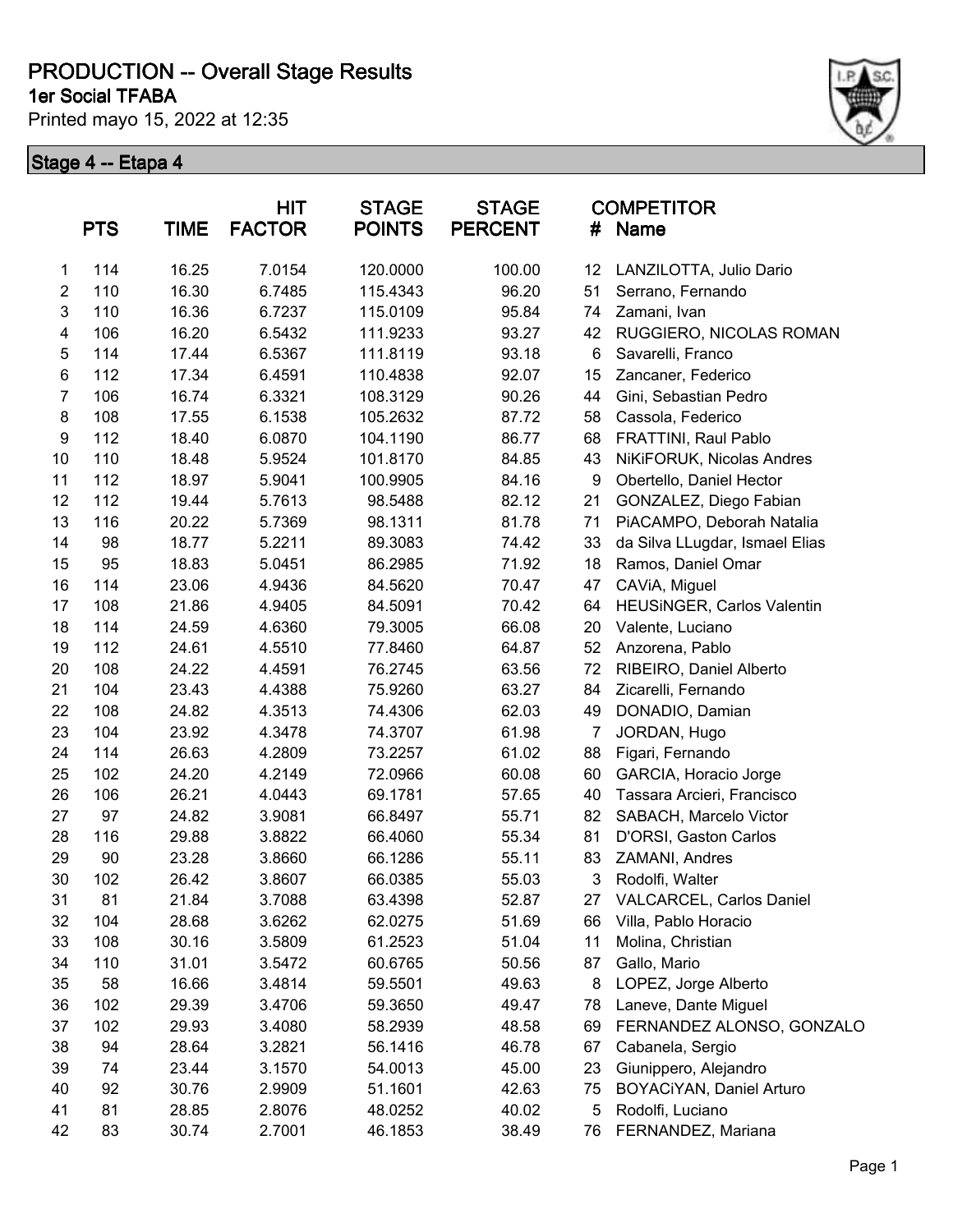**1er Social TFABA**

Printed mayo 15, 2022 at 12:35



|    | <b>PTS</b>   | <b>TIME</b> | <b>HIT</b><br><b>FACTOR</b> | <b>STAGE</b><br><b>POINTS</b> | <b>STAGE</b><br><b>PERCENT</b> | #  | <b>COMPETITOR</b><br><b>Name</b> |
|----|--------------|-------------|-----------------------------|-------------------------------|--------------------------------|----|----------------------------------|
| 43 | 102          | 38.52       | 2.6480                      | 45.2943                       | 37.75                          | 86 | LAGARES, Oscar                   |
| 44 | 57           | 23.14       | 2.4633                      | 42.1348                       | 35.11                          | 29 | Cassani, Augusto                 |
| 45 | 104          | 43.62       | 2.3842                      | 40.7828                       | 33.99                          | 30 | CERVERO, Damian                  |
| 46 | 93           | 42.38       | 2.1944                      | 37.5363                       | 31.28                          | 2  | Di PiETRO, Jorge Walter          |
| 47 | 68           | 32.22       | 2.1105                      | 36.1005                       | 30.08                          | 17 | Saleh, Mouhamad                  |
| 48 | 58           | 33.23       | 1.7454                      | 29.8557                       | 24.88                          | 45 | <b>GATAS, Carlos Alberto</b>     |
| 49 | 50           | 29.16       | 1.7147                      | 29.3300                       | 24.44                          | 59 | Couceiro, Fernando               |
| 50 | 48           | 39.72       | 1.2085                      | 20.6710                       | 17.23                          | 85 | Blas, Ian                        |
| 51 | 60           | 82.97       | 0.7232                      | 12.3697                       | 10.31                          | 37 | CARRANZA, Rafael Marcelo         |
| 52 | 26           | 36.67       | 0.7090                      | 12.1281                       | 10.11                          | 89 | FERNANDEZ, Carlos                |
| 53 | 5            | 37.83       | 0.1322                      | 2.2608                        | 1.88                           | 16 | forns, martin francisc           |
| 54 | $\mathbf{0}$ | 4.89        | 0.0000                      | 0.0000                        | 0.00                           | 77 | VITALE, Benito Ignacio           |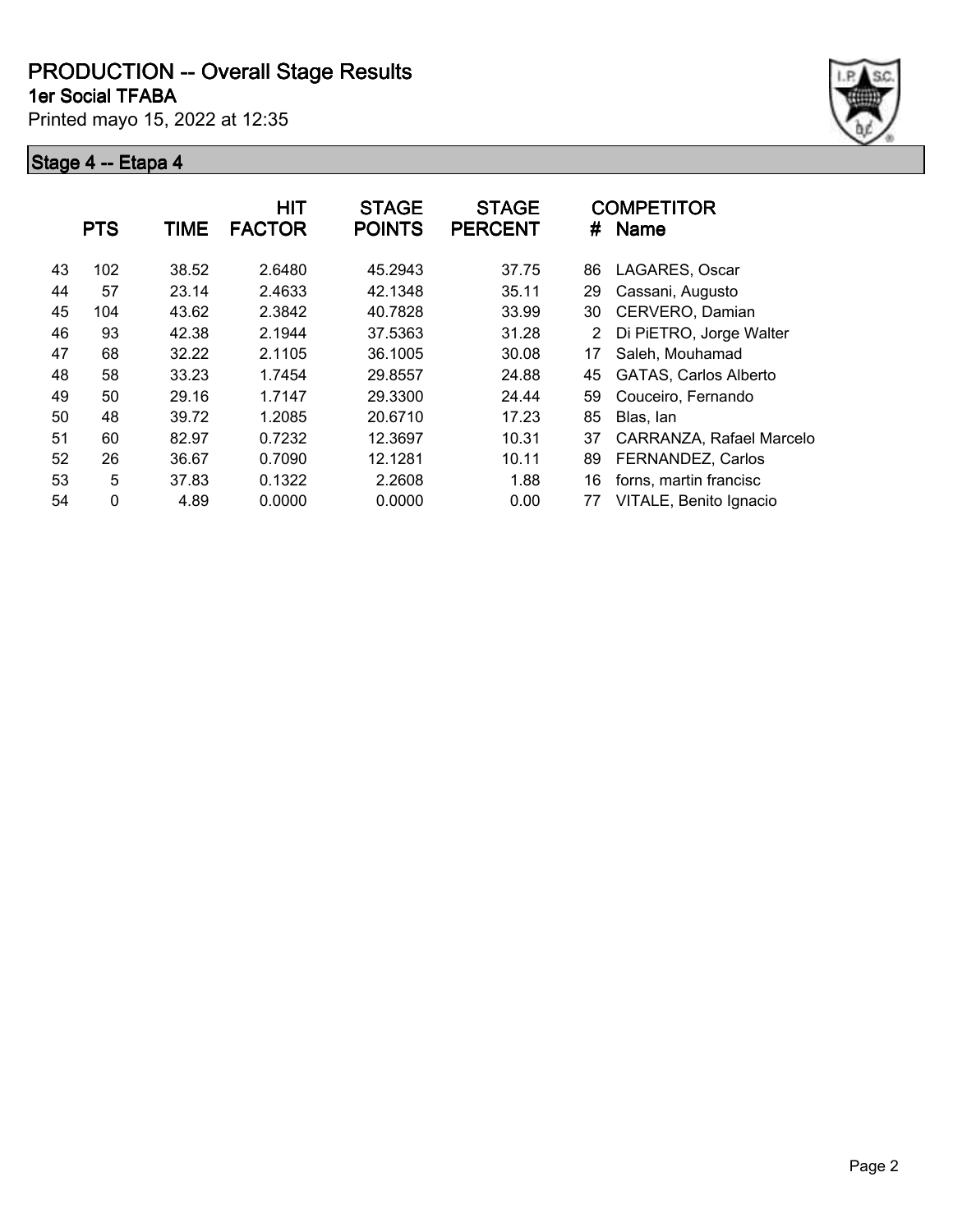#### **1er Social TFABA PRODUCTION OPTICS -- Overall Stage Results**

Printed mayo 15, 2022 at 12:35



|   | <b>PTS</b> | TIME  | HIT<br><b>FACTOR</b> | <b>STAGE</b><br><b>POINTS</b> | <b>STAGE</b><br><b>PERCENT</b> | #  | <b>COMPETITOR</b><br><b>Name</b> |
|---|------------|-------|----------------------|-------------------------------|--------------------------------|----|----------------------------------|
|   | 118        | 19.20 | 6.1458               | 120.0000                      | 100.00                         | 25 | QUINTIERI, SERGIO GABRIEL        |
| 2 | 118        | 21.05 | 5.6057               | 109.4537                      | 91.21                          | 56 | Stamon, David                    |
| 3 | 108        | 19.87 | 5.4353               | 106.1271                      | 88.44                          | 46 | NOCETI, Miguel Angel             |
| 4 | 108        | 20.80 | 5.1923               | 101.3820                      | 84.49                          | 10 | <b>ORTELLI, Martin</b>           |
| 5 | 114        | 27.31 | 4.1743               | 81.5049                       | 67.92                          | 22 | Luberto, Juan Pablo              |
| 6 | 62         | 22.19 | 2.7941               | 54.5550                       | 45.46                          | 14 | SAGUIER, Maximo                  |
|   | 110        | 41.89 | 2.6259               | 51.2723                       | 42.73                          | 73 | LIFSCHITZ, DANIEL EDUARDO        |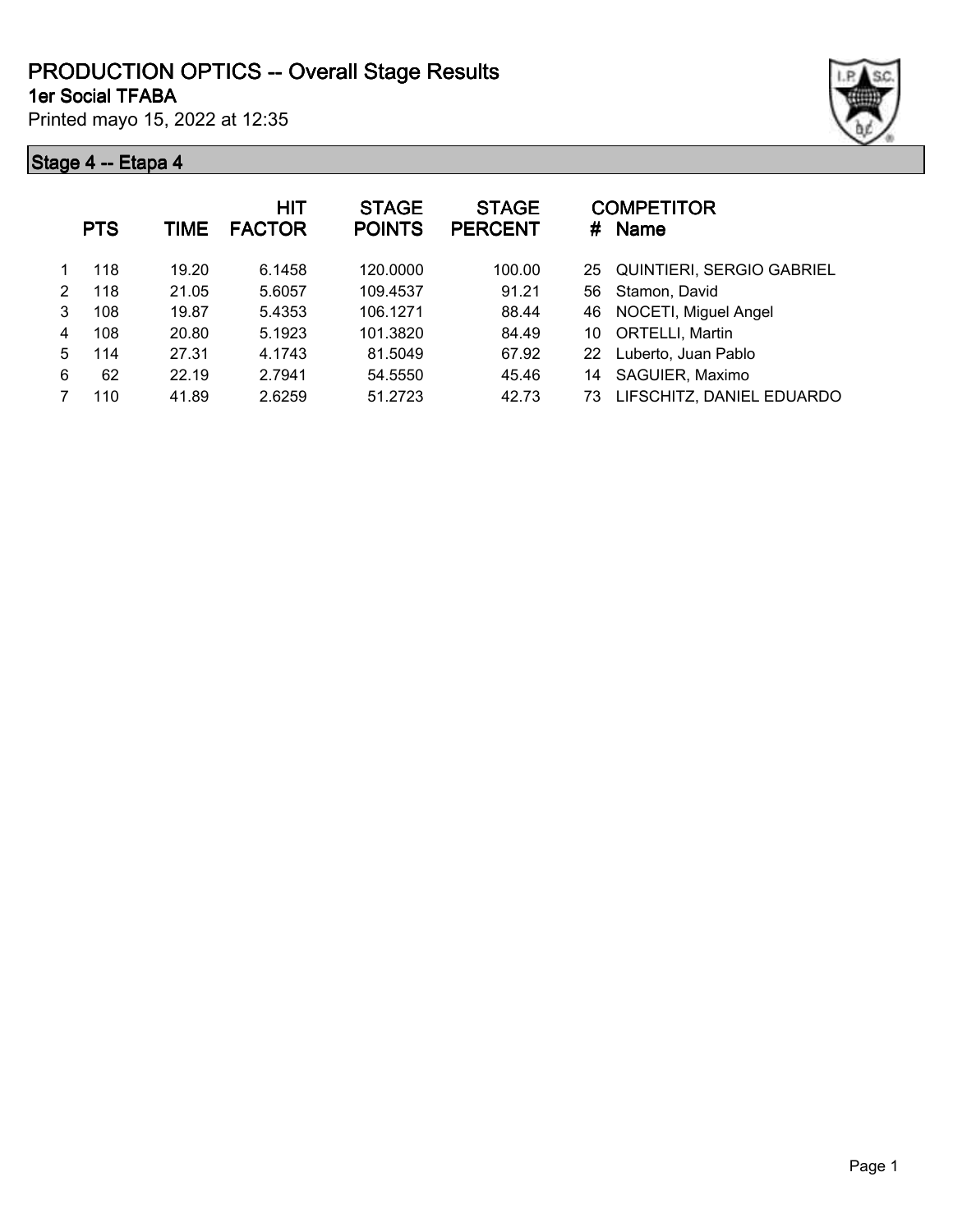

|              | <b>PTS</b> |       | <b>HIT</b><br>TIME FACTOR | STAGE<br><b>POINTS</b> | STAGE<br>PERCENT | <b>COMPETITOR</b><br>$#$ Name |
|--------------|------------|-------|---------------------------|------------------------|------------------|-------------------------------|
| $\mathbf{1}$ | 85         | 18.30 | 4.6448                    | 120.0000               | 100.00           | 50 Silva, Lucas               |
| 2            | .57        | 50.43 | 1.1303                    | 29.2011                | 24.33            | 4 Hay Chaia, Matias           |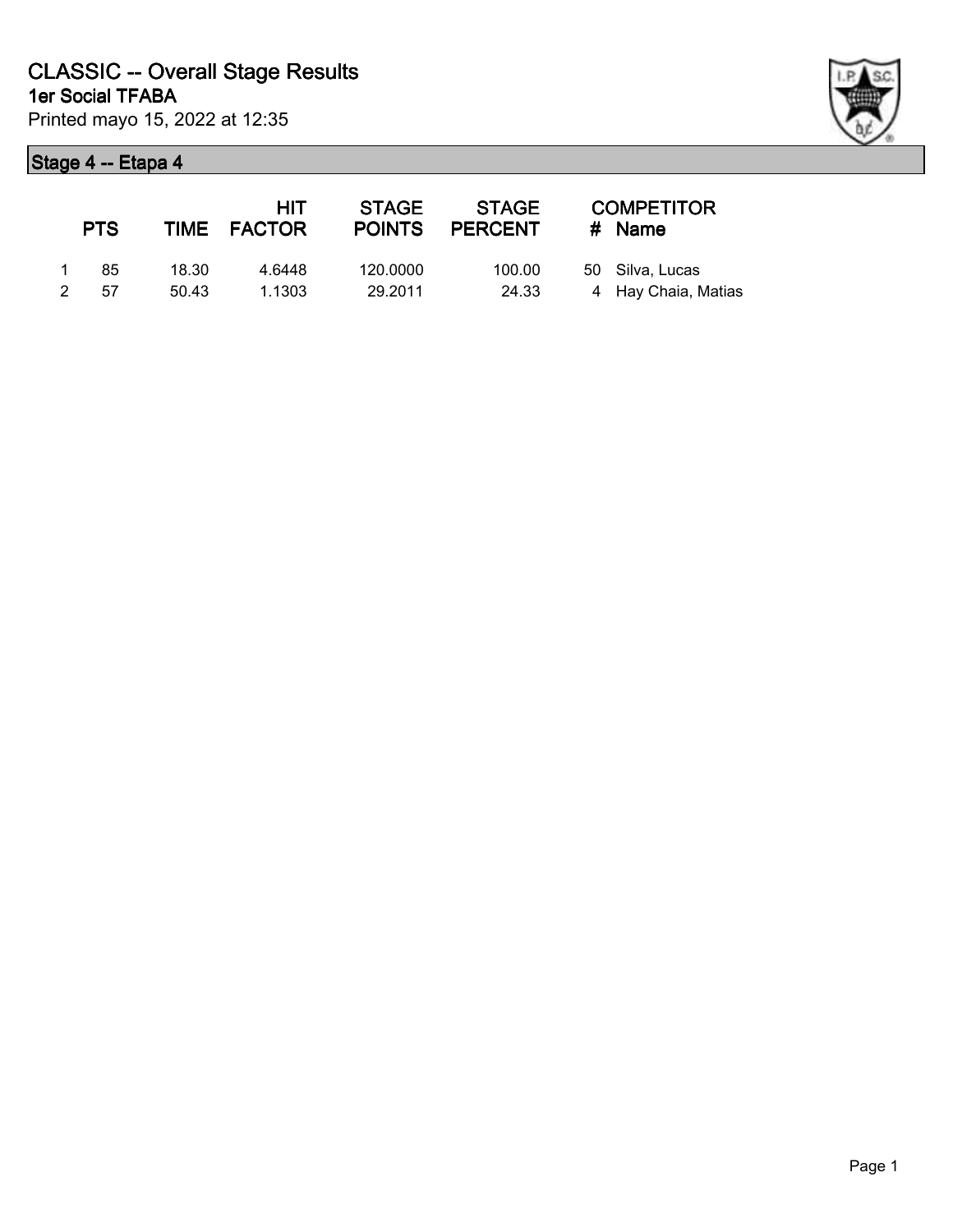

|               | <b>PTS</b> | TIME  | <b>HIT</b><br><b>FACTOR</b> | <b>STAGE</b><br><b>POINTS</b> | <b>STAGE</b><br><b>PERCENT</b> | <b>COMPETITOR</b><br><b>Name</b><br># |  |
|---------------|------------|-------|-----------------------------|-------------------------------|--------------------------------|---------------------------------------|--|
|               | 103        | 16.12 | 6.3896                      | 105.0000                      | 100.00                         | Valentini, Leonardo Javier<br>35      |  |
| $\mathcal{P}$ | 101        | 20.00 | 5.0500                      | 82.9867                       | 79.03                          | NAVEIRA, Fabian Cesar<br>32           |  |
| 3             | 83         | 19.07 | 4.3524                      | 71.5228                       | 68.12                          | Latorre, Ariel Rodrigo<br>53          |  |
| 4             | 102        | 24.10 | 4.2324                      | 69.5505                       | 66.24                          | Pluis, Walter daniel<br>24            |  |
| 5             | 86         | 20.85 | 4.1247                      | 67.7812                       | 64.55                          | KRUSZEWSKi, Marcos Hugo<br>28         |  |
| 6             | 88         | 22.87 | 3.8478                      | 63.2315                       | 60.22                          | Sinardi Angio, Jorge Horacio<br>31    |  |
| 7             | 102        | 28.10 | 3.6299                      | 59.6501                       | 56.81                          | FiLLOL, Eduardo Carlos<br>57          |  |
| 8             | 67         | 24.84 | 2.6973                      | 44.3241                       | 42.21                          | ESPOSITO, Antonio Hector<br>62        |  |
| 9             | 79         | 38.43 | 2.0557                      | 33.7811                       | 32.17                          | Villavedra, Ricardo Tito<br>80        |  |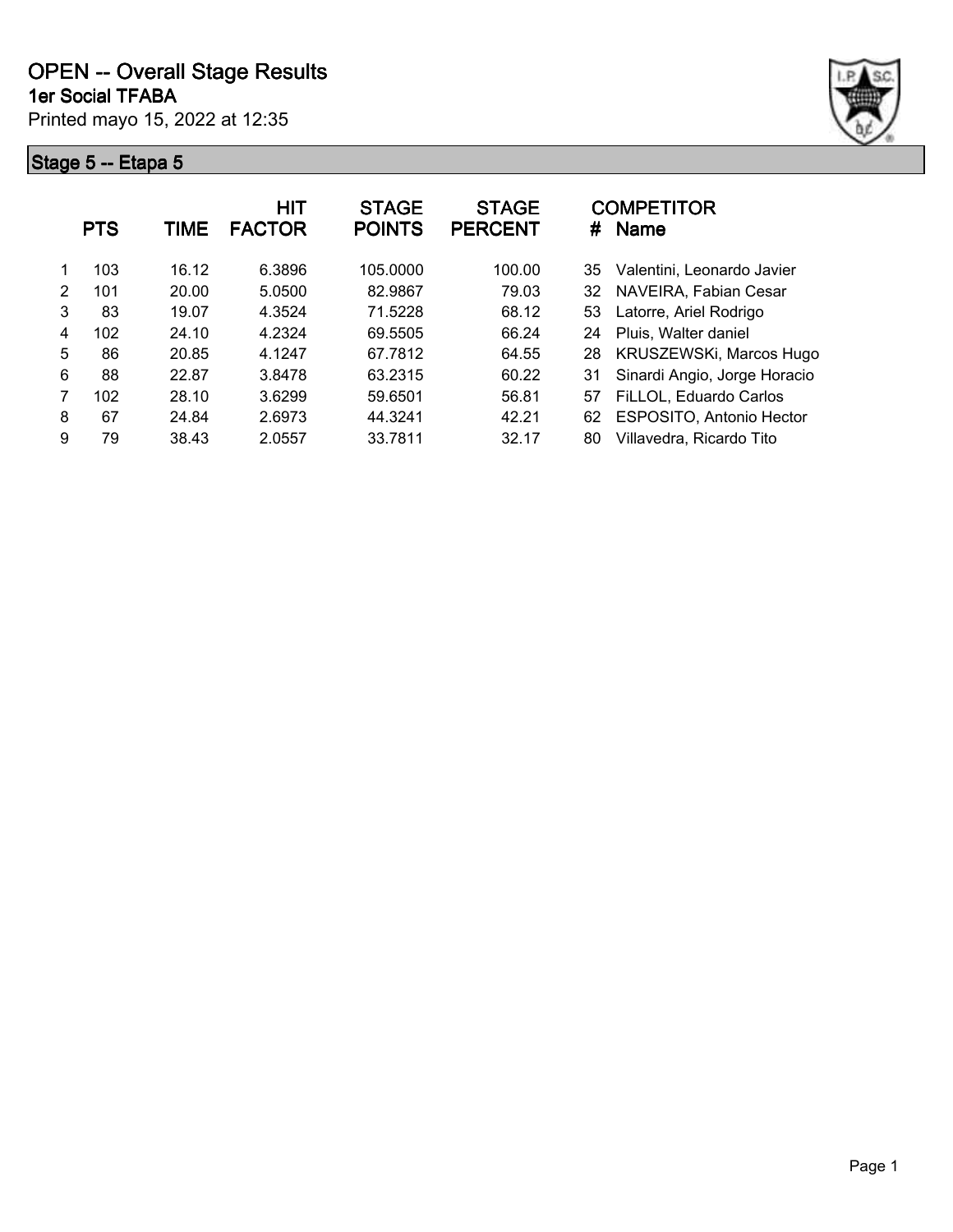Printed mayo 15, 2022 at 12:35 **1er Social TFABA**



|   | <b>PTS</b> | TIME  | <b>HIT</b><br><b>FACTOR</b> | <b>STAGE</b><br><b>POINTS</b> | <b>STAGE</b><br><b>PERCENT</b> | #  | <b>COMPETITOR</b><br><b>Name</b> |
|---|------------|-------|-----------------------------|-------------------------------|--------------------------------|----|----------------------------------|
|   | 104        | 15.92 | 6.5327                      | 105.0000                      | 100.00                         | 70 | <b>QUINDI VALLERGA, Gaston</b>   |
| 2 | 102        | 18.14 | 5.6229                      | 90.3778                       | 86.07                          | 36 | SUAREZ, Rodrigo Daniel           |
| 3 | 102        | 18.24 | 5.5921                      | 89.8823                       | 85.60                          | 39 | MECCIA, Marcelo Damian           |
| 4 | 100        | 18.46 | 5.4171                      | 87.0698                       | 82.92                          | 13 | CRESPO, Alejandro Marti          |
| 5 | 89         | 19.16 | 4.6451                      | 74.6610                       | 71.11                          |    | 55 Salerno, Juan Pablo           |
| 6 | 103        | 28.02 | 3.6759                      | 59.0838                       | 56.27                          |    | <b>GRAMIGNA, Martin Eduardo</b>  |
| 7 | 84         | 23.65 | 3.5518                      | 57.0883                       | 54.37                          | 61 | Gentile, Ricardo Aurelio         |
| 8 | 83         | 30.77 | 2.6974                      | 43.3560                       | 41.29                          | 34 | LUCES, Hector Hernan             |
|   |            |       |                             |                               |                                |    |                                  |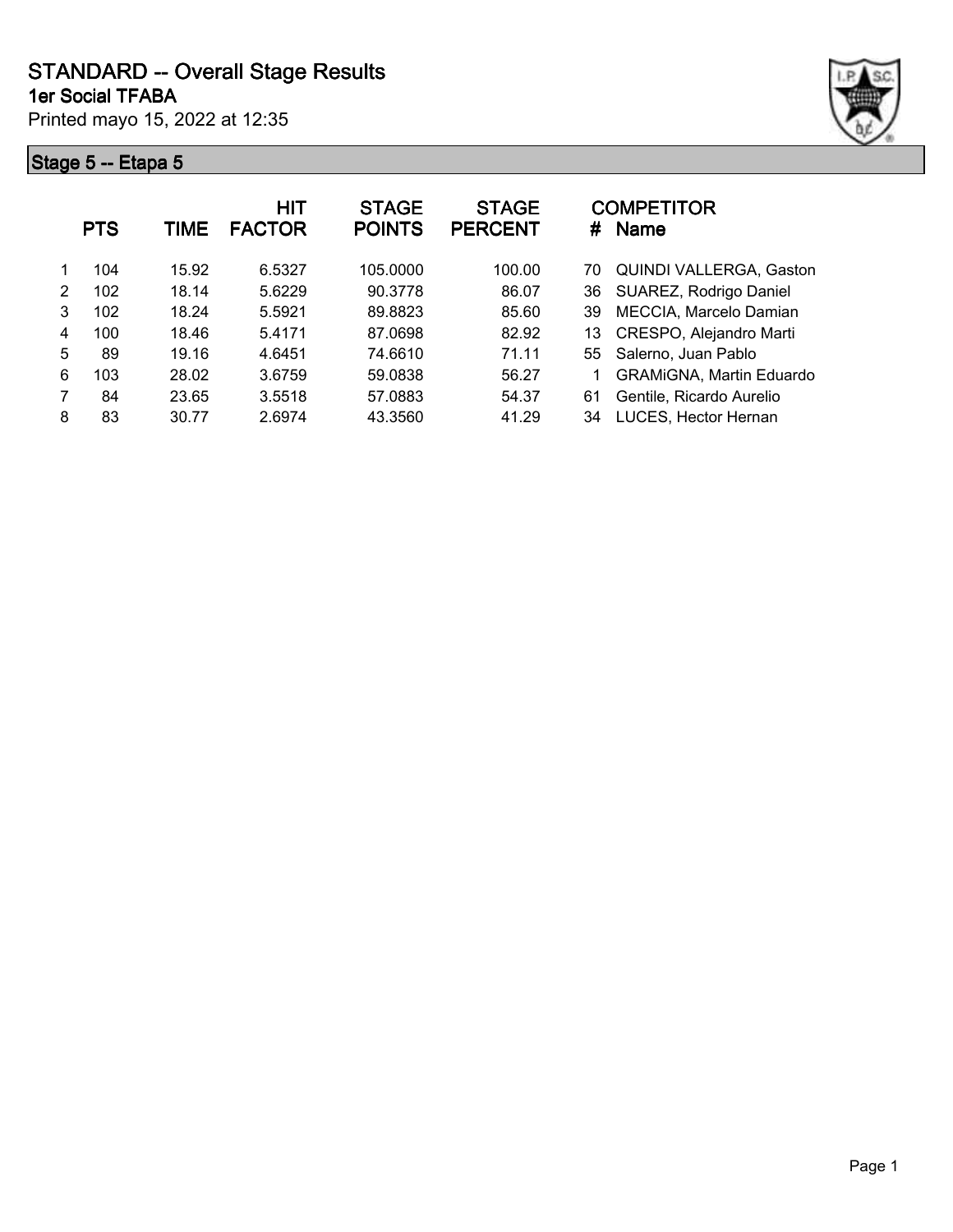**1er Social TFABA**

Printed mayo 15, 2022 at 12:35



|                | <b>PTS</b> | <b>TIME</b> | HIT<br><b>FACTOR</b> | <b>STAGE</b><br><b>POINTS</b> | <b>STAGE</b><br><b>PERCENT</b> | #              | <b>COMPETITOR</b><br><b>Name</b> |
|----------------|------------|-------------|----------------------|-------------------------------|--------------------------------|----------------|----------------------------------|
| 1              | 95         | 17.30       | 5.4913               | 105.0000                      | 100.00                         | 51             | Serrano, Fernando                |
| $\overline{2}$ | 95         | 17.97       | 5.2866               | 101.0851                      | 96.27                          | 74             | Zamani, Ivan                     |
| 3              | 101        | 19.28       | 5.2386               | 100.1673                      | 95.40                          | 12             | LANZILOTTA, Julio Dario          |
| 4              | 97         | 18.85       | 5.1459               | 98.3948                       | 93.71                          | 58             | Cassola, Federico                |
| 5              | 97         | 19.01       | 5.1026               | 97.5667                       | 92.92                          | 6              | Savarelli, Franco                |
| $\,6$          | 97         | 19.72       | 4.9189               | 94.0539                       | 89.58                          | 43             | NiKiFORUK, Nicolas Andres        |
| $\overline{7}$ | 95         | 20.43       | 4.6500               | 88.9134                       | 84.68                          | 68             | FRATTINI, Raul Pablo             |
| 8              | 103        | 22.84       | 4.5096               | 86.2289                       | 82.12                          | 18             | Ramos, Daniel Omar               |
| 9              | 97         | 21.67       | 4.4762               | 85.5903                       | 81.51                          | 15             | Zancaner, Federico               |
| 10             | 89         | 22.46       | 3.9626               | 75.7691                       | 72.16                          | 42             | RUGGIERO, NICOLAS ROMAN          |
| 11             | 101        | 25.86       | 3.9056               | 74.6801                       | 71.12                          | 20             | Valente, Luciano                 |
| 12             | 95         | 24.50       | 3.8776               | 74.1429                       | 70.61                          | 8              | LOPEZ, Jorge Alberto             |
| 13             | 86         | 23.74       | 3.6226               | 69.2675                       | 65.97                          | 21             | GONZALEZ, Diego Fabian           |
| 14             | 95         | 26.61       | 3.5701               | 68.2638                       | 65.01                          | 72             | RIBEIRO, Daniel Alberto          |
| 15             | 69         | 19.83       | 3.4796               | 66.5332                       | 63.36                          | 44             | Gini, Sebastian Pedro            |
| 16             | 80         | 23.12       | 3.4602               | 66.1628                       | 63.01                          | 29             | Cassani, Augusto                 |
| 17             | 76         | 22.14       | 3.4327               | 65.6369                       | 62.51                          | 47             | CAViA, Miguel                    |
| 18             | 83         | 25.01       | 3.3187               | 63.4565                       | 60.43                          | 40             | Tassara Arcieri, Francisco       |
| 19             | 63         | 20.58       | 3.0612               | 58.5338                       | 55.75                          | 9              | Obertello, Daniel Hector         |
| 20             | 78         | 25.73       | 3.0315               | 57.9651                       | 55.20                          | 71             | PiACAMPO, Deborah Natalia        |
| 21             | 89         | 30.15       | 2.9519               | 56.4436                       | 53.76                          | 83             | ZAMANI, Andres                   |
| 22             | 74         | 25.79       | 2.8693               | 54.8646                       | 52.25                          | 33             | da Silva LLugdar, Ismael Elias   |
| 23             | 84         | 29.40       | 2.8571               | 54.6316                       | 52.03                          | 66             | Villa, Pablo Horacio             |
| 24             | 78         | 28.03       | 2.7827               | 53.2088                       | 50.68                          | 27             | VALCARCEL, Carlos Daniel         |
| 25             | 80         | 28.76       | 2.7816               | 53.1879                       | 50.66                          | $\overline{7}$ | JORDAN, Hugo                     |
| 26             | 87         | 32.07       | 2.7128               | 51.8719                       | 49.40                          | 84             | Zicarelli, Fernando              |
| 27             | 75         | 28.27       | 2.6530               | 50.7279                       | 48.31                          | 64             | HEUSINGER, Carlos Valentin       |
| 28             | 101        | 38.16       | 2.6468               | 50.6087                       | 48.20                          | 59             | Couceiro, Fernando               |
| 29             | 84         | 31.84       | 2.6382               | 50.4450                       | 48.04                          | 78             | Laneve, Dante Miguel             |
| 30             | 95         | 36.83       | 2.5794               | 49.3212                       | 46.97                          | 5              | Rodolfi, Luciano                 |
| 31             | 81         | 32.86       | 2.4650               | 47.1334                       | 44.89                          | 11             | Molina, Christian                |
| 32             | 79         | 32.48       | 2.4323               | 46.5075                       | 44.29                          | 69             | FERNANDEZ ALONSO, GONZALO        |
| 33             | 74         | 31.49       | 2.3500               | 44.9336                       | 42.79                          | 49             | DONADIO, Damian                  |
| 34             | 76         | 33.35       | 2.2789               | 43.5742                       | 41.50                          | 3              | Rodolfi, Walter                  |
| 35             | 67         | 29.86       | 2.2438               | 42.9039                       | 40.86                          | 67             | Cabanela, Sergio                 |
| 36             | 70         | 35.11       | 1.9937               | 38.1223                       | 36.31                          | 75             | BOYACiYAN, Daniel Arturo         |
| 37             | 72         | 36.19       | 1.9895               | 38.0413                       | 36.23                          | 60             | GARCIA, Horacio Jorge            |
| 38             | 95         | 48.85       | 1.9447               | 37.1853                       | 35.41                          | $\overline{2}$ | Di PiETRO, Jorge Walter          |
| 39             | 60         | 30.90       | 1.9417               | 37.1283                       | 35.36                          | 23             | Giunippero, Alejandro            |
| 40             | 78         | 40.47       | 1.9274               | 36.8530                       | 35.10                          | 81             | D'ORSI, Gaston Carlos            |
| 41             | 55         | 28.86       | 1.9058               | 36.4400                       | 34.70                          | 82             | SABACH, Marcelo Victor           |
| 42             | 53         | 28.98       | 1.8288               | 34.9695                       | 33.30                          | 76             | FERNANDEZ, Mariana               |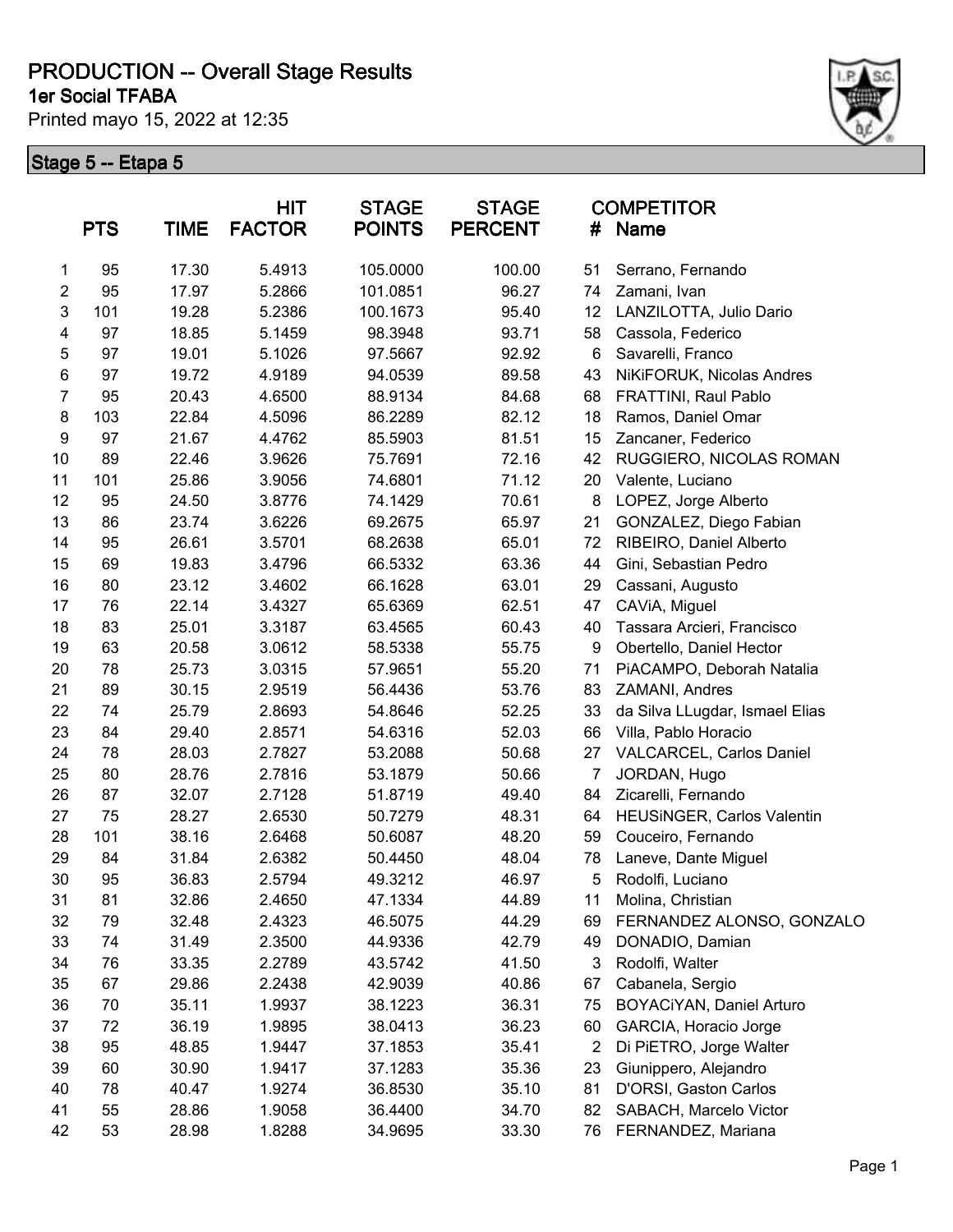**1er Social TFABA**

Printed mayo 15, 2022 at 12:35



|    | <b>PTS</b> | TIME  | <b>HIT</b><br><b>FACTOR</b> | <b>STAGE</b><br><b>POINTS</b> | <b>STAGE</b><br><b>PERCENT</b> | #  | <b>COMPETITOR</b><br><b>Name</b> |
|----|------------|-------|-----------------------------|-------------------------------|--------------------------------|----|----------------------------------|
| 43 | 85         | 55.00 | 1.5455                      | 29.5507                       | 28.14                          | 45 | <b>GATAS, Carlos Alberto</b>     |
| 44 | 55         | 39.52 | 1.3917                      | 26.6108                       | 25.34                          | 87 | Gallo, Mario                     |
| 45 | 74         | 54.26 | 1.3638                      | 26.0774                       | 24.84                          | 89 | FERNANDEZ, Carlos                |
| 46 | 40         | 29.96 | 1.3351                      | 25.5288                       | 24.31                          | 52 | Anzorena, Pablo                  |
| 47 | 36         | 29.71 | 1.2117                      | 23.1692                       | 22.07                          | 88 | Figari, Fernando                 |
| 48 | 35         | 35.26 | 0.9926                      | 18.9801                       | 18.08                          | 17 | Saleh, Mouhamad                  |
| 49 | 50         | 57.03 | 0.8767                      | 16.7640                       | 15.97                          | 77 | VITALE, Benito Ignacio           |
| 50 | 39         | 47.16 | 0.8270                      | 15.8126                       | 15.06                          | 30 | CERVERO, Damian                  |
| 51 | 40         | 50.66 | 0.7896                      | 15.0976                       | 14.38                          | 85 | Blas, lan                        |
| 52 | 34         | 43.73 | 0.7775                      | 14.8666                       | 14.16                          | 16 | forns, martin francisc           |
| 53 | 23         | 38.01 | 0.6051                      | 11.5702                       | 11.02                          | 86 | LAGARES, Oscar                   |
| 54 | 0          | 89.74 | 0.0000                      | 0.0000                        | 0.00                           | 37 | CARRANZA, Rafael Marcelo         |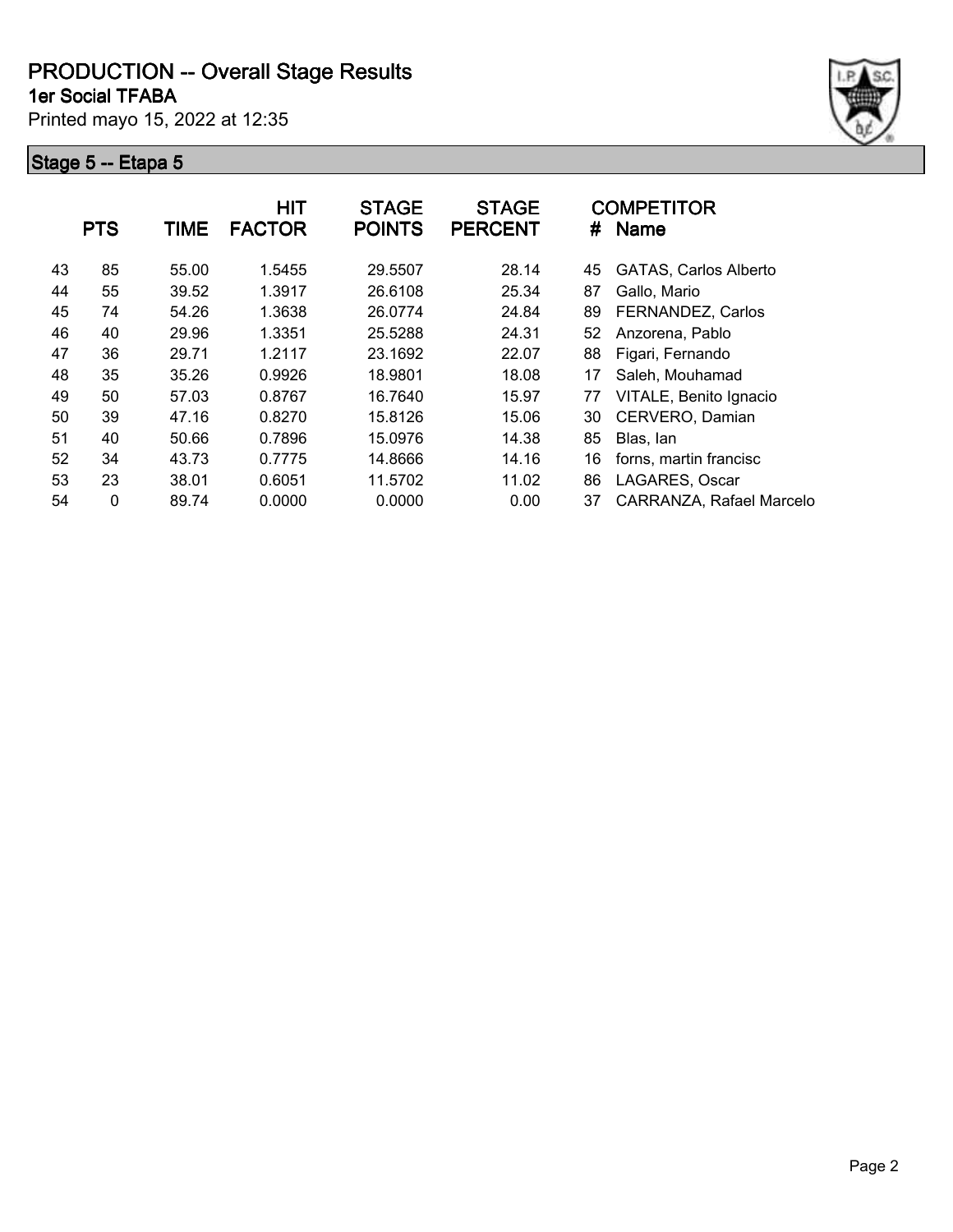#### **1er Social TFABA PRODUCTION OPTICS -- Overall Stage Results**

Printed mayo 15, 2022 at 12:35

|   | <b>PTS</b> | TIME  | <b>HIT</b><br><b>FACTOR</b> | <b>STAGE</b><br><b>POINTS</b> | <b>STAGE</b><br><b>PERCENT</b> |    | <b>COMPETITOR</b><br># Name  |
|---|------------|-------|-----------------------------|-------------------------------|--------------------------------|----|------------------------------|
| 1 | 97         | 20.57 | 4.7156                      | 105.0000                      | 100.00                         | 56 | Stamon, David                |
| 2 | 99         | 22.60 | 4.3805                      | 97.5391                       | 92.89                          | 25 | QUINTIERI, SERGIO GABRIEL    |
| 3 | 80         | 21.25 | 3.7647                      | 83.8268                       | 79.84                          | 46 | NOCETI, Miguel Angel         |
| 4 | 95         | 31.75 | 2.9921                      | 66.6242                       | 63.45                          |    | 22 Luberto, Juan Pablo       |
| 5 | 85         | 31.19 | 2.7252                      | 60.6814                       | 57.79                          |    | 73 LIFSCHITZ, DANIEL EDUARDO |
| 6 | 67         | 25.34 | 2.6440                      | 58.8735                       | 56.07                          | 10 | <b>ORTELLI, Martin</b>       |
|   | 64         | 32.08 | 1.9950                      | 44.4219                       | 42.31                          | 14 | SAGUIER, Maximo              |
|   |            |       |                             |                               |                                |    |                              |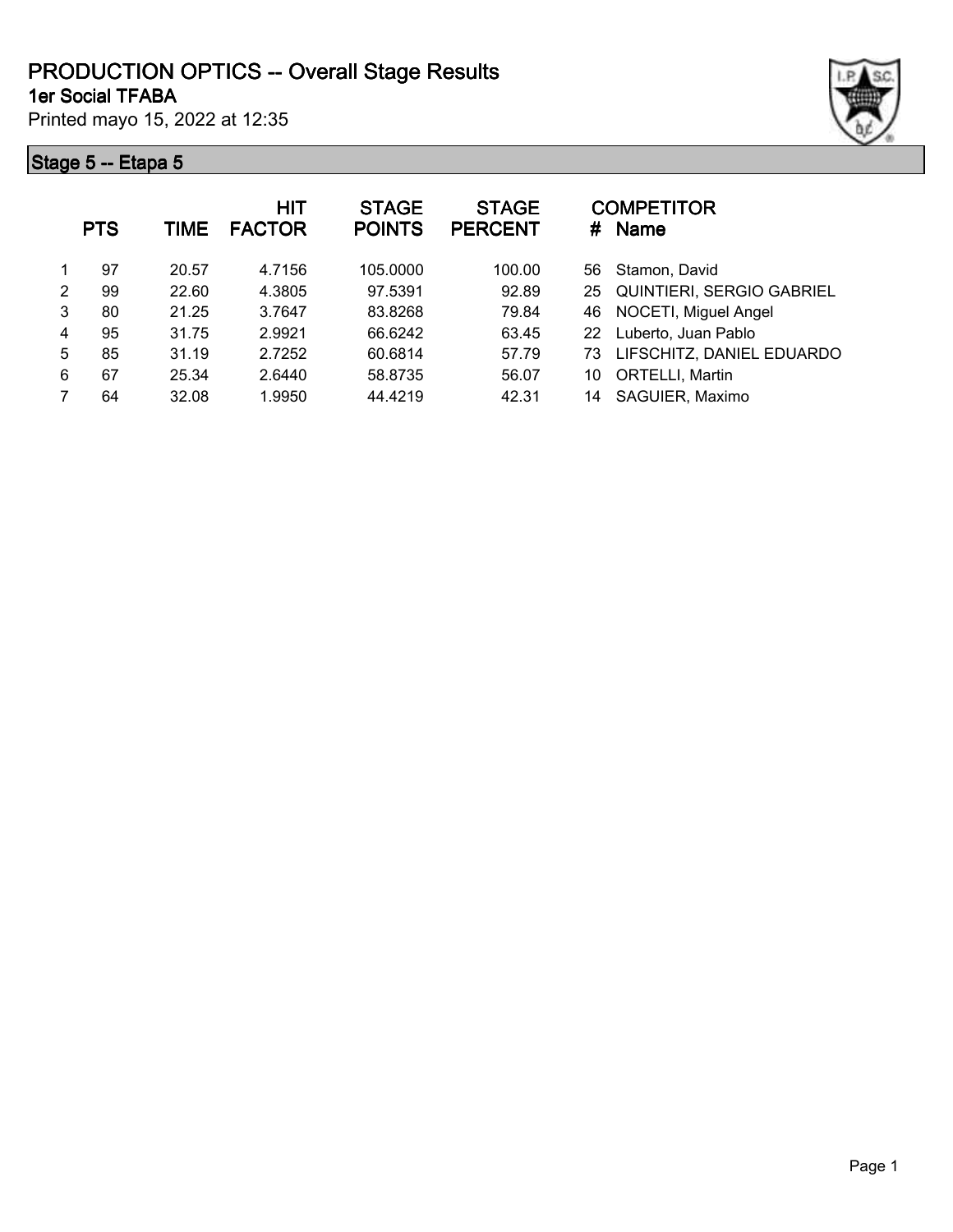|             | <b>PTS</b> |       | <b>HIT</b><br>TIME FACTOR | <b>STAGE</b><br><b>POINTS</b> | STAGE<br><b>PERCENT</b> | <b>COMPETITOR</b><br># Name |
|-------------|------------|-------|---------------------------|-------------------------------|-------------------------|-----------------------------|
| $\mathbf 1$ | 80.        | 19.83 | 4.0343                    | 105.0000                      | 100.00                  | 50 Silva, Lucas             |
| 2           | 63         | 24.97 | 2.5230                    | 65.6665                       | 62.54                   | 4 Hay Chaia, Matias         |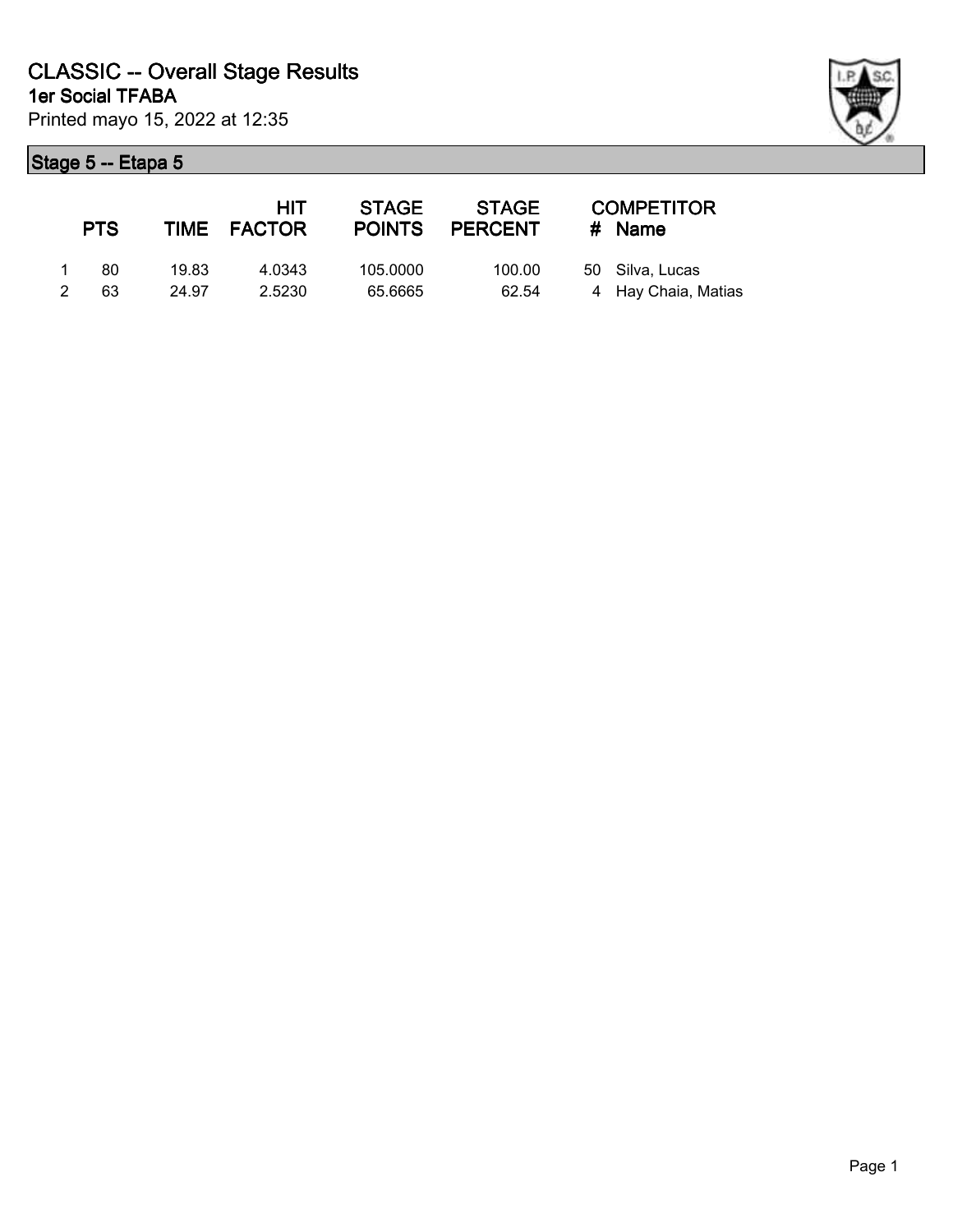

|   | <b>PTS</b> | TIME  | <b>HIT</b><br><b>FACTOR</b> | <b>STAGE</b><br><b>POINTS</b> | <b>STAGE</b><br><b>PERCENT</b> | <b>COMPETITOR</b><br><b>Name</b><br># |  |
|---|------------|-------|-----------------------------|-------------------------------|--------------------------------|---------------------------------------|--|
|   | 122        | 16.85 | 7.2404                      | 140.0000                      | 100.00                         | Valentini, Leonardo Javier<br>35      |  |
| 2 | 119        | 19.03 | 6.2533                      | 120.9139                      | 86.37                          | Latorre, Ariel Rodrigo<br>53          |  |
| 3 | 130        | 21.66 | 6.0018                      | 116.0521                      | 82.89                          | Pluis, Walter daniel<br>24            |  |
| 4 | 131        | 21.96 | 5.9654                      | 115.3472                      | 82.39                          | NAVEIRA, Fabian Cesar<br>32           |  |
| 5 | 137        | 23.26 | 5.8899                      | 113.8883                      | 81.35                          | Sinardi Angio, Jorge Horacio<br>31    |  |
| 6 | 97         | 22.53 | 4.3054                      | 83.2489                       | 59.46                          | KRUSZEWSKi, Marcos Hugo<br>28         |  |
| 7 | 96         | 25.31 | 3.7930                      | 73.3411                       | 52.39                          | ESPOSITO, Antonio Hector<br>62        |  |
| 8 | 91         | 25.05 | 3.6327                      | 70.2428                       | 50.17                          | FiLLOL, Eduardo Carlos<br>57          |  |
| 9 | 94         | 36.67 | 2.5634                      | 49.5661                       | 35.40                          | Villavedra, Ricardo Tito<br>80        |  |
|   |            |       |                             |                               |                                |                                       |  |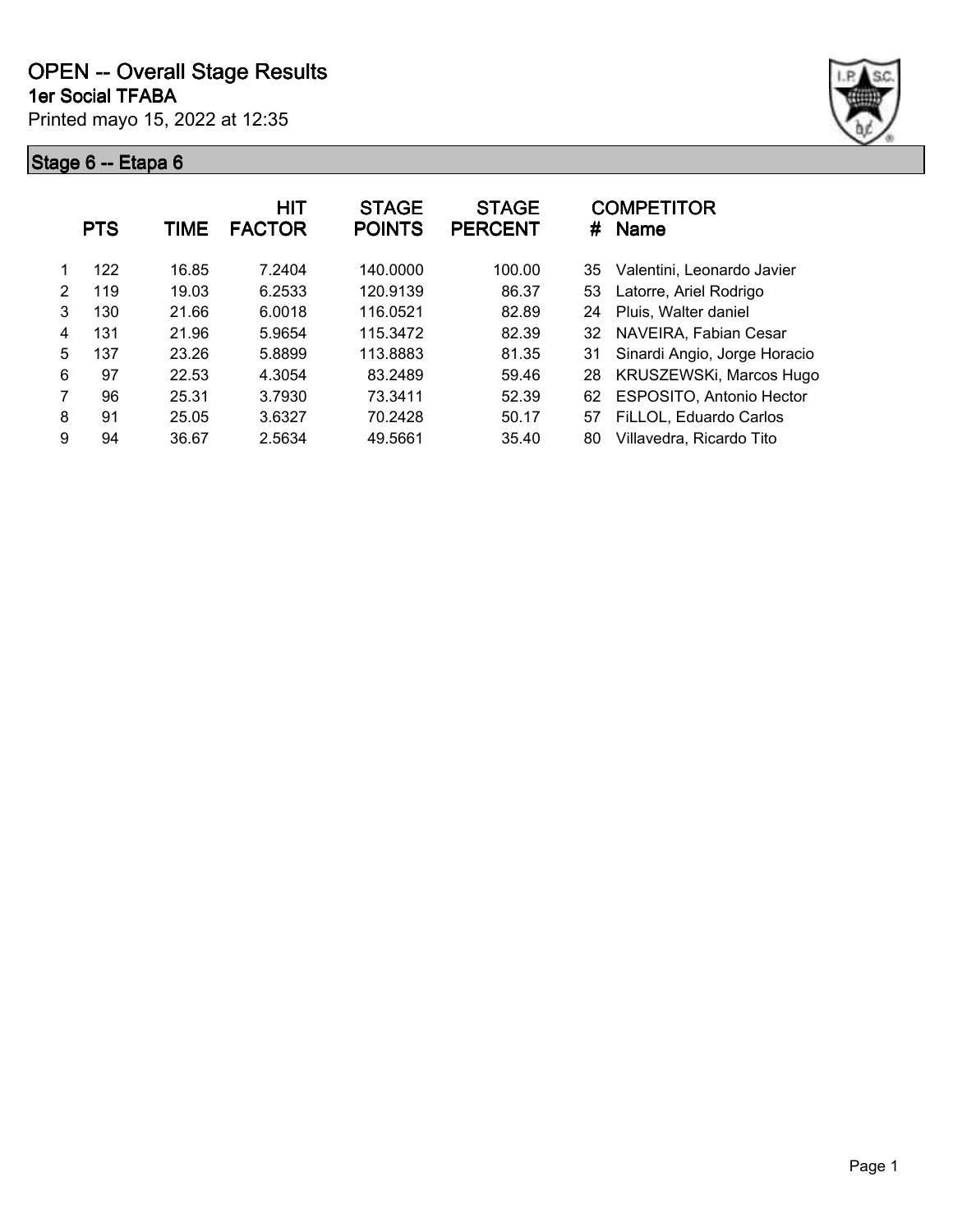Printed mayo 15, 2022 at 12:35



|   | <b>PTS</b> | TIME  | <b>HIT</b><br><b>FACTOR</b> | <b>STAGE</b><br><b>POINTS</b> | <b>STAGE</b><br><b>PERCENT</b> | <b>COMPETITOR</b><br>#<br><b>Name</b> |
|---|------------|-------|-----------------------------|-------------------------------|--------------------------------|---------------------------------------|
|   | 136        | 18.38 | 7.3993                      | 140,0000                      | 100.00                         | <b>QUINDI VALLERGA, Gaston</b><br>70  |
| 2 | 132        | 20.07 | 6.5770                      | 124.4403                      | 88.89                          | CRESPO, Alejandro Marti<br>13         |
| 3 | 132        | 22.87 | 5.7718                      | 109.2050                      | 78.00                          | Salerno, Juan Pablo<br>55             |
| 4 | 118        | 20.83 | 5.6649                      | 107.1834                      | 76.56                          | MECCIA, Marcelo Damian<br>39          |
| 5 | 98         | 19.02 | 5.1525                      | 97.4878                       | 69.63                          | SUAREZ, Rodrigo Daniel<br>36          |
| 6 | 113        | 22.16 | 5.0993                      | 96.4813                       | 68.92                          | Gentile, Ricardo Aurelio<br>61        |
|   | 127        | 34.96 | 3.6327                      | 68.7333                       | 49.10                          | LUCES, Hector Hernan<br>34            |
| 8 | 100        | 28.10 | 3.5587                      | 67.3331                       | 48.10                          | <b>GRAMIGNA, Martin Eduardo</b>       |
|   |            |       |                             |                               |                                |                                       |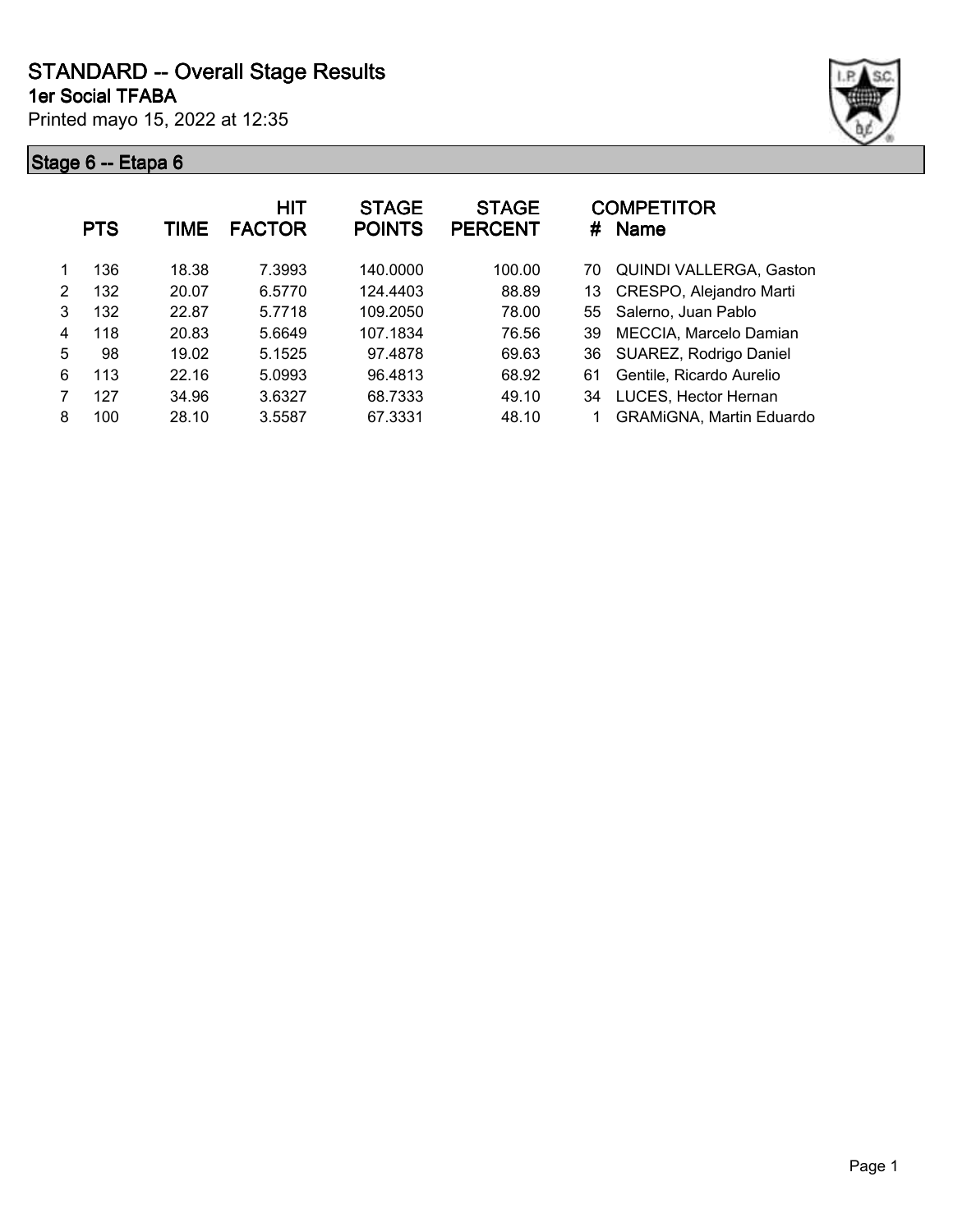**1er Social TFABA**

Printed mayo 15, 2022 at 12:35



|                | <b>PTS</b> | <b>TIME</b> | <b>HIT</b><br><b>FACTOR</b> | <b>STAGE</b><br><b>POINTS</b> | <b>STAGE</b><br><b>PERCENT</b> | #  | <b>COMPETITOR</b><br><b>Name</b> |
|----------------|------------|-------------|-----------------------------|-------------------------------|--------------------------------|----|----------------------------------|
| 1              | 134        | 19.44       | 6.8930                      | 140.0000                      | 100.00                         | 6  | Savarelli, Franco                |
| $\overline{2}$ | 122        | 18.55       | 6.5768                      | 133.5782                      | 95.41                          | 74 | Zamani, Ivan                     |
| 3              | 120        | 19.07       | 6.2926                      | 127.8057                      | 91.29                          | 42 | RUGGIERO, NICOLAS ROMAN          |
| 4              | 122        | 20.00       | 6.1000                      | 123.8937                      | 88.50                          | 58 | Cassola, Federico                |
| $\mathbf 5$    | 136        | 22.35       | 6.0850                      | 123.5893                      | 88.28                          | 15 | Zancaner, Federico               |
| 6              | 128        | 21.23       | 6.0292                      | 122.4558                      | 87.47                          | 51 | Serrano, Fernando                |
| $\overline{7}$ | 115        | 20.08       | 5.7271                      | 116.3198                      | 83.09                          | 44 | Gini, Sebastian Pedro            |
| 8              | 109        | 19.23       | 5.6682                      | 115.1242                      | 82.23                          | 9  | Obertello, Daniel Hector         |
| 9              | 136        | 25.85       | 5.2611                      | 106.8557                      | 76.33                          | 47 | CAViA, Miguel                    |
| 10             | 119        | 22.78       | 5.2239                      | 106.0994                      | 75.79                          | 43 | NiKiFORUK, Nicolas Andres        |
| 11             | 122        | 23.64       | 5.1607                      | 104.8170                      | 74.87                          | 68 | FRATTINI, Raul Pablo             |
| 12             | 117        | 22.95       | 5.0980                      | 103.5435                      | 73.96                          | 12 | LANZILOTTA, Julio Dario          |
| 13             | 115        | 23.32       | 4.9314                      | 100.1587                      | 71.54                          | 21 | GONZALEZ, Diego Fabian           |
| 14             | 132        | 30.76       | 4.2913                      | 87.1580                       | 62.26                          | 33 | da Silva LLugdar, Ismael Elias   |
| 15             | 134        | 31.98       | 4.1901                      | 85.1032                       | 60.79                          | 72 | RIBEIRO, Daniel Alberto          |
| 16             | 124        | 30.25       | 4.0992                      | 83.2561                       | 59.47                          | 20 | Valente, Luciano                 |
| 17             | 124        | 30.26       | 4.0978                      | 83.2285                       | 59.45                          | 27 | <b>VALCARCEL, Carlos Daniel</b>  |
| 18             | 111        | 27.22       | 4.0779                      | 82.8236                       | 59.16                          | 64 | HEUSINGER, Carlos Valentin       |
| 19             | 96         | 24.02       | 3.9967                      | 81.1741                       | 57.98                          | 18 | Ramos, Daniel Omar               |
| 20             | 102        | 25.89       | 3.9397                      | 80.0180                       | 57.16                          | 8  | LOPEZ, Jorge Alberto             |
| 21             | 132        | 34.81       | 3.7920                      | 77.0175                       | 55.01                          | 3  | Rodolfi, Walter                  |
| 22             | 118        | 33.43       | 3.5298                      | 71.6911                       | 51.21                          | 5  | Rodolfi, Luciano                 |
| 23             | 96         | 27.32       | 3.5139                      | 71.3691                       | 50.98                          | 71 | PiACAMPO, Deborah Natalia        |
| 24             | 132        | 37.58       | 3.5125                      | 71.3406                       | 50.96                          | 66 | Villa, Pablo Horacio             |
| 25             | 126        | 36.05       | 3.4951                      | 70.9880                       | 50.71                          | 88 | Figari, Fernando                 |
| 26             | 128        | 37.11       | 3.4492                      | 70.0549                       | 50.04                          | 23 | Giunippero, Alejandro            |
| 27             | 119        | 34.61       | 3.4383                      | 69.8337                       | 49.88                          | 84 | Zicarelli, Fernando              |
| 28             | 118        | 34.66       | 3.4045                      | 69.1469                       | 49.39                          | 60 | GARCIA, Horacio Jorge            |
| 29             | 99         | 29.83       | 3.3188                      | 67.4064                       | 48.15                          | 40 | Tassara Arcieri, Francisco       |
| 30             | 128        | 39.59       | 3.2331                      | 65.6665                       | 46.90                          | 81 | D'ORSI, Gaston Carlos            |
| 31             | 115        | 36.13       | 3.1830                      | 64.6472                       | 46.18                          | 49 | DONADIO, Damian                  |
| 32             | 90         | 32.24       | 2.7916                      | 56.6979                       | 40.50                          | 52 | Anzorena, Pablo                  |
| 33             | 112        | 41.23       | 2.7165                      | 55.1727                       | 39.41                          | 17 | Saleh, Mouhamad                  |
| 34             | 100        | 36.84       | 2.7144                      | 55.1315                       | 39.38                          | 59 | Couceiro, Fernando               |
| 35             | 98         | 36.51       | 2.6842                      | 54.5172                       | 38.94                          | 7  | JORDAN, Hugo                     |
| 36             | 103        | 39.38       | 2.6155                      | 53.1228                       | 37.94                          | 75 | BOYACiYAN, Daniel Arturo         |
| 37             | 112        | 44.10       | 2.5397                      | 51.5821                       | 36.84                          | 83 | ZAMANI, Andres                   |
| 38             | 107        | 43.40       | 2.4654                      | 50.0741                       | 35.77                          | 69 | FERNANDEZ ALONSO, GONZALO        |
| 39             | 113        | 48.57       | 2.3265                      | 47.2531                       | 33.75                          | 11 | Molina, Christian                |
| 40             | 103        | 44.54       | 2.3125                      | 46.9685                       | 33.55                          | 78 | Laneve, Dante Miguel             |
| 41             | 105        | 46.69       | 2.2489                      | 45.6757                       | 32.63                          | 86 | LAGARES, Oscar                   |
| 42             | 116        | 53.26       | 2.1780                      | 44.2360                       | 31.60                          | 30 | CERVERO, Damian                  |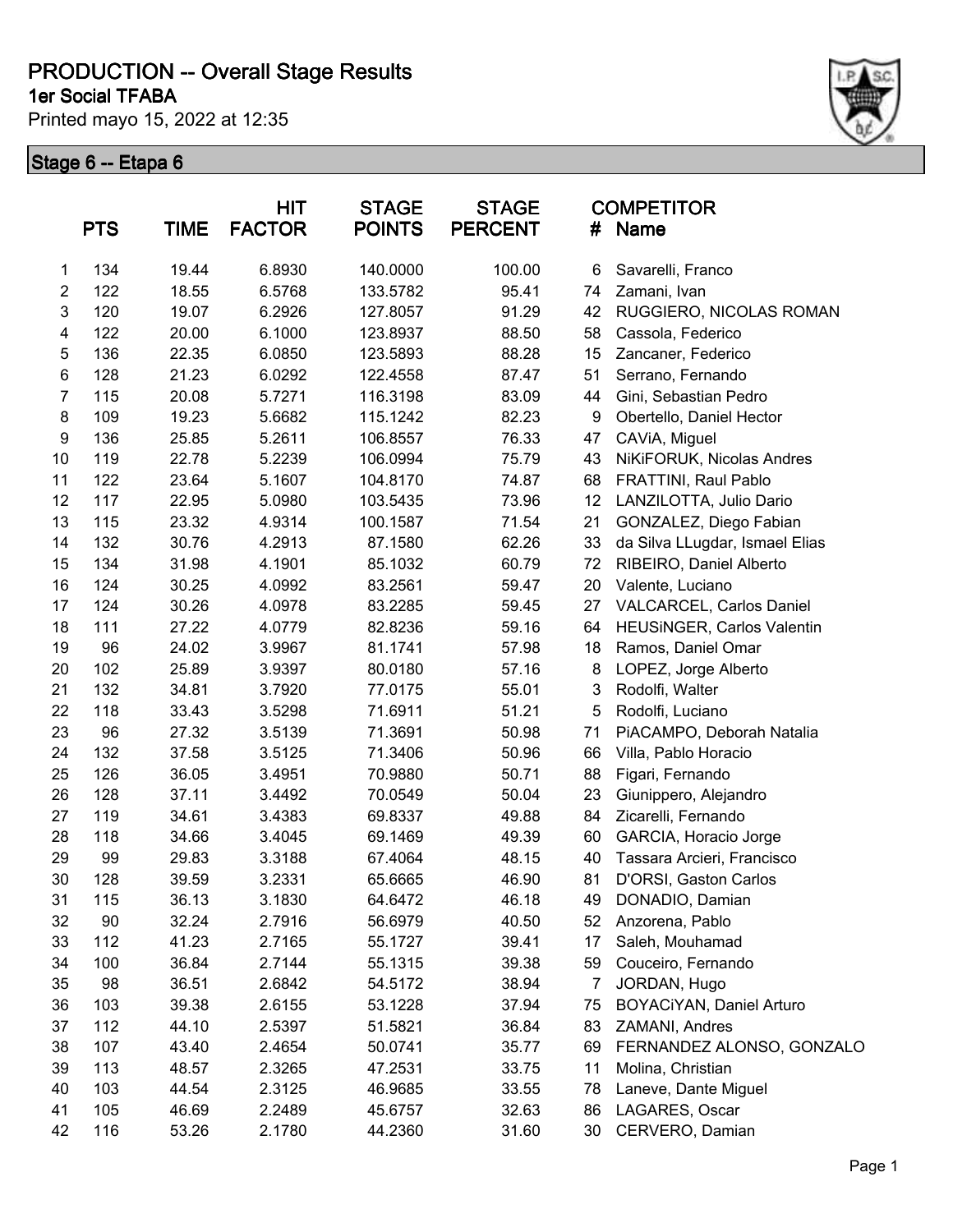**1er Social TFABA**

Printed mayo 15, 2022 at 12:35



|    | <b>PTS</b> | TIME  | <b>HIT</b><br><b>FACTOR</b> | <b>STAGE</b><br><b>POINTS</b> | <b>STAGE</b><br><b>PERCENT</b> | #  | <b>COMPETITOR</b><br><b>Name</b> |
|----|------------|-------|-----------------------------|-------------------------------|--------------------------------|----|----------------------------------|
| 43 | 74         | 35.83 | 2.0653                      | 41.9473                       | 29.96                          | 67 | Cabanela, Sergio                 |
| 44 | 94         | 48.29 | 1.9466                      | 39.5358                       | 28.24                          | 76 | FERNANDEZ, Mariana               |
| 45 | 111        | 58.67 | 1.8919                      | 38.4261                       | 27.45                          | 87 | Gallo, Mario                     |
| 46 | 77         | 45.52 | 1.6916                      | 34.3564                       | 24.54                          | 2  | Di PiETRO, Jorge Walter          |
| 47 | 86         | 57.82 | 1.4874                      | 30.2092                       | 21.58                          | 89 | FERNANDEZ, Carlos                |
| 48 | 91         | 61.44 | 1.4811                      | 30.0822                       | 21.49                          | 45 | <b>GATAS, Carlos Alberto</b>     |
| 49 | 60         | 54.26 | 1.1058                      | 22.4590                       | 16.04                          | 77 | VITALE, Benito Ignacio           |
| 50 | 94         | 92.62 | 1.0149                      | 20.6131                       | 14.72                          | 37 | CARRANZA, Rafael Marcelo         |
| 51 | 32         | 46.42 | 0.6894                      | 14.0012                       | 10.00                          | 16 | forns, martin francisc           |
| 52 | 20         | 63.94 | 0.3128                      | 6.3530                        | 4.54                           | 85 | Blas, lan                        |
| 53 | 30         | 0.00  | 0.0000                      | 0.0000                        | 0.00                           | 29 | Cassani, Augusto                 |
| 54 | 30         | 0.00  | 0.0000                      | 0.0000                        | 0.00                           | 82 | SABACH, Marcelo Victor           |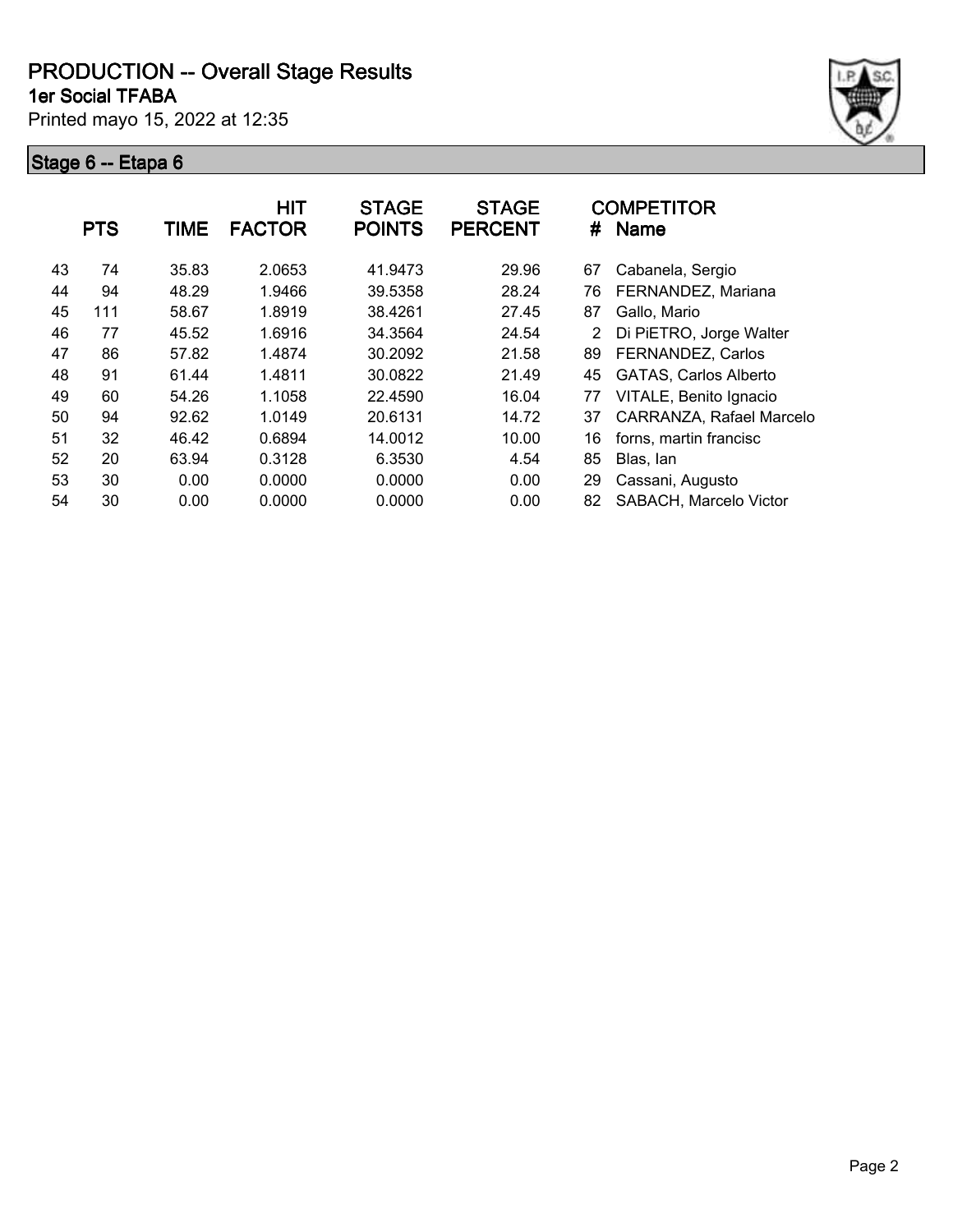#### **1er Social TFABA PRODUCTION OPTICS -- Overall Stage Results**

Printed mayo 15, 2022 at 12:35



|   | <b>PTS</b> | TIME  | <b>HIT</b><br><b>FACTOR</b> | <b>STAGE</b><br><b>POINTS</b> | <b>STAGE</b><br><b>PERCENT</b> |    | <b>COMPETITOR</b><br># Name      |
|---|------------|-------|-----------------------------|-------------------------------|--------------------------------|----|----------------------------------|
|   | 128        | 25.26 | 5.0673                      | 140,0000                      | 100.00                         | 46 | NOCETI, Miguel Angel             |
| 2 | 111        | 24.21 | 4.5849                      | 126.6717                      | 90.48                          | 10 | ORTELLI, Martin                  |
| 3 | 134        | 29.36 | 4.5640                      | 126.0957                      | 90.07                          | 56 | Stamon, David                    |
| 4 | 117        | 28.25 | 4.1416                      | 114.4245                      | 81.73                          | 25 | <b>QUINTIERI, SERGIO GABRIEL</b> |
| 5 | 114        | 28.53 | 3.9958                      | 110.3963                      | 78.85                          | 73 | LIFSCHITZ, DANIEL EDUARDO        |
| 6 | 126        | 38.53 | 3.2702                      | 90.3489                       | 64.53                          | 22 | Luberto, Juan Pablo              |
| 7 | 111        | 34.94 | 3.1769                      | 87.7711                       | 62.69                          | 14 | SAGUIER, Maximo                  |
| 8 | 30         | 0.00  | 0.0000                      | 0.0000                        | 0.00                           | 79 | ROTTA, Agustin Ramiro            |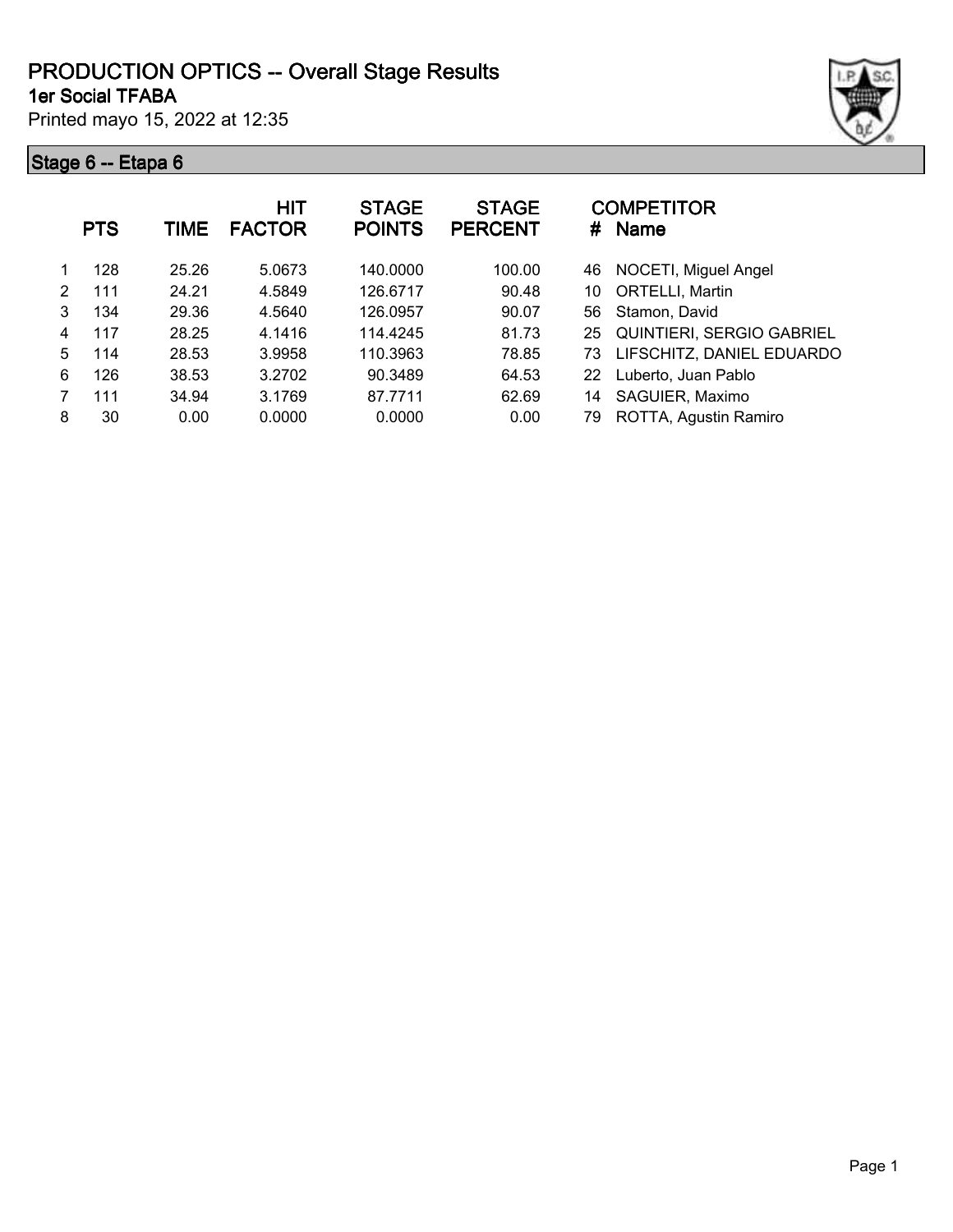| <b>PTS</b> |       | <b>HIT</b><br>TIME FACTOR | STAGE    | STAGE<br>POINTS PERCENT | <b>COMPETITOR</b><br># Name |
|------------|-------|---------------------------|----------|-------------------------|-----------------------------|
| 1 134      | 22.16 | 6.0469                    | 140.0000 | 100.00                  | 50 Silva, Lucas             |
| 2 13       | 37.41 | 0.3475                    | 8.0454   | 5.75                    | 4 Hay Chaia, Matias         |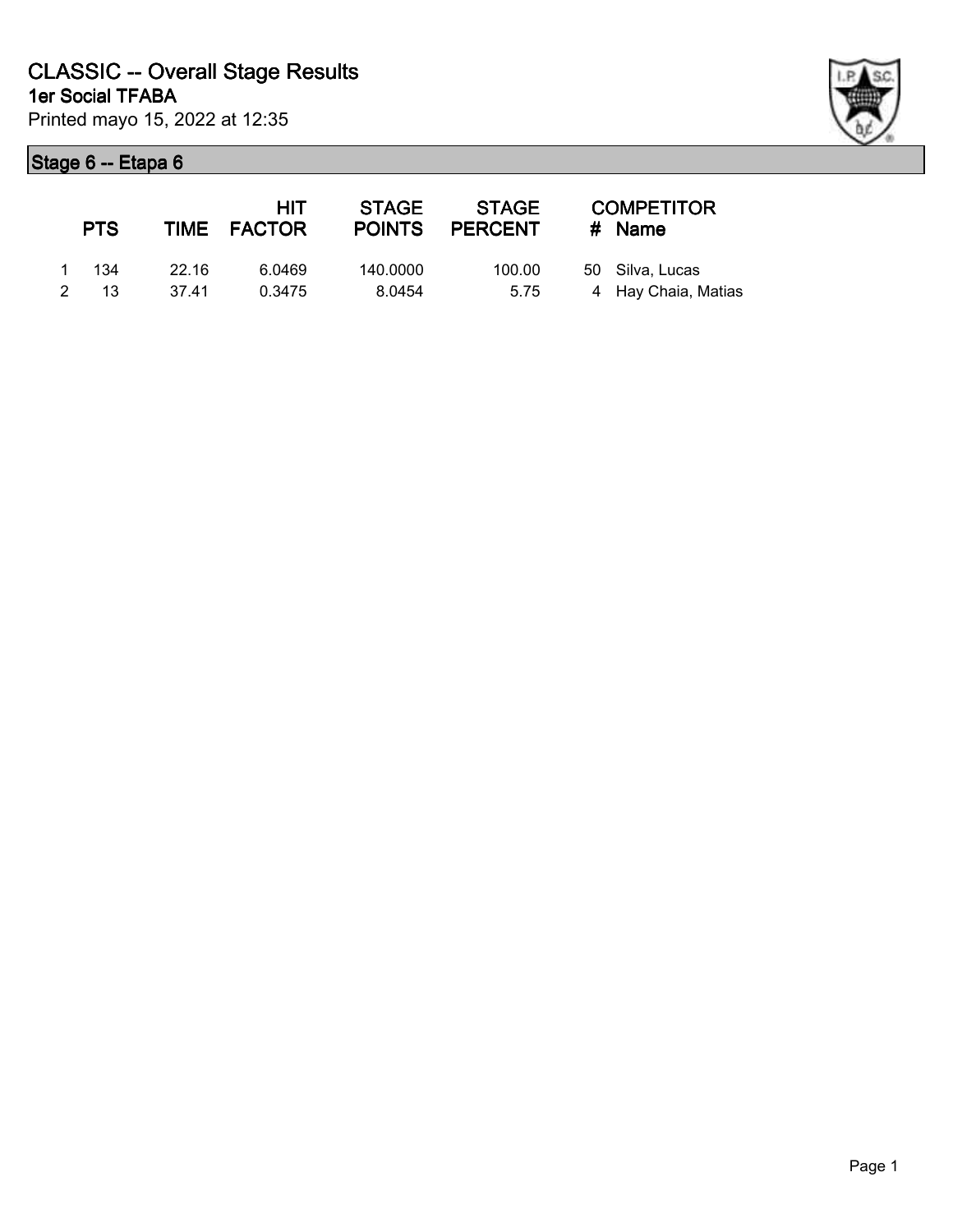



|   | <b>PTS</b> | TIME  | HIT<br><b>FACTOR</b> | <b>STAGE</b><br><b>POINTS</b> | <b>STAGE</b><br><b>PERCENT</b> | <b>COMPETITOR</b><br><b>Name</b><br># |
|---|------------|-------|----------------------|-------------------------------|--------------------------------|---------------------------------------|
|   | 105        | 15.59 | 6.7351               | 110.0000                      | 100.00                         | Valentini, Leonardo Javier<br>35      |
| 2 | 103        | 17.29 | 5.9572               | 97.2953                       | 88.45                          | Latorre, Ariel Rodrigo<br>53          |
| 3 | 105        | 19.56 | 5.3681               | 87.6738                       | 79.70                          | Sinardi Angio, Jorge Horacio<br>31    |
| 4 | 101        | 19.25 | 5.2468               | 85.6920                       | 77.90                          | KRUSZEWSKi, Marcos Hugo<br>28         |
| 5 | 99         | 18.95 | 5.2243               | 85.3248                       | 77.57                          | NAVEIRA, Fabian Cesar<br>32           |
| 6 | 101        | 21.34 | 4.7329               | 77.2995                       | 70.27                          | Pluis, Walter daniel<br>24            |
| 7 | 88         | 21.70 | 4.0553               | 66.2327                       | 60.21                          | ESPOSITO, Antonio Hector<br>62        |
| 8 | 67         | 29.39 | 2.2797               | 37.2327                       | 33.85                          | Villavedra, Ricardo Tito<br>80        |
| 9 | 0          | 57.16 | 0.0000               | 0.0000                        | 0.00                           | FiLLOL, Eduardo Carlos<br>57          |
|   |            |       |                      |                               |                                |                                       |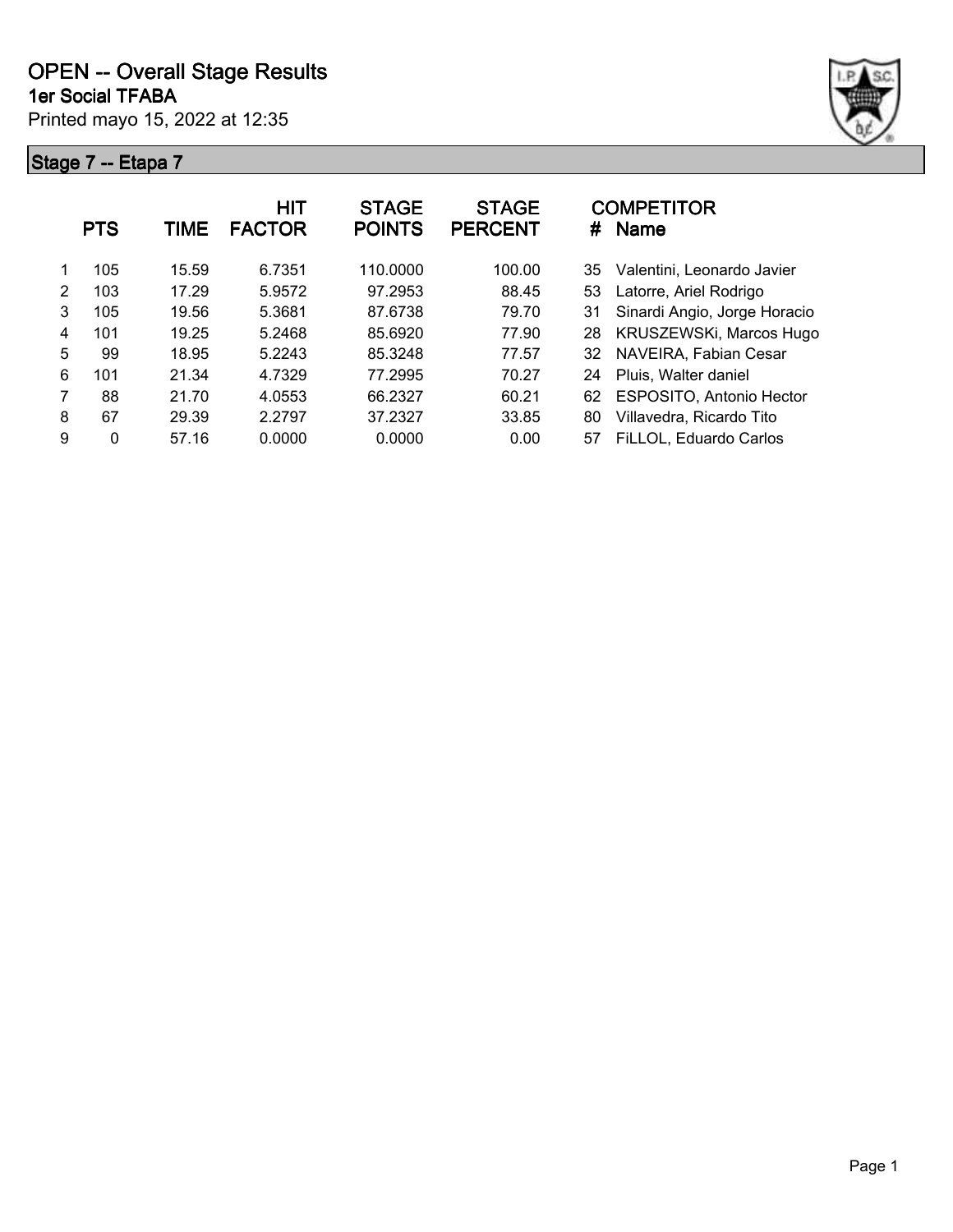**STANDARD -- Overall Stage Results**

**1er Social TFABA**

Printed mayo 15, 2022 at 12:35



|   | <b>PTS</b> | TIME  | <b>HIT</b><br><b>FACTOR</b> | <b>STAGE</b><br><b>POINTS</b> | <b>STAGE</b><br><b>PERCENT</b> | <b>COMPETITOR</b><br>#<br><b>Name</b> |
|---|------------|-------|-----------------------------|-------------------------------|--------------------------------|---------------------------------------|
|   | 105        | 15.04 | 6.9814                      | 110.0000                      | 100.00                         | QUINDI VALLERGA, Gaston<br>70         |
| 2 | 103        | 17.03 | 6.0482                      | 95.2958                       | 86.63                          | 55 Salerno, Juan Pablo                |
| 3 | 103        | 18.69 | 5.5110                      | 86.8319                       | 78.94                          | SUAREZ, Rodrigo Daniel<br>36          |
| 4 | 102        | 18.52 | 5.5076                      | 86.7782                       | 78.89                          | CRESPO, Alejandro Marti<br>13         |
| 5 | 82         | 18.31 | 4.4784                      | 70.5630                       | 64.15                          | MECCIA, Marcelo Damian<br>39          |
| 6 | 86         | 20.13 | 4.2722                      | 67.3141                       | 61.19                          | Gentile, Ricardo Aurelio<br>61        |
| 7 | 96         | 27.13 | 3.5385                      | 55.7536                       | 50.69                          | LUCES, Hector Hernan<br>34            |
| 8 | 82         | 23.95 | 3.4238                      | 53.9460                       | 49.04                          | <b>GRAMiGNA, Martin Eduardo</b>       |
|   |            |       |                             |                               |                                |                                       |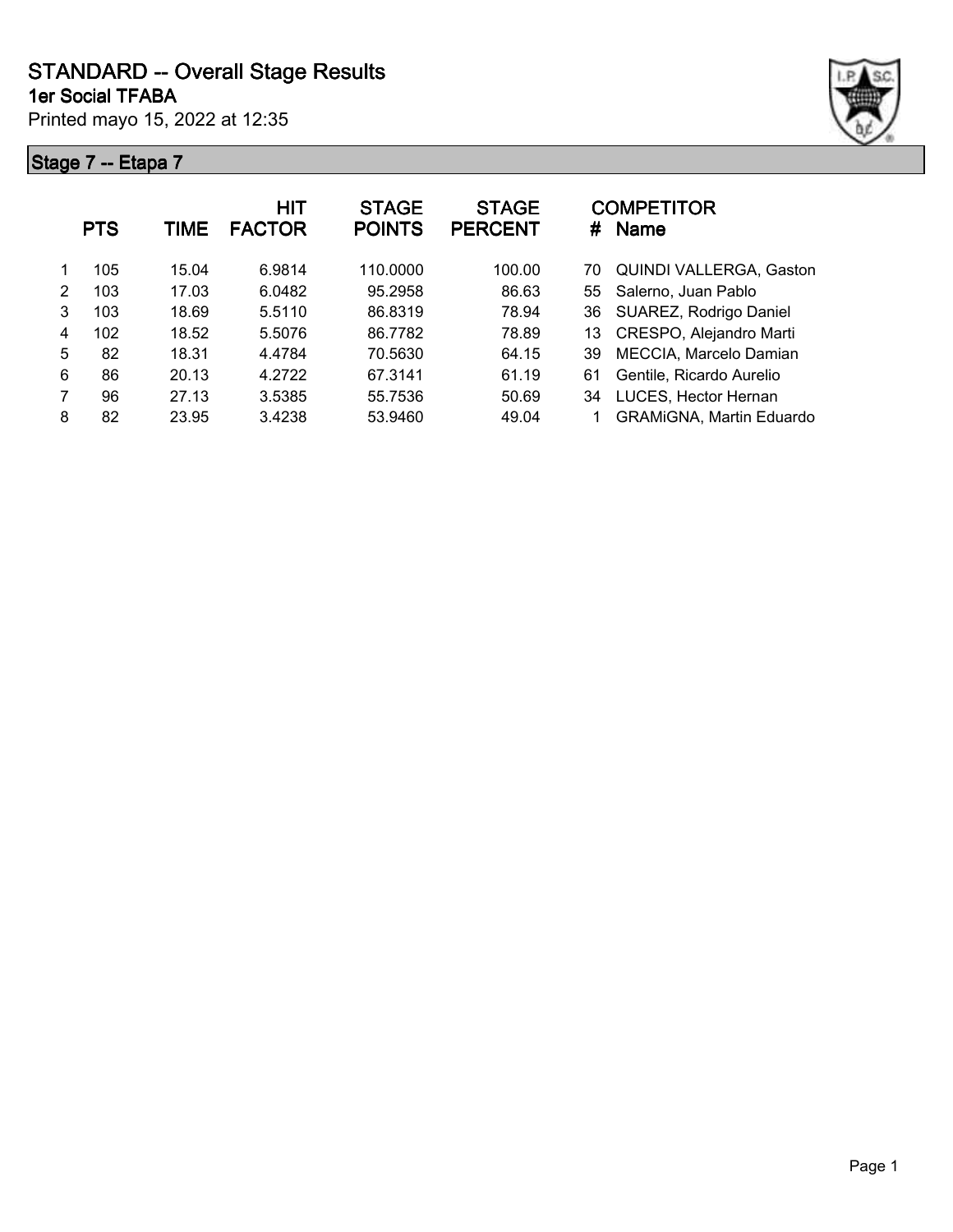**1er Social TFABA**

Printed mayo 15, 2022 at 12:35



|                | <b>PTS</b> | <b>TIME</b> | <b>HIT</b><br><b>FACTOR</b> | <b>STAGE</b><br><b>POINTS</b> | <b>STAGE</b><br><b>PERCENT</b> | #  | <b>COMPETITOR</b><br><b>Name</b> |
|----------------|------------|-------------|-----------------------------|-------------------------------|--------------------------------|----|----------------------------------|
| 1              | 100        | 17.73       | 5.6402                      | 110.0000                      | 100.00                         | 12 | LANZILOTTA, Julio Dario          |
| $\mathbf{2}$   | 96         | 17.03       | 5.6371                      | 109.9406                      | 99.95                          | 74 | Zamani, Ivan                     |
| 3              | 106        | 19.01       | 5.5760                      | 108.7490                      | 98.86                          | 6  | Savarelli, Franco                |
| 4              | 98         | 17.65       | 5.5524                      | 108.2886                      | 98.44                          | 44 | Gini, Sebastian Pedro            |
| 5              | 102        | 18.77       | 5.4342                      | 105.9833                      | 96.35                          | 58 | Cassola, Federico                |
| 6              | 102        | 19.87       | 5.1334                      | 100.1161                      | 91.01                          | 68 | FRATTINI, Raul Pablo             |
| $\overline{7}$ | 96         | 18.96       | 5.0633                      | 98.7494                       | 89.77                          | 51 | Serrano, Fernando                |
| 8              | 102        | 20.23       | 5.0420                      | 98.3345                       | 89.39                          | 43 | NiKiFORUK, Nicolas Andres        |
| 9              | 92         | 18.54       | 4.9622                      | 96.7786                       | 87.98                          | 9  | Obertello, Daniel Hector         |
| 10             | 94         | 20.36       | 4.6169                      | 90.0433                       | 81.86                          | 8  | LOPEZ, Jorge Alberto             |
| 11             | 82         | 18.56       | 4.4181                      | 86.1663                       | 78.33                          | 42 | RUGGIERO, NICOLAS ROMAN          |
| 12             | 96         | 21.96       | 4.3716                      | 85.2590                       | 77.51                          | 33 | da Silva LLugdar, Ismael Elias   |
| 13             | 102        | 24.31       | 4.1958                      | 81.8308                       | 74.39                          | 20 | Valente, Luciano                 |
| 14             | 100        | 23.88       | 4.1876                      | 81.6709                       | 74.25                          | 47 | CAViA, Miguel                    |
| 15             | 92         | 23.39       | 3.9333                      | 76.7112                       | 69.74                          | 83 | ZAMANI, Andres                   |
| 16             | 92         | 23.42       | 3.9283                      | 76.6130                       | 69.65                          | 84 | Zicarelli, Fernando              |
| 17             | 90         | 23.00       | 3.9130                      | 76.3161                       | 69.38                          | 71 | PiACAMPO, Deborah Natalia        |
| 18             | 90         | 23.99       | 3.7516                      | 73.1667                       | 66.52                          | 88 | Figari, Fernando                 |
| 19             | 98         | 26.16       | 3.7462                      | 73.0617                       | 66.42                          | 66 | Villa, Pablo Horacio             |
| 20             | 94         | 25.48       | 3.6892                      | 71.9498                       | 65.41                          | 23 | Giunippero, Alejandro            |
| 21             | 80         | 22.06       | 3.6265                      | 70.7271                       | 64.30                          | 21 | GONZALEZ, Diego Fabian           |
| 22             | 96         | 26.53       | 3.6185                      | 70.5725                       | 64.16                          | 52 | Anzorena, Pablo                  |
| 23             | 81         | 22.54       | 3.5936                      | 70.0862                       | 63.71                          | 18 | Ramos, Daniel Omar               |
| 24             | 86         | 24.45       | 3.5174                      | 68.5995                       | 62.36                          | 7  | JORDAN, Hugo                     |
| 25             | 80         | 22.98       | 3.4813                      | 67.8956                       | 61.72                          | 40 | Tassara Arcieri, Francisco       |
| 26             | 96         | 28.13       | 3.4127                      | 66.5584                       | 60.51                          | 5  | Rodolfi, Luciano                 |
| 27             | 92         | 27.38       | 3.3601                      | 65.5324                       | 59.57                          | 76 | FERNANDEZ, Mariana               |
| 28             | 94         | 28.07       | 3.3488                      | 65.3111                       | 59.37                          | 3  | Rodolfi, Walter                  |
| 29             | 82         | 24.66       | 3.3252                      | 64.8518                       | 58.96                          | 27 | VALCARCEL, Carlos Daniel         |
| 30             | 67         | 20.30       | 3.3005                      | 64.3695                       | 58.52                          | 15 | Zancaner, Federico               |
| 31             | 94         | 29.16       | 3.2236                      | 62.8698                       | 57.15                          | 59 | Couceiro, Fernando               |
| 32             | 102        | 32.23       | 3.1648                      | 61.7222                       | 56.11                          | 11 | Molina, Christian                |
| 33             | 94         | 29.83       | 3.1512                      | 61.4577                       | 55.87                          | 81 | D'ORSI, Gaston Carlos            |
| 34             | 65         | 20.71       | 3.1386                      | 61.2117                       | 55.65                          | 64 | HEUSINGER, Carlos Valentin       |
| 35             | 79         | 25.45       | 3.1041                      | 60.5398                       | 55.04                          | 72 | RIBEIRO, Daniel Alberto          |
| 36             | 100        | 39.07       | 2.5595                      | 49.9181                       | 45.38                          | 2  | Di PiETRO, Jorge Walter          |
| 37             | 63         | 24.84       | 2.5362                      | 49.4641                       | 44.97                          | 41 | FARINA BELLOME, Maximiliano Jav  |
| 38             | 75         | 29.58       | 2.5355                      | 49.4498                       | 44.95                          | 17 | Saleh, Mouhamad                  |
| 39             | 71         | 30.27       | 2.3456                      | 45.7454                       | 41.59                          | 78 | Laneve, Dante Miguel             |
| 40             | 94         | 45.93       | 2.0466                      | 39.9147                       | 36.29                          | 30 | CERVERO, Damian                  |
| 41             | 54         | 27.13       | 1.9904                      | 38.8191                       | 35.29                          | 67 | Cabanela, Sergio                 |
| 42             | 56         | 28.93       | 1.9357                      | 37.7521                       | 34.32                          | 69 | FERNANDEZ ALONSO, GONZALO        |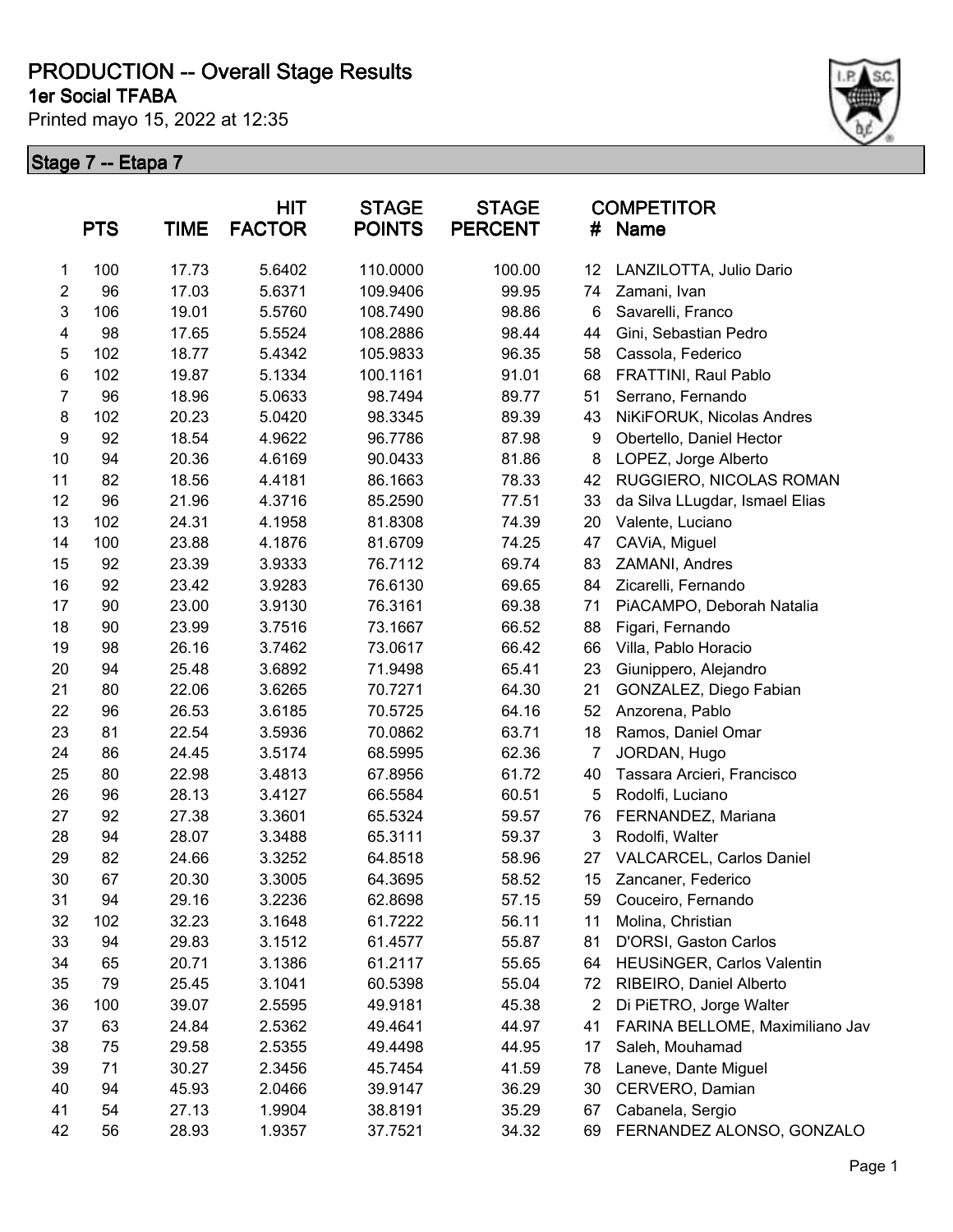**1er Social TFABA**

Printed mayo 15, 2022 at 12:35



|    | <b>PTS</b>  | <b>TIME</b> | <b>HIT</b><br><b>FACTOR</b> | <b>STAGE</b><br><b>POINTS</b> | <b>STAGE</b><br><b>PERCENT</b> | #  | <b>COMPETITOR</b><br><b>Name</b> |
|----|-------------|-------------|-----------------------------|-------------------------------|--------------------------------|----|----------------------------------|
| 43 | 56          | 30.08       | 1.8617                      | 36.3088                       | 33.01                          | 60 | GARCIA, Horacio Jorge            |
| 44 | 79          | 42.90       | 1.8415                      | 35.9146                       | 32.65                          | 77 | VITALE, Benito Ignacio           |
| 45 | 43          | 36.11       | 1.1908                      | 23.2243                       | 21.11                          | 86 | LAGARES, Oscar                   |
| 46 | 31          | 28.61       | 1.0835                      | 21.1322                       | 19.21                          | 75 | BOYACiYAN, Daniel Arturo         |
| 47 | 37          | 43.66       | 0.8475                      | 16.5280                       | 15.03                          | 16 | forns, martin francisc           |
| 48 | 19          | 33.17       | 0.5728                      | 11.1715                       | 10.16                          | 85 | Blas, lan                        |
| 49 | 17          | 34.38       | 0.4945                      | 9.6437                        | 8.77                           | 49 | DONADIO, Damian                  |
| 50 | 21          | 45.26       | 0.4640                      | 9.0491                        | 8.23                           | 45 | <b>GATAS, Carlos Alberto</b>     |
| 51 | 11          | 29.46       | 0.3734                      | 7.2822                        | 6.62                           | 87 | Gallo, Mario                     |
| 52 | $\mathbf 0$ | 59.74       | 0.0000                      | 0.0000                        | 0.00                           | 37 | CARRANZA, Rafael Marcelo         |
| 53 | 0           | 27.42       | 0.0000                      | 0.0000                        | 0.00                           | 89 | FERNANDEZ, Carlos                |
|    |             |             |                             |                               |                                |    |                                  |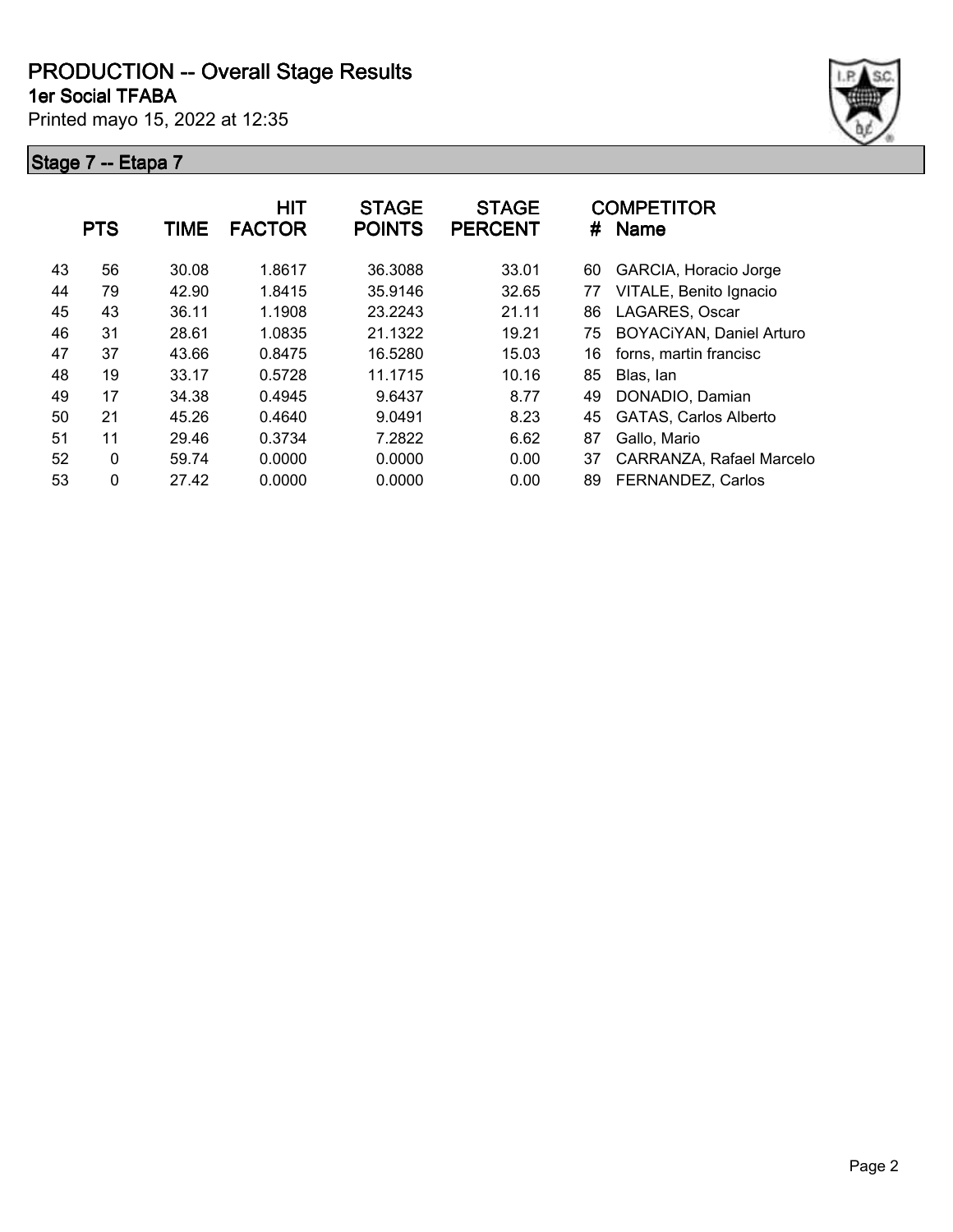#### **1er Social TFABA PRODUCTION OPTICS -- Overall Stage Results**

Printed mayo 15, 2022 at 12:35

|   | <b>PTS</b> | TIME  | <b>HIT</b><br><b>FACTOR</b> | <b>STAGE</b><br><b>POINTS</b> | <b>STAGE</b><br><b>PERCENT</b> | #  | <b>COMPETITOR</b><br><b>Name</b> |
|---|------------|-------|-----------------------------|-------------------------------|--------------------------------|----|----------------------------------|
| 1 | 86         | 17.35 | 4.9568                      | 110.0000                      | 100.00                         | 25 | <b>QUINTIERI, SERGIO GABRIEL</b> |
| 2 | 102        | 21.43 | 4.7597                      | 105.6262                      | 96.02                          | 56 | Stamon, David                    |
| 3 | 92         | 22.49 | 4.0907                      | 90.7804                       | 82.53                          | 10 | <b>ORTELLI, Martin</b>           |
| 4 | 80         | 22.09 | 3.6215                      | 80.3689                       | 73.06                          | 38 | AMIGUCCI, Nicolas Andres         |
| 5 | 92         | 25.53 | 3.6036                      | 79.9707                       | 72.70                          | 22 | Luberto, Juan Pablo              |
| 6 | 77         | 24.26 | 3.1739                      | 70.4358                       | 64.03                          | 14 | SAGUIER, Maximo                  |
|   | 66         | 24.22 | 2.7250                      | 60.4733                       | 54.98                          | 46 | NOCETI, Miguel Angel             |
| 8 | 66         | 24.85 | 2.6559                      | 58.9401                       | 53.58                          | 73 | LIFSCHITZ, DANIEL EDUARDO        |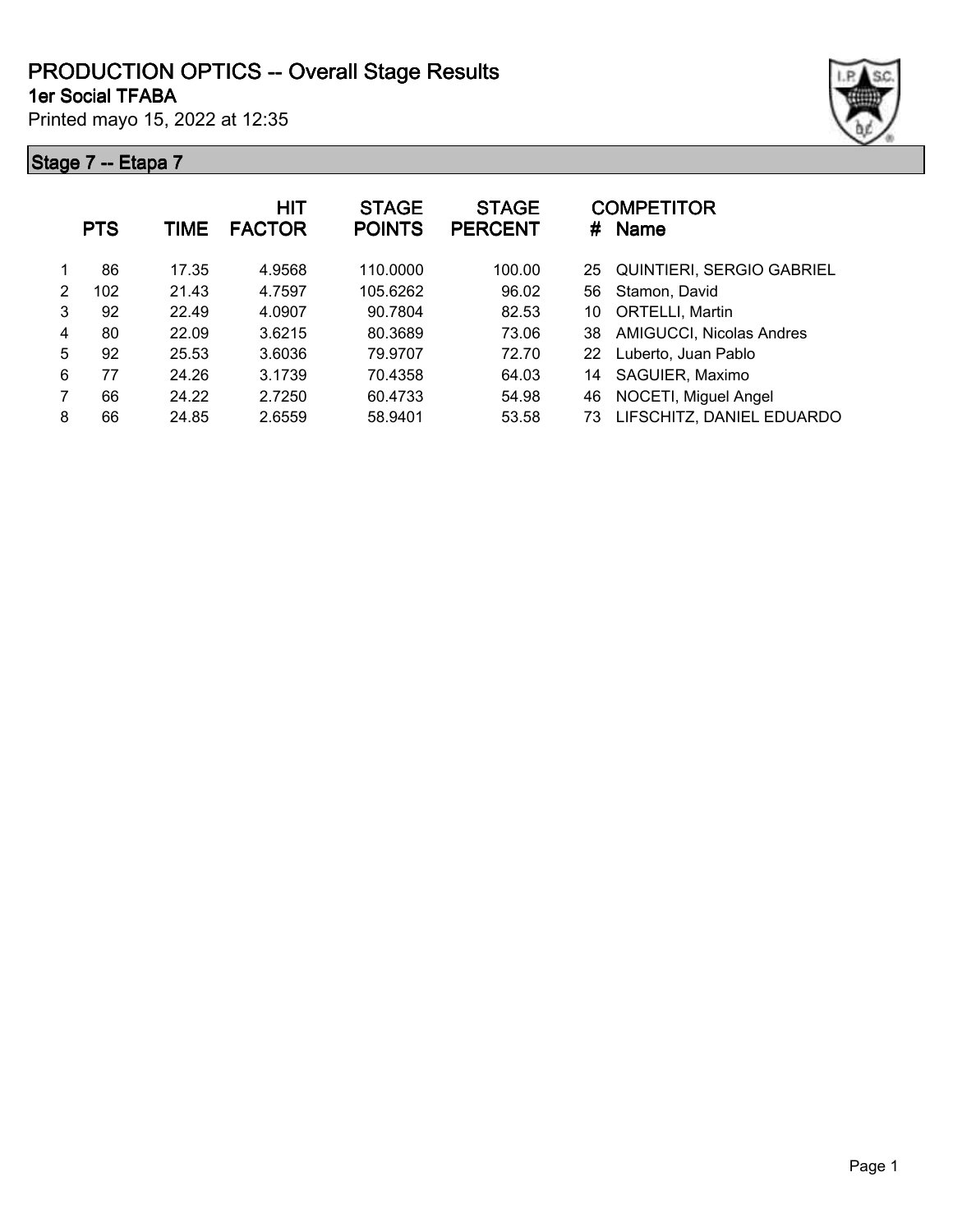|               | <b>PTS</b> |       | <b>HIT</b><br>TIME FACTOR | <b>STAGE</b><br><b>POINTS</b> | STAGE<br><b>PERCENT</b> | <b>COMPETITOR</b><br># Name |
|---------------|------------|-------|---------------------------|-------------------------------|-------------------------|-----------------------------|
|               | 94         | 21.52 | 4.3680                    | 110.0000                      | 100.00                  | 50 Silva, Lucas             |
| $\mathcal{P}$ | 94         | 25.24 | 3.7242                    | 93.7876                       | 85.26                   | 4 Hay Chaia, Matias         |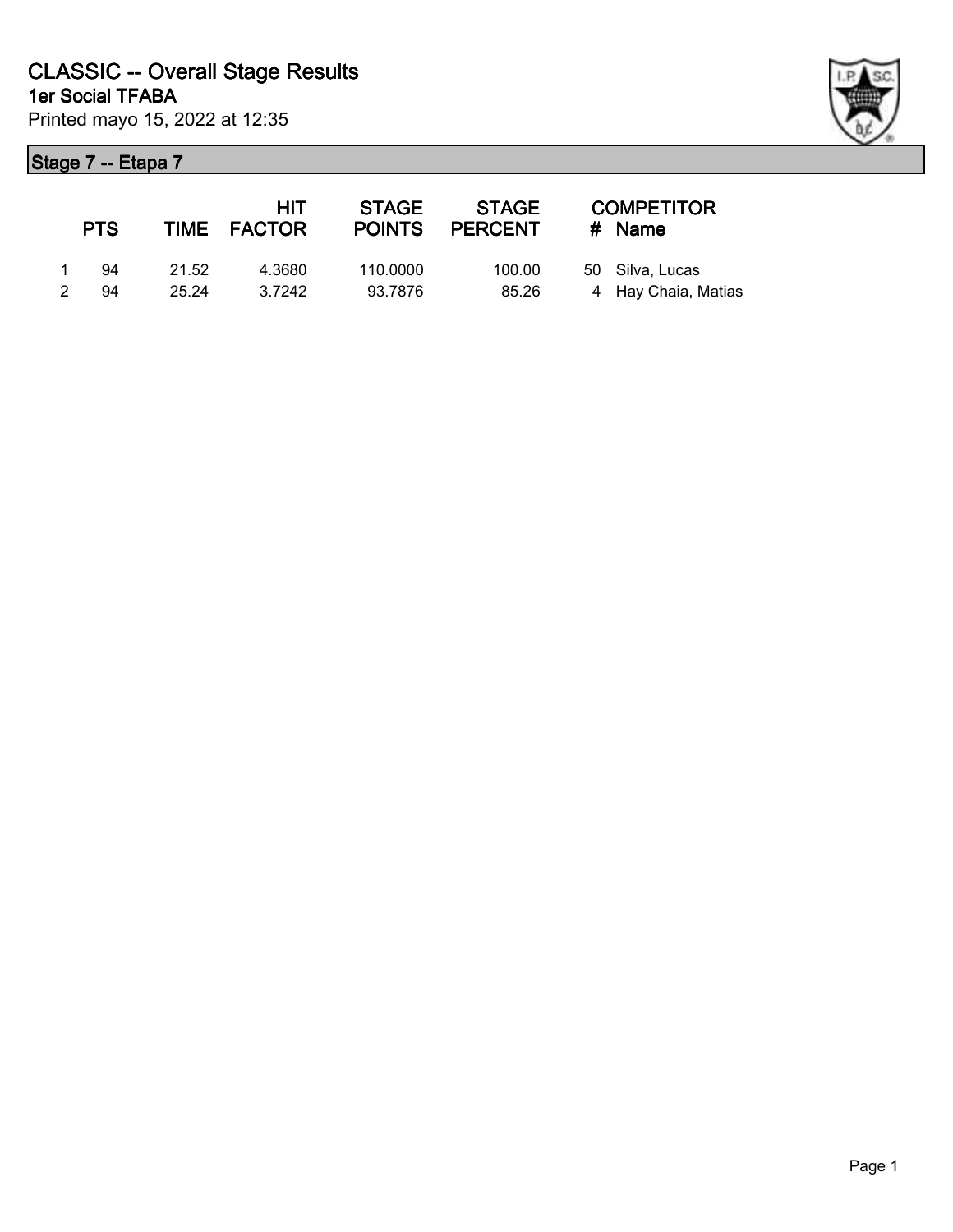

|                | <b>PTS</b> | TIME  | HIT<br><b>FACTOR</b> | <b>STAGE</b><br><b>POINTS</b> | <b>STAGE</b><br><b>PERCENT</b> | <b>COMPETITOR</b><br><b>Name</b><br># |
|----------------|------------|-------|----------------------|-------------------------------|--------------------------------|---------------------------------------|
|                | 46         | 7.08  | 6.4972               | 50.0000                       | 100.00                         | Valentini, Leonardo Javier<br>35      |
| $\mathfrak{p}$ | 47         | 8.09  | 5.8096               | 44.7090                       | 89.42                          | KRUSZEWSKi, Marcos Hugo<br>28         |
| 3              | 48         | 8.37  | 5.7348               | 44.1328                       | 88.27                          | Latorre, Ariel Rodrigo<br>53          |
| 4              | 41         | 7.79  | 5.2632               | 40.5034                       | 81.01                          | Sinardi Angio, Jorge Horacio<br>31    |
| 5              | 46         | 9.63  | 4.7767               | 36.7601                       | 73.52                          | NAVEIRA, Fabian Cesar<br>32           |
| 6              | 47         | 10.52 | 4.4677               | 34.3817                       | 68.76                          | Pluis, Walter daniel<br>24            |
|                | 47         | 11.57 | 4.0622               | 31.2615                       | 62.52                          | ESPOSITO, Antonio Hector<br>62        |
| 8              | 46         | 17.25 | 2.6667               | 20.5217                       | 41.04                          | Villavedra, Ricardo Tito<br>80        |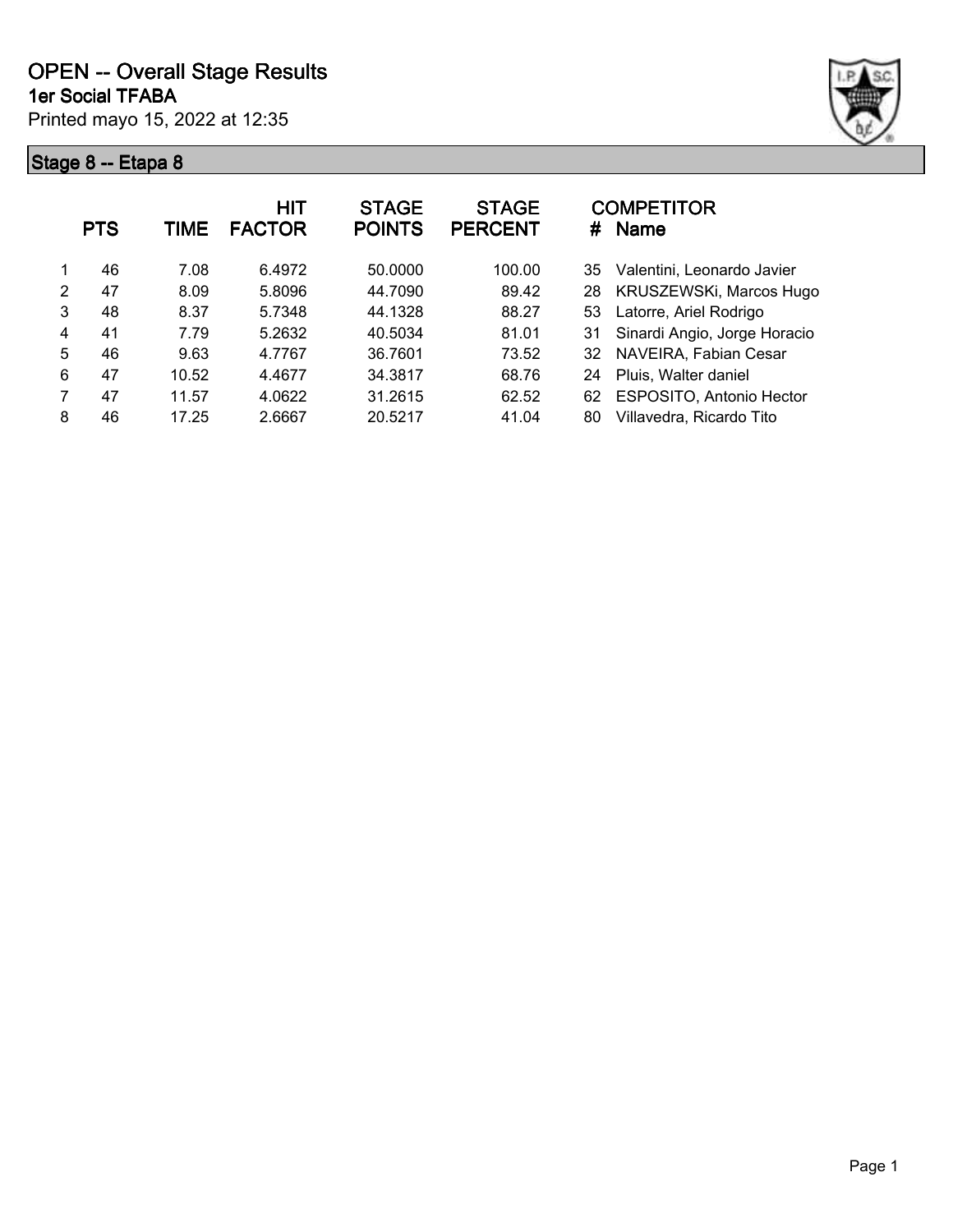**1er Social TFABA**

Printed mayo 15, 2022 at 12:35



|   | <b>PTS</b> | TIME  | <b>HIT</b><br><b>FACTOR</b> | <b>STAGE</b><br><b>POINTS</b> | <b>STAGE</b><br><b>PERCENT</b> | <b>COMPETITOR</b><br>#<br>Name       |
|---|------------|-------|-----------------------------|-------------------------------|--------------------------------|--------------------------------------|
|   | 48         | 8.94  | 5.3691                      | 50.0000                       | 100.00                         | <b>QUINDI VALLERGA, Gaston</b><br>70 |
| 2 | 46         | 8.67  | 5.3057                      | 49.4089                       | 98.82                          | SUAREZ, Rodrigo Daniel<br>36         |
| 3 | 45         | 8.63  | 5.2144                      | 48.5588                       | 97.12                          | 55 Salerno, Juan Pablo               |
| 4 | 49         | 9.52  | 5.1471                      | 47.9320                       | 95.86                          | CRESPO, Alejandro Marti<br>13        |
| 5 | 46         | 9.49  | 4.8472                      | 45.1396                       | 90.28                          | MECCIA, Marcelo Damian<br>39         |
| 6 | 46         | 9.83  | 4.6796                      | 43.5783                       | 87.16                          | Gentile, Ricardo Aurelio<br>61       |
| 7 | 44         | 11.01 | 3.9964                      | 37.2162                       | 74.43                          | <b>GRAMIGNA, Martin Eduardo</b>      |
| 8 | 35         | 11.64 | 3.0069                      | 28.0015                       | 56.00                          | LUCES, Hector Hernan<br>34           |
|   |            |       |                             |                               |                                |                                      |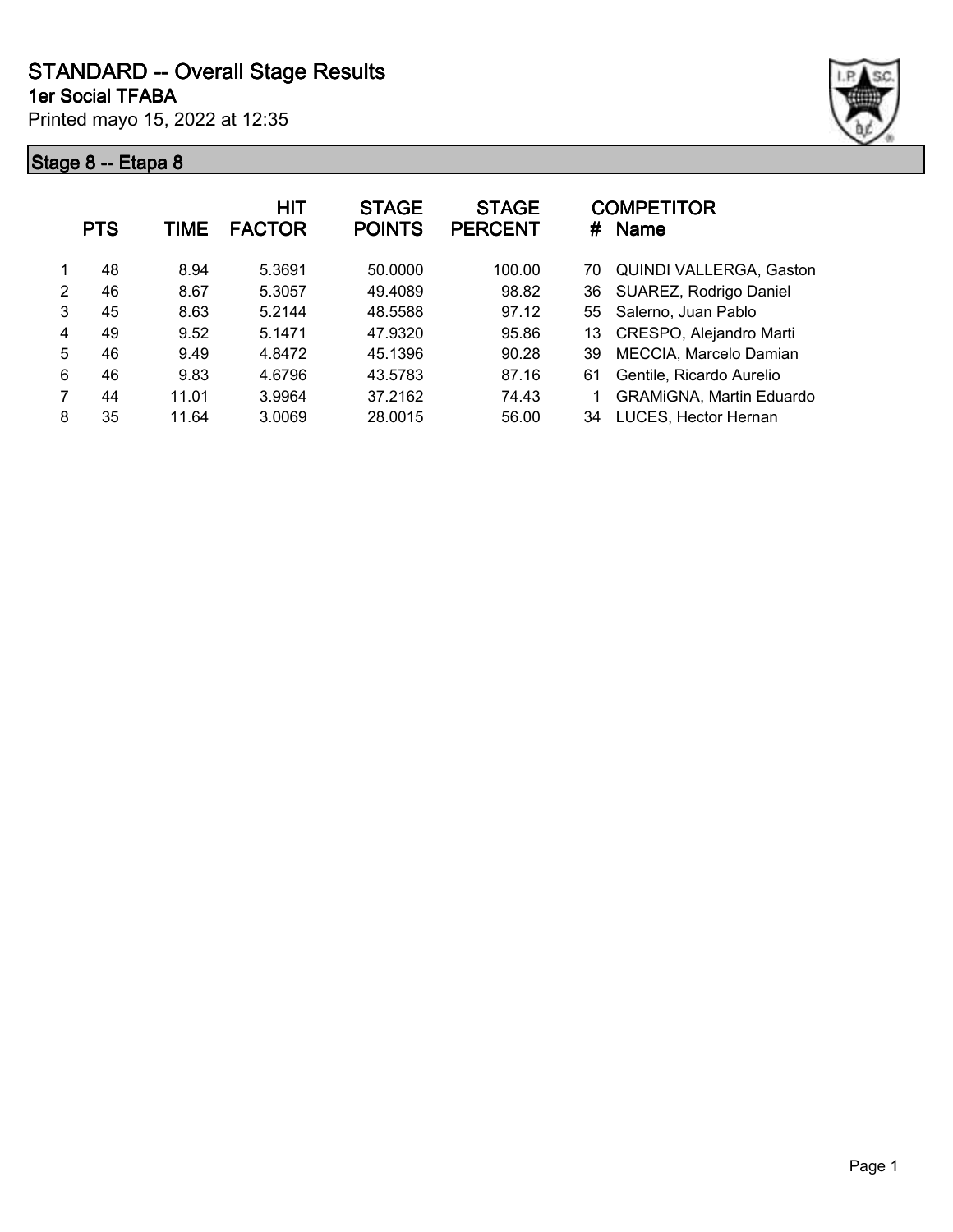**1er Social TFABA**

Printed mayo 15, 2022 at 12:35



|                  | <b>PTS</b> | <b>TIME</b> | <b>HIT</b><br><b>FACTOR</b> | <b>STAGE</b><br><b>POINTS</b> | <b>STAGE</b><br><b>PERCENT</b> | #  | <b>COMPETITOR</b><br>Name       |
|------------------|------------|-------------|-----------------------------|-------------------------------|--------------------------------|----|---------------------------------|
| 1                | 48         | 8.18        | 5.8680                      | 50.0000                       | 100.00                         | 12 | LANZILOTTA, Julio Dario         |
| $\overline{2}$   | 48         | 8.35        | 5.7485                      | 48.9820                       | 97.96                          | 74 | Zamani, Ivan                    |
| 3                | 50         | 9.08        | 5.5066                      | 46.9209                       | 93.84                          | 58 | Cassola, Federico               |
| 4                | 46         | 8.60        | 5.3488                      | 45.5766                       | 91.15                          | 44 | Gini, Sebastian Pedro           |
| 5                | 46         | 8.94        | 5.1454                      | 43.8432                       | 87.69                          | 51 | Serrano, Fernando               |
| $\,6$            | 46         | 9.04        | 5.0885                      | 43.3582                       | 86.72                          | 42 | RUGGIERO, NICOLAS ROMAN         |
| $\overline{7}$   | 46         | 9.11        | 5.0494                      | 43.0251                       | 86.05                          | 6  | Savarelli, Franco               |
| $\bf 8$          | 44         | 8.81        | 4.9943                      | 42.5558                       | 85.11                          | 9  | Obertello, Daniel Hector        |
| $\boldsymbol{9}$ | 46         | 9.38        | 4.9041                      | 41.7866                       | 83.57                          | 15 | Zancaner, Federico              |
| 10               | 44         | 9.44        | 4.6610                      | 39.7157                       | 79.43                          | 68 | FRATTINI, Raul Pablo            |
| 11               | 46         | 9.96        | 4.6185                      | 39.3532                       | 78.71                          | 47 | CAViA, Miguel                   |
| 12               | 44         | 9.57        | 4.5977                      | 39.1762                       | 78.35                          | 43 | NiKiFORUK, Nicolas Andres       |
| 13               | 44         | 9.96        | 4.4177                      | 37.6422                       | 75.28                          | 18 | Ramos, Daniel Omar              |
| 14               | 40         | 9.34        | 4.2827                      | 36.4918                       | 72.98                          | 21 | GONZALEZ, Diego Fabian          |
| 15               | 42         | 9.85        | 4.2640                      | 36.3325                       | 72.66                          | 33 | da Silva LLugdar, Ismael Elias  |
| 16               | 42         | 9.97        | 4.2126                      | 35.8952                       | 71.79                          | 8  | LOPEZ, Jorge Alberto            |
| 17               | 44         | 10.65       | 4.1315                      | 35.2034                       | 70.41                          | 20 | Valente, Luciano                |
| 18               | 44         | 10.80       | 4.0741                      | 34.7145                       | 69.43                          | 40 | Tassara Arcieri, Francisco      |
| 19               | 44         | 11.13       | 3.9533                      | 33.6852                       | 67.37                          | 49 | DONADIO, Damian                 |
| 20               | 40         | 10.18       | 3.9293                      | 33.4807                       | 66.96                          | 71 | PiACAMPO, Deborah Natalia       |
| 21               | 48         | 12.29       | 3.9056                      | 33.2791                       | 66.56                          | 88 | Figari, Fernando                |
| 22               | 50         | 12.90       | 3.8760                      | 33.0265                       | 66.05                          | 3  | Rodolfi, Walter                 |
| 23               | 44         | 11.50       | 3.8261                      | 32.6015                       | 65.20                          | 52 | Anzorena, Pablo                 |
| 24               | 44         | 11.57       | 3.8029                      | 32.4042                       | 64.81                          | 27 | VALCARCEL, Carlos Daniel        |
| 25               | 44         | 12.25       | 3.5918                      | 30.6054                       | 61.21                          | 87 | Gallo, Mario                    |
| 26               | 44         | 12.39       | 3.5513                      | 30.2596                       | 60.52                          | 23 | Giunippero, Alejandro           |
| 27               | 38         | 11.15       | 3.4081                      | 29.0396                       | 58.08                          | 66 | Villa, Pablo Horacio            |
| 28               | 36         | 10.65       | 3.3803                      | 28.8028                       | 57.61                          | 84 | Zicarelli, Fernando             |
| 29               | 40         | 11.91       | 3.3585                      | 28.6174                       | 57.23                          | 83 | ZAMANI, Andres                  |
| 30               | 40         | 11.95       | 3.3473                      | 28.5216                       | 57.04                          | 72 | RIBEIRO, Daniel Alberto         |
| 31               | 40         | 12.08       | 3.3113                      | 28.2147                       | 56.43                          | 60 | GARCIA, Horacio Jorge           |
| 32               | 44         | 13.35       | 3.2959                      | 28.0836                       | 56.17                          | 67 | Cabanela, Sergio                |
| 33               | 44         | 13.85       | 3.1769                      | 27.0698                       | 54.14                          | 7  | JORDAN, Hugo                    |
| 34               | 42         | 13.27       | 3.1650                      | 26.9687                       | 53.94                          | 59 | Couceiro, Fernando              |
| 35               | 42         | 13.55       | 3.0996                      | 26.4114                       | 52.82                          | 45 | GATAS, Carlos Alberto           |
| 36               | 42         | 14.20       | 2.9577                      | 25.2025                       | 50.40                          | 64 | HEUSINGER, Carlos Valentin      |
| 37               | 42         | 14.51       | 2.8946                      | 24.6640                       | 49.33                          | 11 | Molina, Christian               |
| 38               | 38         | 14.16       | 2.6836                      | 22.8666                       | 45.73                          | 81 | D'ORSI, Gaston Carlos           |
| 39               | 34         | 13.22       | 2.5719                      | 21.9144                       | 43.83                          | 69 | FERNANDEZ ALONSO, GONZALO       |
| 40               | 30         | 12.26       | 2.4470                      | 20.8503                       | 41.70                          | 5  | Rodolfi, Luciano                |
| 41               | 36         | 15.41       | 2.3361                      | 19.9059                       | 39.81                          | 41 | FARINA BELLOME, Maximiliano Jav |
| 42               | 27         | 12.16       | 2.2204                      | 18.9196                       | 37.84                          | 86 | LAGARES, Oscar                  |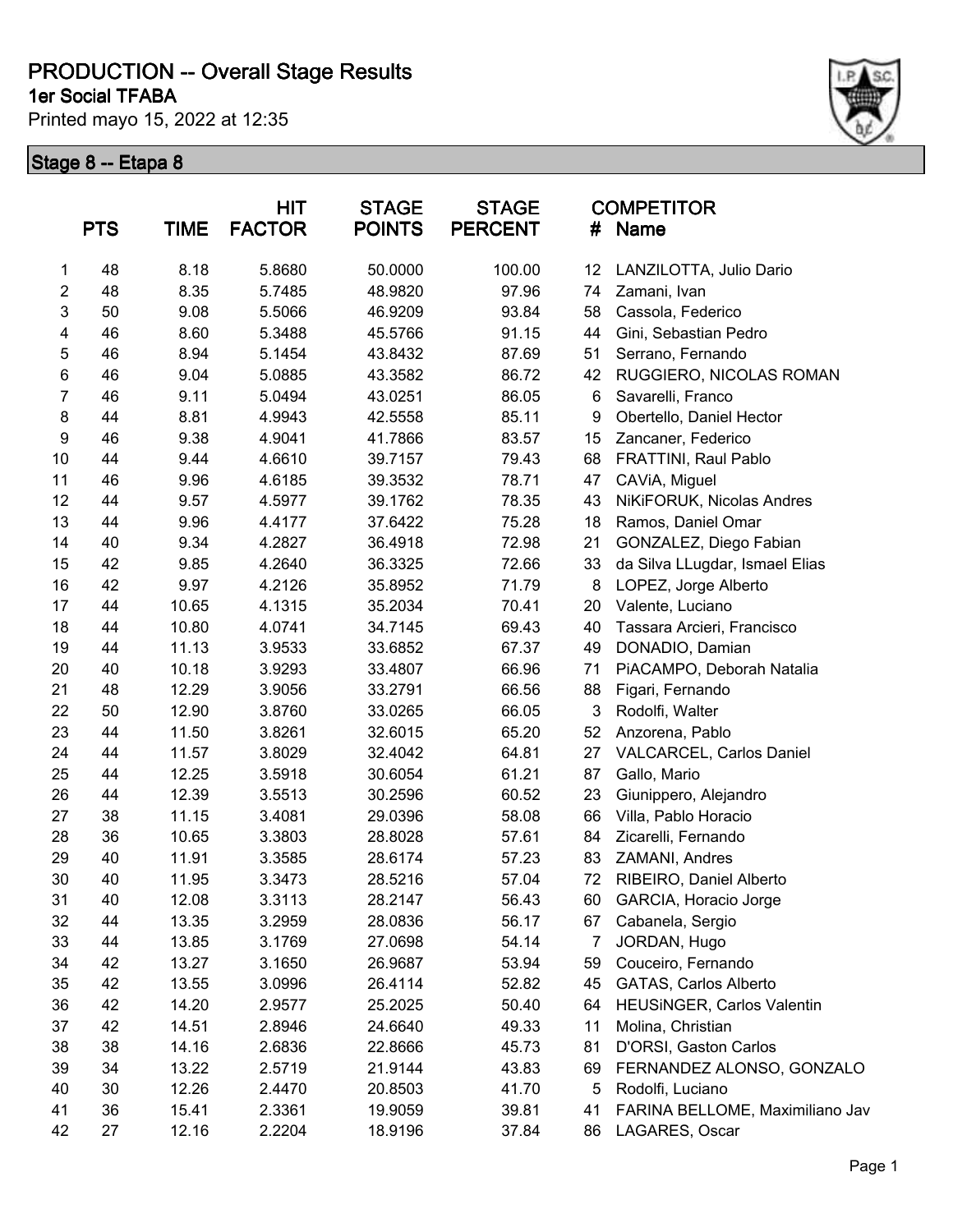**1er Social TFABA**

Printed mayo 15, 2022 at 12:35



|    | <b>PTS</b> | TIME  | <b>HIT</b><br><b>FACTOR</b> | <b>STAGE</b><br><b>POINTS</b> | <b>STAGE</b><br><b>PERCENT</b> | #  | <b>COMPETITOR</b><br><b>Name</b> |
|----|------------|-------|-----------------------------|-------------------------------|--------------------------------|----|----------------------------------|
| 43 | 34         | 15.47 | 2.1978                      | 18.7271                       | 37.45                          | 17 | Saleh, Mouhamad                  |
| 44 | 40         | 19.84 | 2.0161                      | 17.1791                       | 34.36                          | 2  | Di PiETRO, Jorge Walter          |
| 45 | 38         | 19.21 | 1.9781                      | 16.8554                       | 33.71                          | 77 | VITALE, Benito Ignacio           |
| 46 | 27         | 13.68 | 1.9737                      | 16.8174                       | 33.63                          | 75 | BOYACiYAN, Daniel Arturo         |
| 47 | 36         | 19.87 | 1.8118                      | 15.4378                       | 30.88                          | 89 | FERNANDEZ, Carlos                |
| 48 | 32         | 18.30 | 1.7486                      | 14.8998                       | 29.80                          | 76 | FERNANDEZ, Mariana               |
| 49 | 42         | 27.50 | 1.5273                      | 13.0136                       | 26.03                          | 37 | CARRANZA, Rafael Marcelo         |
| 50 | 23         | 15.92 | 1.4447                      | 12.3102                       | 24.62                          | 78 | Laneve, Dante Miguel             |
| 51 | 17         | 18.91 | 0.8990                      | 7.6602                        | 15.32                          | 16 | forns, martin francisc           |
| 52 | 8          | 16.13 | 0.4960                      | 4.2261                        | 8.45                           | 30 | CERVERO, Damian                  |
| 53 | 3          | 17.10 | 0.1754                      | 1.4949                        | 2.99                           | 85 | Blas, lan                        |
| 54 | 0          | 0.00  | 0.0000                      | 0.0000                        | 0.00                           | 82 | SABACH, Marcelo Victor           |
| 55 | 0          | 0.00  | 0.0000                      | 0.0000                        | 0.00                           | 29 | Cassani, Augusto                 |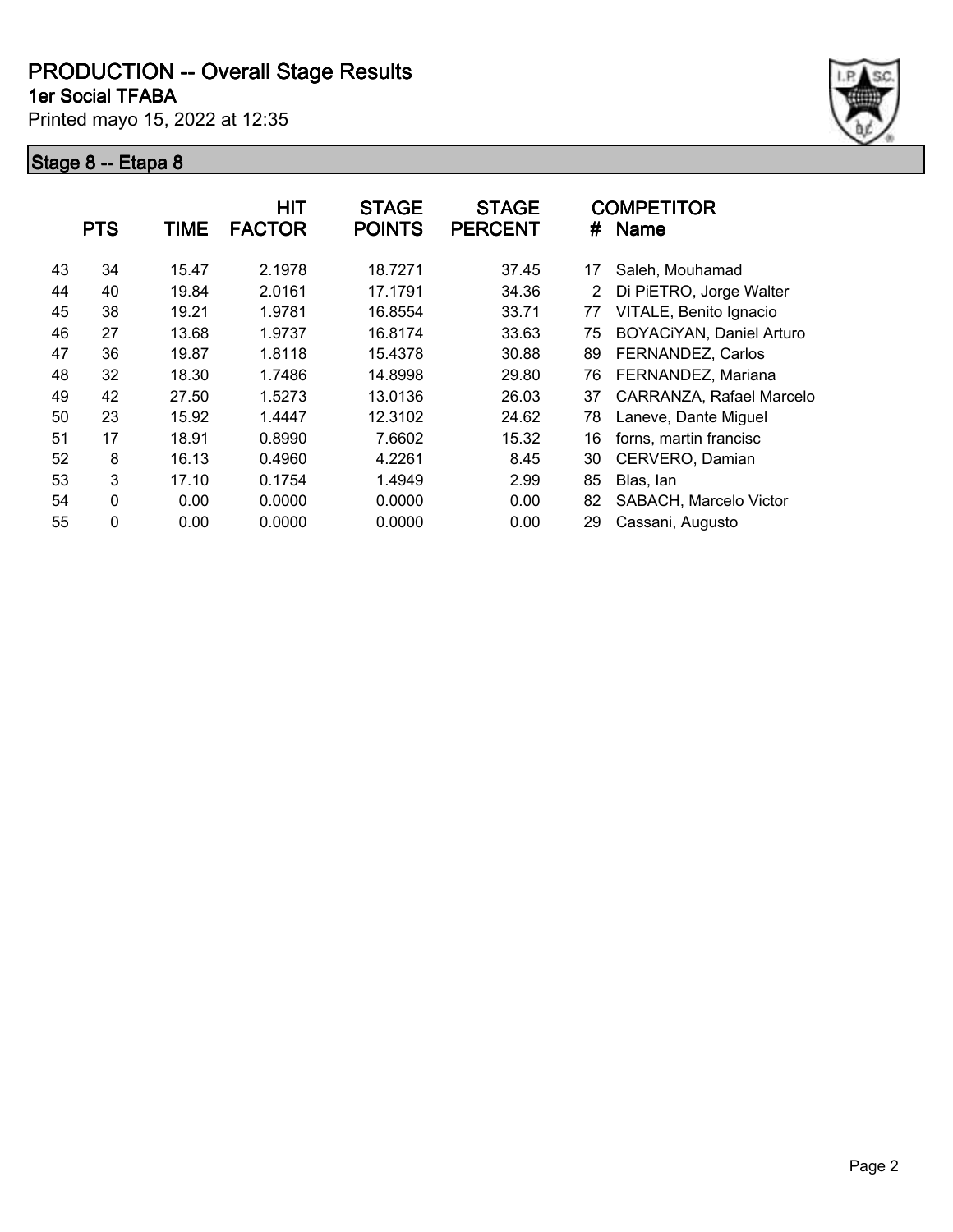#### **1er Social TFABA PRODUCTION OPTICS -- Overall Stage Results**

Printed mayo 15, 2022 at 12:35



|   | <b>PTS</b>  | <b>TIME</b> | <b>HIT</b><br><b>FACTOR</b> | <b>STAGE</b><br><b>POINTS</b> | <b>STAGE</b><br><b>PERCENT</b> | #  | <b>COMPETITOR</b><br><b>Name</b> |
|---|-------------|-------------|-----------------------------|-------------------------------|--------------------------------|----|----------------------------------|
|   | 48          | 9.89        | 4.8534                      | 50.0000                       | 100.00                         | 56 | Stamon, David                    |
| 2 | 44          | 9.59        | 4.5881                      | 47.2671                       | 94.53                          | 25 | <b>QUINTIERI, SERGIO GABRIEL</b> |
| 3 | 44          | 10.03       | 4.3868                      | 45.1936                       | 90.39                          | 46 | NOCETI, Miguel Angel             |
| 4 | 44          | 11.86       | 3.7099                      | 38.2202                       | 76.44                          | 22 | Luberto, Juan Pablo              |
| 5 | 40          | 11.45       | 3.4934                      | 35.9898                       | 71.98                          | 38 | AMIGUCCI, Nicolas Andres         |
| 6 | 40          | 11.71       | 3.4159                      | 35.1907                       | 70.38                          | 73 | LIFSCHITZ, DANIEL EDUARDO        |
| 7 | 40          | 12.62       | 3.1696                      | 32.6532                       | 65.31                          | 14 | SAGUIER, Maximo                  |
| 8 | 29          | 9.53        | 3.0430                      | 31.3495                       | 62.70                          | 10 | ORTELLI, Martin                  |
| 9 | $\mathbf 0$ | 0.00        | 0.0000                      | 0.0000                        | 0.00                           | 79 | ROTTA, Agustin Ramiro            |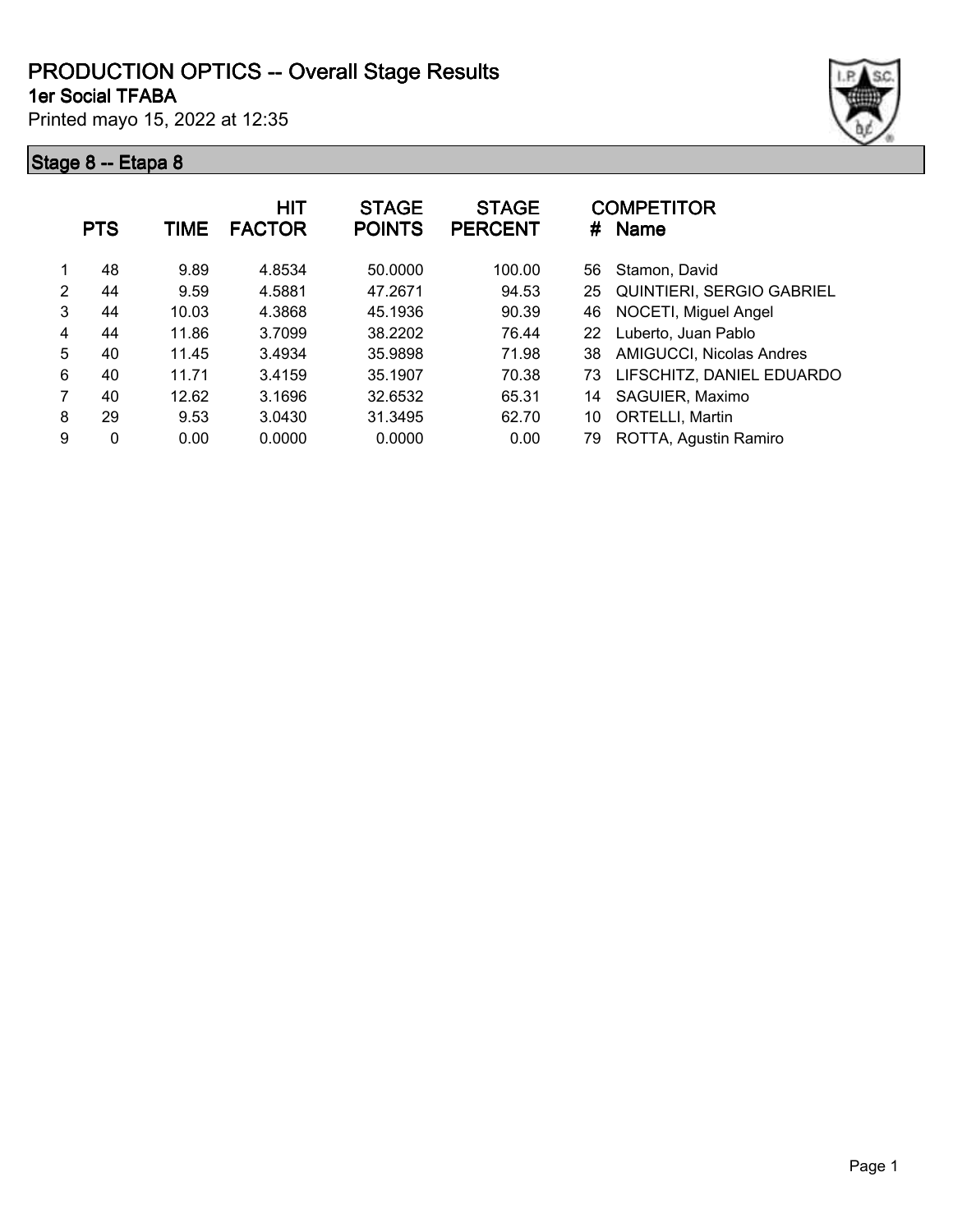

|   | <b>PTS</b> |       | HIT.<br>TIME FACTOR | <b>STAGE</b><br><b>POINTS</b> | STAGE<br>PERCENT | <b>COMPETITOR</b><br># Name |
|---|------------|-------|---------------------|-------------------------------|------------------|-----------------------------|
|   | 1 38       | 8.16  | 4.6569              | 50.0000                       | 100.00           | 50 Silva, Lucas             |
| 2 | - 38       | 13.75 | 2.7636              | 29.6727                       | 59.35            | 4 Hay Chaia, Matias         |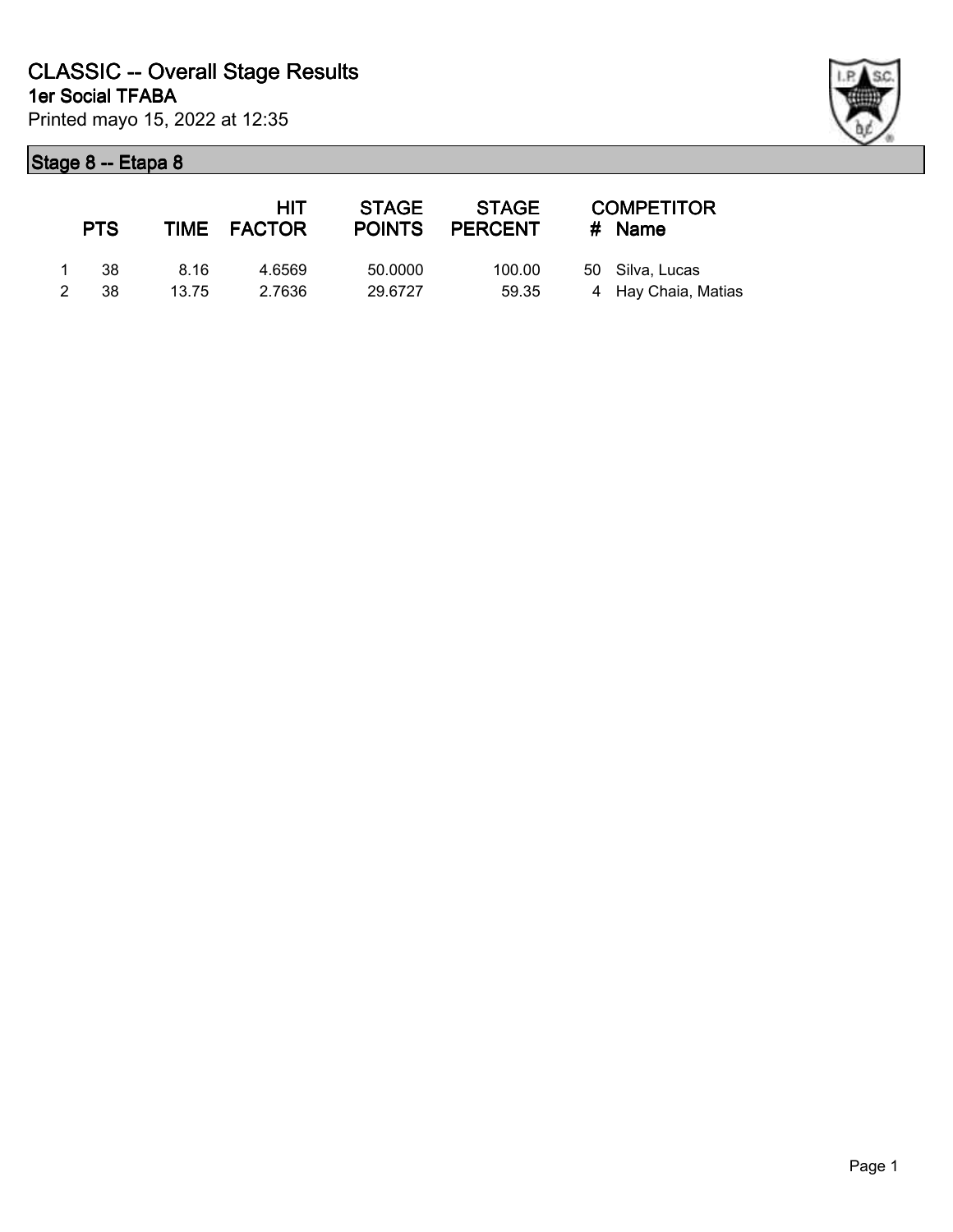

|   | <b>PTS</b> | TIME  | <b>HIT</b><br><b>FACTOR</b> | <b>STAGE</b><br><b>POINTS</b> | <b>STAGE</b><br><b>PERCENT</b> | <b>COMPETITOR</b><br><b>Name</b><br># |
|---|------------|-------|-----------------------------|-------------------------------|--------------------------------|---------------------------------------|
|   | 88         | 11.39 | 7.7261                      | 95.0000                       | 100.00                         | Valentini, Leonardo Javier<br>35      |
| 2 | 89         | 13.58 | 6.5538                      | 80.5851                       | 84.83                          | NAVEIRA, Fabian Cesar<br>32           |
| 3 | 76         | 11.72 | 6.4846                      | 79.7353                       | 83.93                          | Latorre, Ariel Rodrigo<br>53          |
| 4 | 94         | 14.68 | 6.4033                      | 78.7347                       | 82.88                          | Pluis, Walter daniel<br>24            |
| 5 | 74         | 14.06 | 5.2632                      | 64.7159                       | 68.12                          | Sinardi Angio, Jorge Horacio<br>31    |
| 6 | 70         | 14.54 | 4.8143                      | 59.1968                       | 62.31                          | KRUSZEWSKi, Marcos Hugo<br>28         |
|   | 71         | 16.06 | 4.4209                      | 54.3597                       | 57.22                          | ESPOSITO, Antonio Hector<br>62        |
| 8 | 81         | 26.02 | 3.1130                      | 38.2774                       | 40.29                          | Villavedra, Ricardo Tito<br>80        |
|   |            |       |                             |                               |                                |                                       |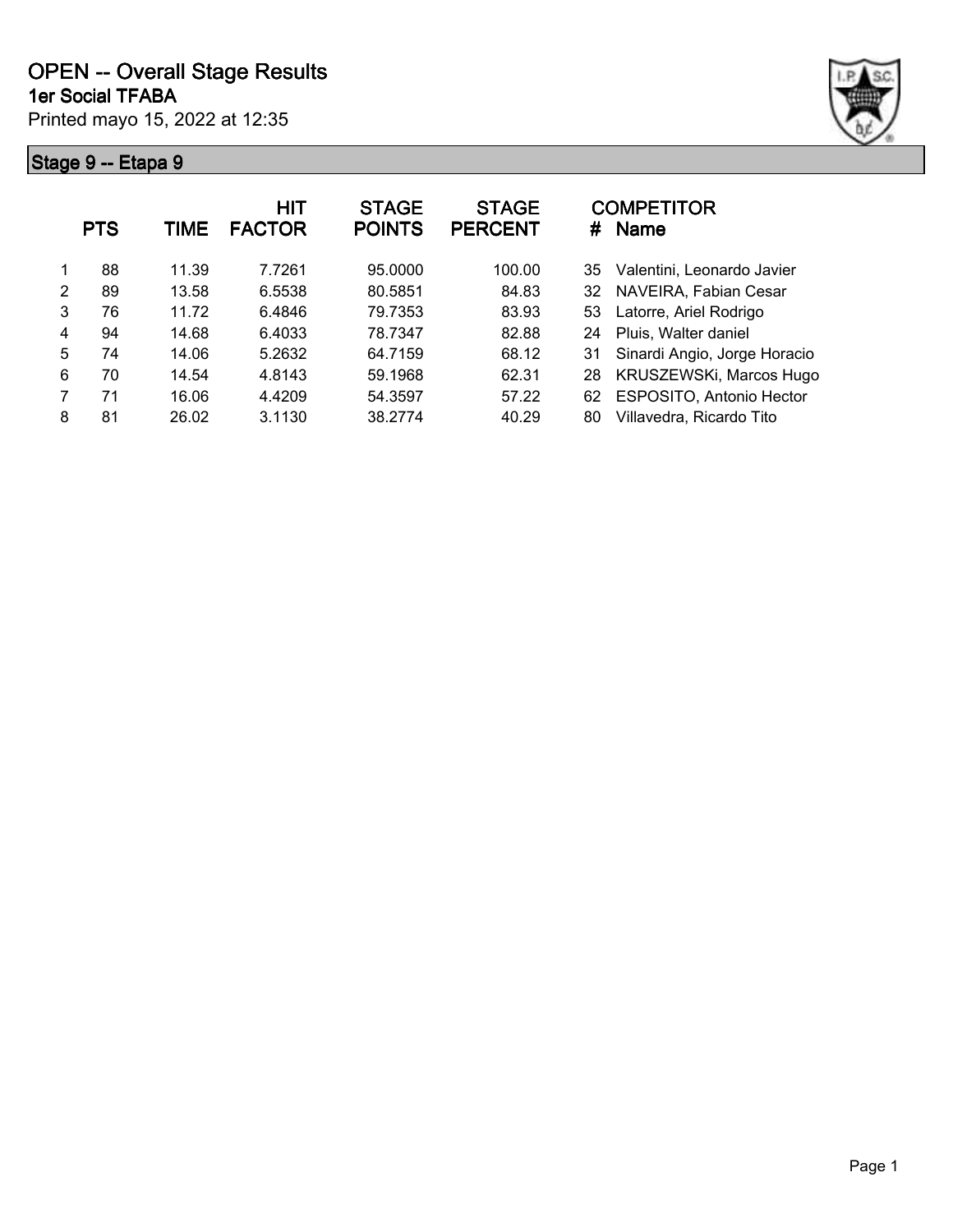Printed mayo 15, 2022 at 12:35 **1er Social TFABA**



|   | <b>PTS</b> | TIME  | <b>HIT</b><br><b>FACTOR</b> | <b>STAGE</b><br><b>POINTS</b> | <b>STAGE</b><br><b>PERCENT</b> | <b>COMPETITOR</b><br><b>Name</b><br># |
|---|------------|-------|-----------------------------|-------------------------------|--------------------------------|---------------------------------------|
|   | 90         | 13.05 | 6.8966                      | 95,0000                       | 100.00                         | <b>QUINDI VALLERGA, Gaston</b><br>70  |
| 2 | 91         | 13.81 | 6.5894                      | 90.7694                       | 95.55                          | MECCIA, Marcelo Damian<br>39          |
| 3 | 91         | 14.72 | 6.1821                      | 85.1579                       | 89.64                          | 55 Salerno, Juan Pablo                |
| 4 | 87         | 15.33 | 5.6751                      | 78.1751                       | 82.29                          | CRESPO, Alejandro Marti<br>13         |
| 5 | 91         | 16.08 | 5.6592                      | 77.9555                       | 82.06                          | Gentile, Ricardo Aurelio<br>61        |
| 6 | 85         | 17.41 | 4.8823                      | 67.2530                       | 70.79                          | <b>GRAMIGNA, Martin Eduardo</b>       |
| 7 | 46         | 15.57 | 2.9544                      | 40.6969                       | 42.84                          | SUAREZ, Rodrigo Daniel<br>36          |
| 8 | 52         | 19.55 | 2.6598                      | 36.6394                       | 38.57                          | LUCES, Hector Hernan<br>34            |
|   |            |       |                             |                               |                                |                                       |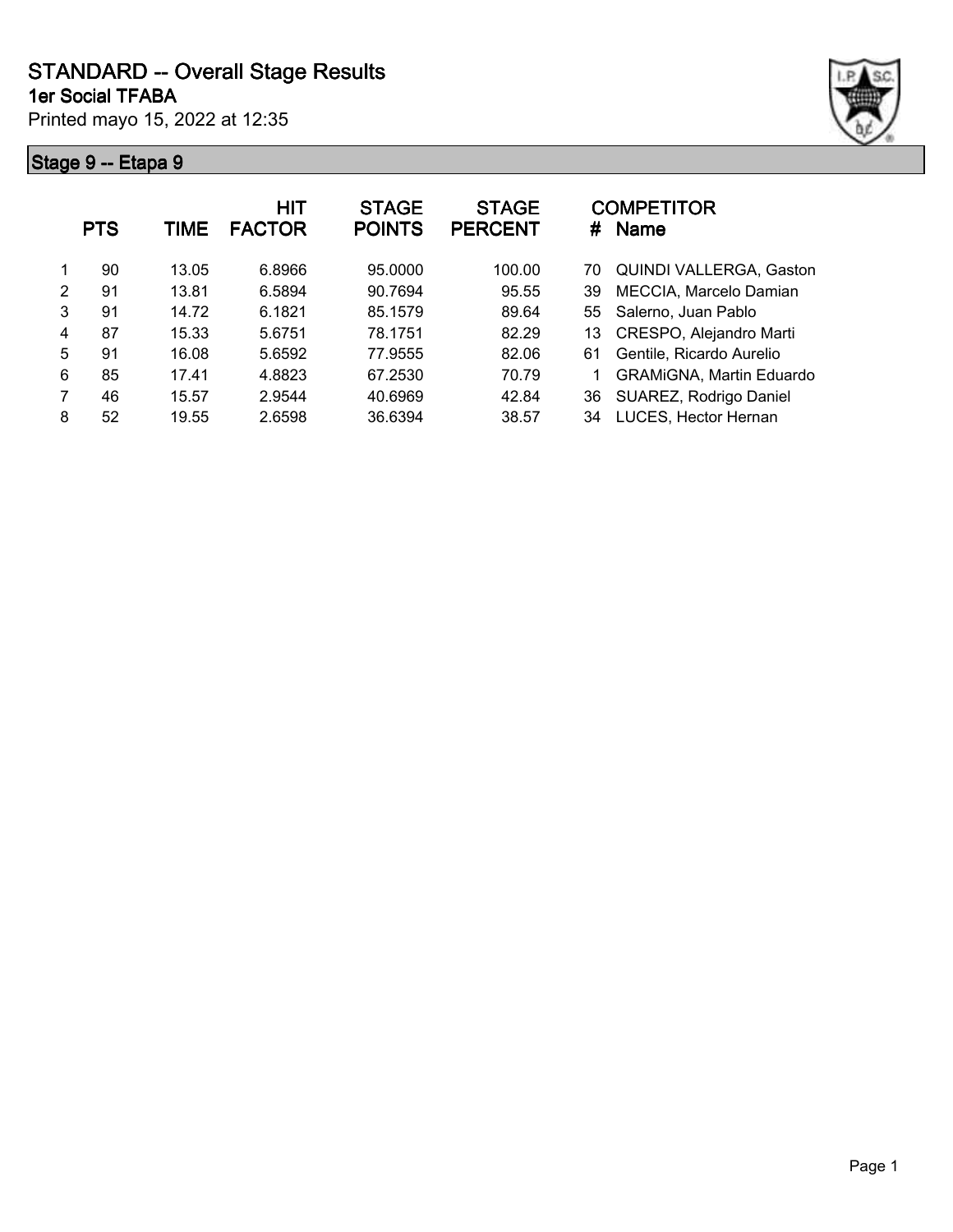**1er Social TFABA**

Printed mayo 15, 2022 at 12:35



|                | <b>PTS</b> | <b>TIME</b> | <b>HIT</b><br><b>FACTOR</b> | <b>STAGE</b><br><b>POINTS</b> | <b>STAGE</b><br><b>PERCENT</b> | #              | <b>COMPETITOR</b><br>Name      |
|----------------|------------|-------------|-----------------------------|-------------------------------|--------------------------------|----------------|--------------------------------|
| 1              | 89         | 12.42       | 7.1659                      | 95.0000                       | 100.00                         | 9              | Obertello, Daniel Hector       |
| $\overline{2}$ | 81         | 11.59       | 6.9888                      | 92.6524                       | 97.53                          | 74             | Zamani, Ivan                   |
| 3              | 89         | 14.12       | 6.3031                      | 83.5623                       | 87.96                          | 58             | Cassola, Federico              |
| 4              | 87         | 14.99       | 5.8039                      | 76.9436                       | 80.99                          | 44             | Gini, Sebastian Pedro          |
| 5              | 79         | 13.62       | 5.8003                      | 76.8963                       | 80.94                          | 51             | Serrano, Fernando              |
| 6              | 83         | 14.51       | 5.7202                      | 75.8343                       | 79.83                          | 43             | NiKiFORUK, Nicolas Andres      |
| $\overline{7}$ | 77         | 13.70       | 5.6204                      | 74.5118                       | 78.43                          | 42             | RUGGIERO, NICOLAS ROMAN        |
| 8              | 81         | 15.36       | 5.2734                      | 69.9116                       | 73.59                          | 12             | LANZILOTTA, Julio Dario        |
| 9              | 83         | 16.90       | 4.9112                      | 65.1098                       | 68.54                          | 27             | VALCARCEL, Carlos Daniel       |
| 10             | 68         | 13.96       | 4.8711                      | 64.5771                       | 67.98                          | 15             | Zancaner, Federico             |
| 11             | 89         | 19.38       | 4.5924                      | 60.8824                       | 64.09                          | 49             | DONADIO, Damian                |
| 12             | 79         | 17.41       | 4.5376                      | 60.1566                       | 63.32                          | 72             | RIBEIRO, Daniel Alberto        |
| 13             | 93         | 20.56       | 4.5233                      | 59.9674                       | 63.12                          | 23             | Giunippero, Alejandro          |
| 14             | 85         | 19.03       | 4.4666                      | 59.2155                       | 62.33                          | 8              | LOPEZ, Jorge Alberto           |
| 15             | 81         | 18.26       | 4.4359                      | 58.8084                       | 61.90                          | 88             | Figari, Fernando               |
| 16             | 89         | 20.24       | 4.3972                      | 58.2954                       | 61.36                          | 67             | Cabanela, Sergio               |
| 17             | 67         | 15.33       | 4.3705                      | 57.9412                       | 60.99                          | $\,6$          | Savarelli, Franco              |
| 18             | 64         | 15.02       | 4.2610                      | 56.4892                       | 59.46                          | 68             | FRATTINI, Raul Pablo           |
| 19             | 85         | 20.58       | 4.1302                      | 54.7556                       | 57.64                          | 66             | Villa, Pablo Horacio           |
| 20             | 71         | 17.40       | 4.0805                      | 54.0959                       | 56.94                          | 20             | Valente, Luciano               |
| 21             | 64         | 15.71       | 4.0738                      | 54.0081                       | 56.85                          | 21             | GONZALEZ, Diego Fabian         |
| 22             | 72         | 18.01       | 3.9978                      | 52.9998                       | 55.79                          | 64             | HEUSINGER, Carlos Valentin     |
| 23             | 85         | 22.19       | 3.8306                      | 50.7828                       | 53.46                          | 7              | JORDAN, Hugo                   |
| 24             | 91         | 24.39       | 3.7310                      | 49.4635                       | 52.07                          | 78             | Laneve, Dante Miguel           |
| 25             | 87         | 23.71       | 3.6693                      | 48.6455                       | 51.21                          | 81             | D'ORSI, Gaston Carlos          |
| 26             | 75         | 20.63       | 3.6355                      | 48.1967                       | 50.73                          | 5              | Rodolfi, Luciano               |
| 27             | 58         | 16.36       | 3.5452                      | 47.0002                       | 49.47                          | 40             | Tassara Arcieri, Francisco     |
| 28             | 77         | 21.79       | 3.5337                      | 46.8477                       | 49.31                          | 11             | Molina, Christian              |
| 29             | 60         | 17.59       | 3.4110                      | 45.2210                       | 47.60                          | 71             | PiACAMPO, Deborah Natalia      |
| 30             | 83         | 26.30       | 3.1559                      | 41.8386                       | 44.04                          | 84             | Zicarelli, Fernando            |
| 31             | 68         | 22.53       | 3.0182                      | 40.0132                       | 42.12                          | 3              | Rodolfi, Walter                |
| 32             | 70         | 23.20       | 3.0172                      | 40.0005                       | 42.11                          | 76             | FERNANDEZ, Mariana             |
| 33             | 45         | 15.68       | 2.8699                      | 38.0471                       | 40.05                          | 33             | da Silva LLugdar, Ismael Elias |
| 34             | 66         | 23.94       | 2.7569                      | 36.5490                       | 38.47                          | 87             | Gallo, Mario                   |
| 35             | 42         | 15.44       | 2.7202                      | 36.0626                       | 37.96                          | 47             | CAViA, Miguel                  |
| 36             | 47         | 18.52       | 2.5378                      | 33.6443                       | 35.42                          | 18             | Ramos, Daniel Omar             |
| 37             | 59         | 24.13       | 2.4451                      | 32.4153                       | 34.12                          | 45             | GATAS, Carlos Alberto          |
| 38             | 53         | 22.32       | 2.3746                      | 31.4802                       | 33.14                          | 59             | Couceiro, Fernando             |
| 39             | 60         | 25.34       | 2.3678                      | 31.3906                       | 33.04                          | 83             | ZAMANI, Andres                 |
| 40             | 46         | 19.84       | 2.3185                      | 30.7377                       | 32.36                          | 60             | GARCIA, Horacio Jorge          |
| 41             | 64         | 29.81       | 2.1469                      | 28.4625                       | 29.96                          | $\overline{2}$ | Di PiETRO, Jorge Walter        |
| 42             | 47         | 22.27       | 2.1105                      | 27.9790                       | 29.45                          | 75             | BOYACiYAN, Daniel Arturo       |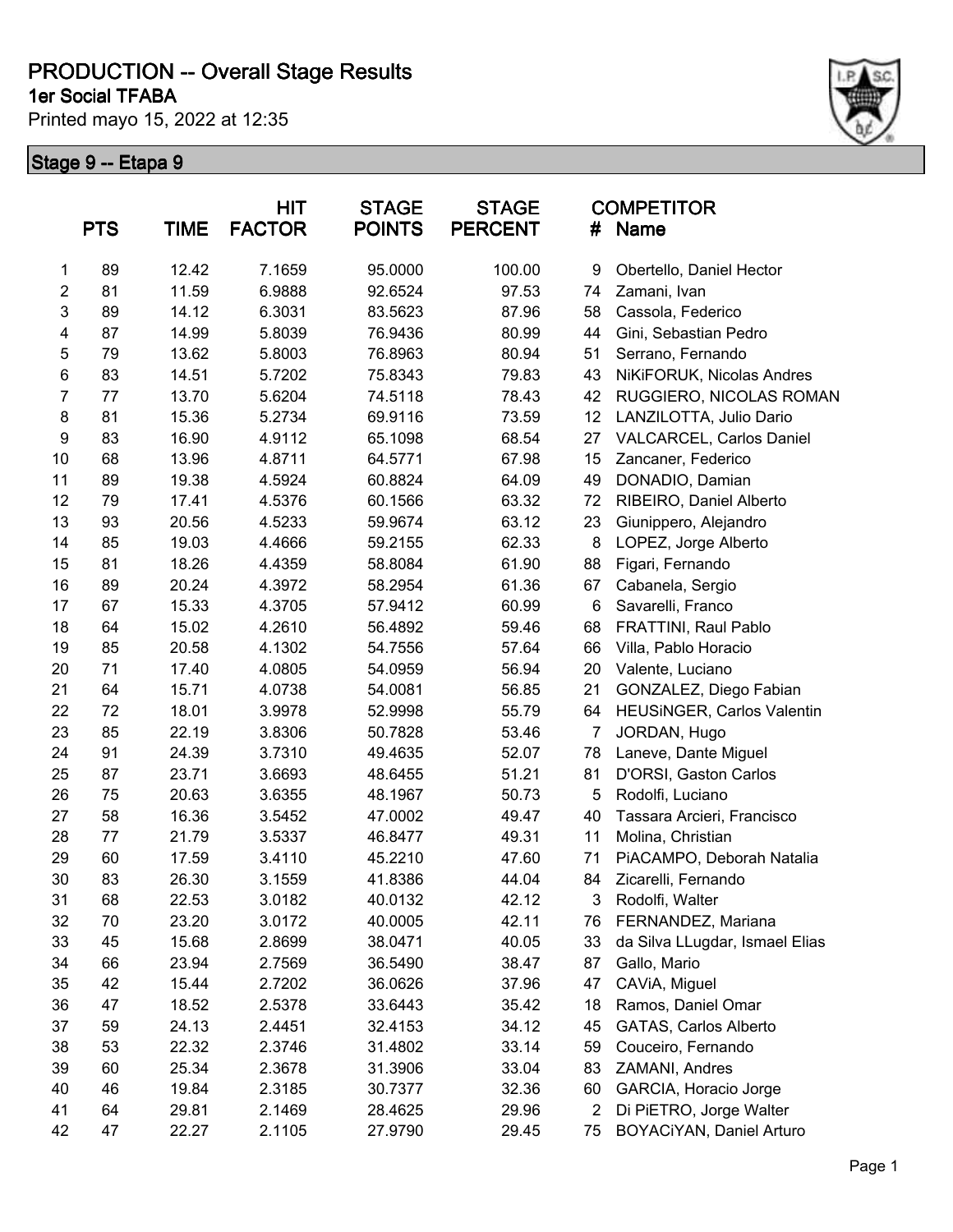**1er Social TFABA**

Printed mayo 15, 2022 at 12:35



|    | <b>PTS</b> | <b>TIME</b> | <b>HIT</b><br><b>FACTOR</b> | <b>STAGE</b><br><b>POINTS</b> | <b>STAGE</b><br><b>PERCENT</b> | #  | <b>COMPETITOR</b><br><b>Name</b> |
|----|------------|-------------|-----------------------------|-------------------------------|--------------------------------|----|----------------------------------|
| 43 | 48         | 28.08       | 1.7094                      | 22.6621                       | 23.85                          | 52 | Anzorena, Pablo                  |
| 44 | 52         | 33.35       | 1.5592                      | 20.6711                       | 21.76                          | 89 | FERNANDEZ, Carlos                |
| 45 | 38         | 25.08       | 1.5152                      | 20.0868                       | 21.14                          | 77 | VITALE, Benito Ignacio           |
| 46 | 17         | 22.94       | 0.7411                      | 9.8245                        | 10.34                          | 41 | FARINA BELLOME, Maximiliano Jav  |
| 47 | 15         | 21.98       | 0.6824                      | 9.0473                        | 9.52                           | 17 | Saleh, Mouhamad                  |
| 48 | 28         | 45.02       | 0.6219                      | 8.2453                        | 8.68                           | 37 | CARRANZA, Rafael Marcelo         |
| 49 | 8          | 18.70       | 0.4278                      | 5.6716                        | 5.97                           | 69 | FERNANDEZ ALONSO, GONZALO        |
| 50 | 6          | 29.28       | 0.2049                      | 2.7167                        | 2.86                           | 16 | forns, martin francisc           |
| 51 | 0          | 30.33       | 0.0000                      | 0.0000                        | 0.00                           | 86 | LAGARES, Oscar                   |
| 52 | 0          | 39.37       | 0.0000                      | 0.0000                        | 0.00                           | 30 | CERVERO, Damian                  |
| 53 | 15         | 0.00        | 0.0000                      | 0.0000                        | 0.00                           | 82 | SABACH, Marcelo Victor           |
| 54 | 0          | 37.84       | 0.0000                      | 0.0000                        | 0.00                           | 85 | Blas, lan                        |
| 55 | 15         | 0.00        | 0.0000                      | 0.0000                        | 0.00                           | 29 | Cassani, Augusto                 |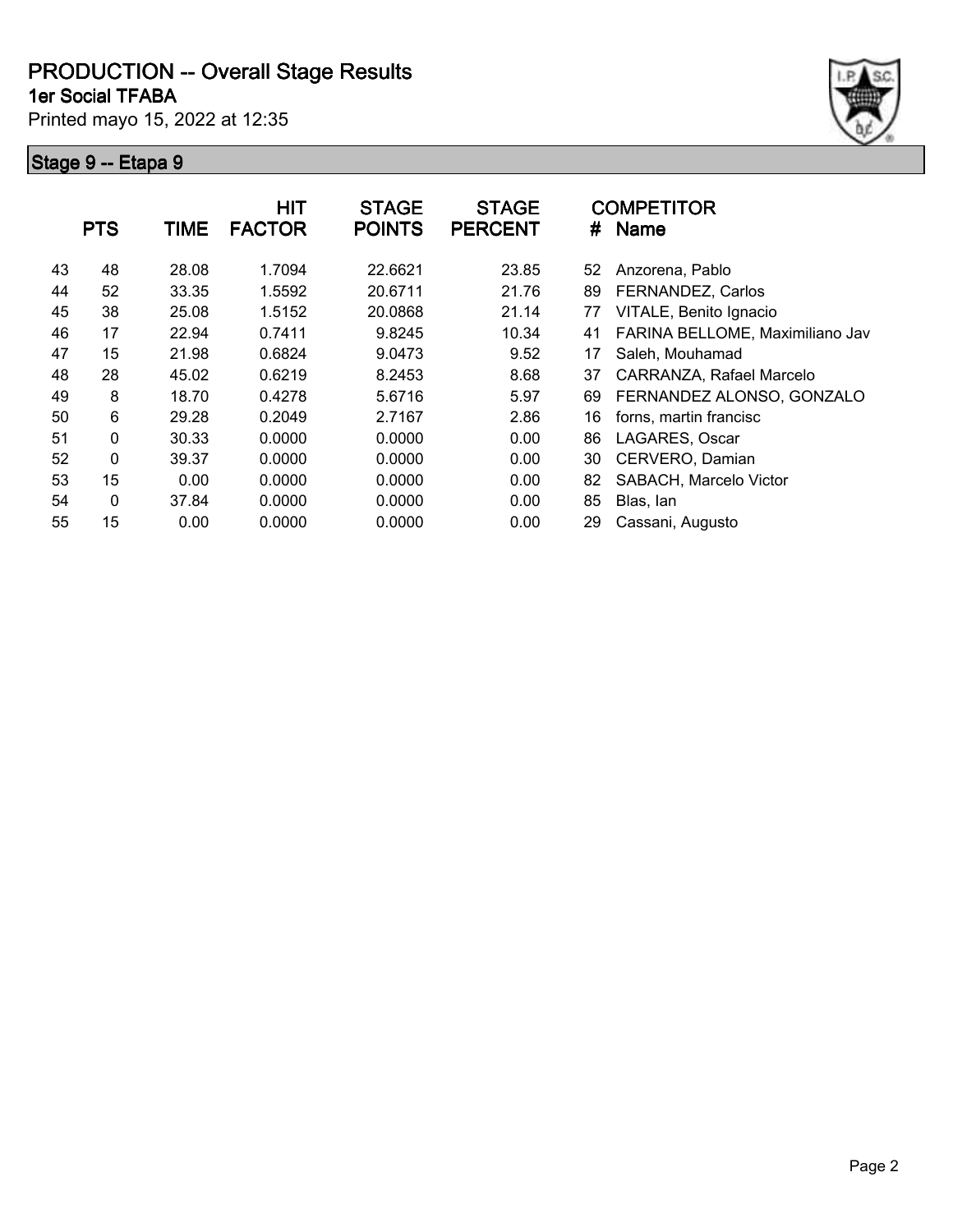#### **1er Social TFABA PRODUCTION OPTICS -- Overall Stage Results**

Printed mayo 15, 2022 at 12:35



|               | <b>PTS</b> | <b>TIME</b> | <b>HIT</b><br><b>FACTOR</b> | <b>STAGE</b><br><b>POINTS</b> | <b>STAGE</b><br><b>PERCENT</b> | #  | <b>COMPETITOR</b><br><b>Name</b> |
|---------------|------------|-------------|-----------------------------|-------------------------------|--------------------------------|----|----------------------------------|
|               | 85         | 14.07       | 6.0412                      | 95.0000                       | 100.00                         | 56 | Stamon, David                    |
| $\mathcal{P}$ | 81         | 15.00       | 5.4000                      | 84.9166                       | 89.39                          | 46 | NOCETI, Miguel Angel             |
| 3             | 87         | 18.83       | 4.6203                      | 72.6554                       | 76.48                          | 38 | AMIGUCCI, Nicolas Andres         |
| 4             | 70         | 15.58       | 4.4929                      | 70.6528                       | 74.37                          | 10 | ORTELLI, Martin                  |
| 5             | 85         | 19.36       | 4.3905                      | 69.0418                       | 72.68                          | 14 | SAGUIER, Maximo                  |
| 6             | 93         | 21.48       | 4.3296                      | 68.0844                       | 71.67                          | 25 | <b>QUINTIERI, SERGIO GABRIEL</b> |
| 7             | 79         | 18.87       | 4.1865                      | 65.8346                       | 69.30                          | 73 | LIFSCHITZ, DANIEL EDUARDO        |
| 8             | 81         | 25.71       | 3.1505                      | 49.5429                       | 52.15                          | 22 | Luberto, Juan Pablo              |
| 9             | 15         | 0.00        | 0.0000                      | 0.0000                        | 0.00                           | 79 | ROTTA, Agustin Ramiro            |
|               |            |             |                             |                               |                                |    |                                  |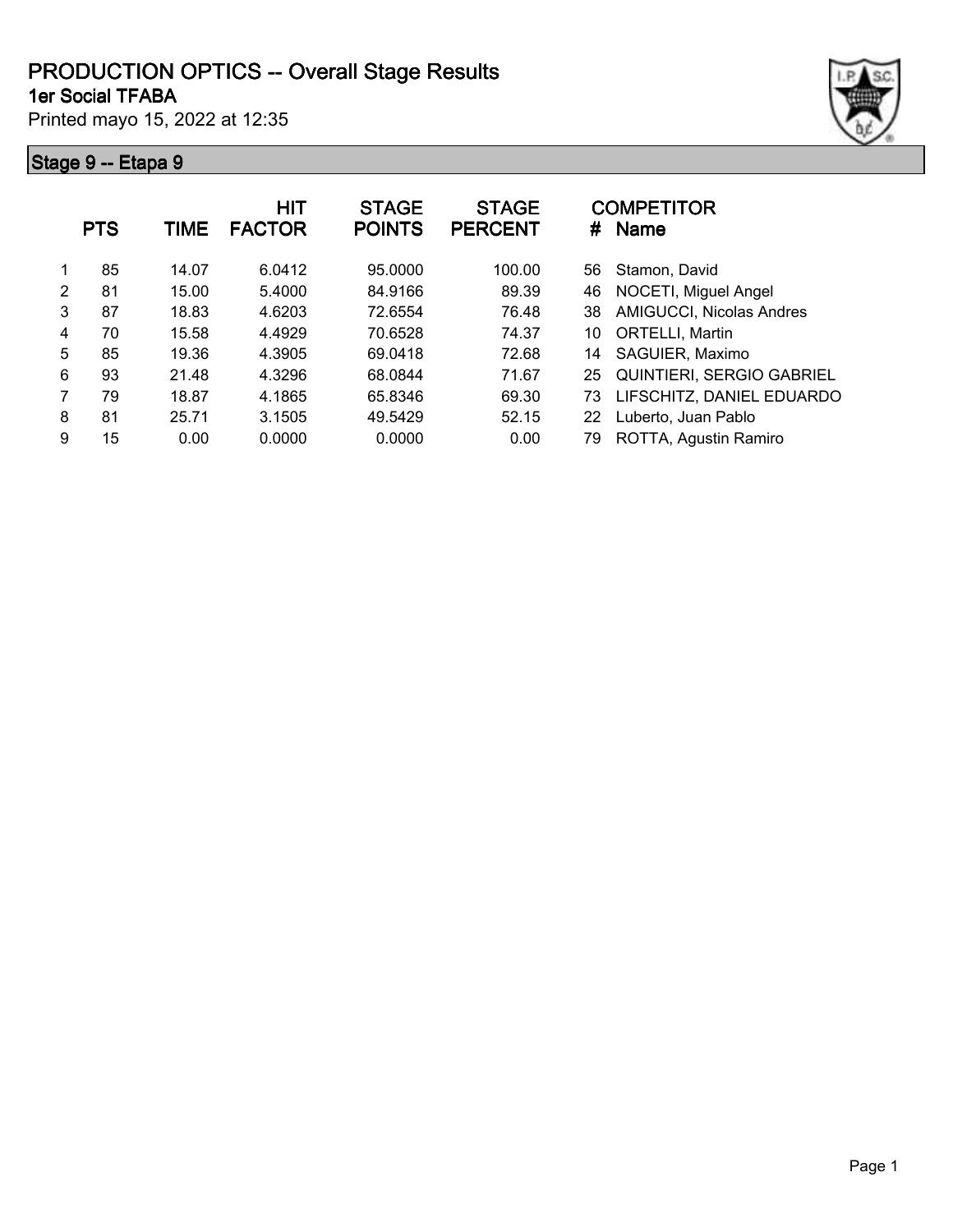| ł |  |
|---|--|

|          | <b>PTS</b> |       | <b>HIT</b><br>TIME FACTOR | <b>STAGE</b><br><b>POINTS</b> | STAGE<br><b>PERCENT</b> | <b>COMPETITOR</b><br># Name |
|----------|------------|-------|---------------------------|-------------------------------|-------------------------|-----------------------------|
| $\sim$ 1 | -85        | 13.33 | 6.3766                    | 95.0000                       | 100.00                  | 50 Silva, Lucas             |
|          | 2 17       | 25.13 | 0.6765                    | 10.0784                       | 10.61                   | 4 Hay Chaia, Matias         |